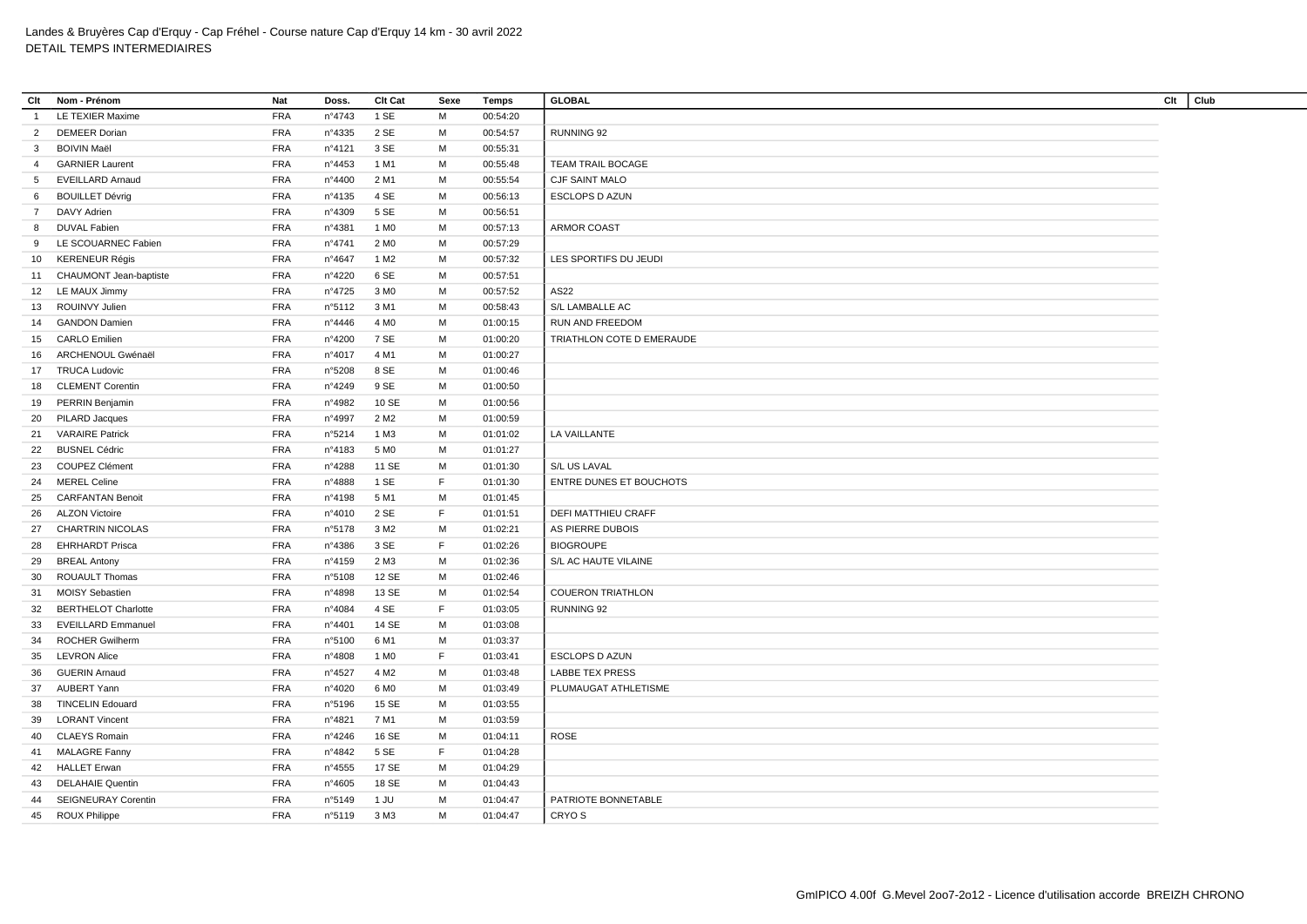| Clt | Nom - Prénom                                   | Nat        | Doss.  | Clt Cat           | Sexe   | Temps                | <b>GLOBAL</b>                     | Clt<br>Club |  |
|-----|------------------------------------------------|------------|--------|-------------------|--------|----------------------|-----------------------------------|-------------|--|
| 46  | SPINOSI Thomas                                 | <b>FRA</b> | n°5167 | 7 M <sub>0</sub>  | M      | 01:04:47             |                                   |             |  |
| 47  | <b>BOUVIER Thomas</b>                          | <b>FRA</b> | n°4156 | 19 SE             | М      | 01:04:58             | TEAM BOUBOU                       |             |  |
| 48  | <b>LECUYER David</b>                           | <b>FRA</b> | n°4760 | 5 M <sub>2</sub>  | М      | 01:05:10             |                                   |             |  |
| 49  | <b>CONNAN Tony</b>                             | <b>FRA</b> | n°4265 | 8 M <sub>0</sub>  | M      | 01:05:30             |                                   |             |  |
| 50  | POULIQUEN Yoann                                | <b>FRA</b> | n°5017 | 8 M1              | м      | 01:05:30             |                                   |             |  |
| 51  | <b>LEUREGANS Franck</b>                        | <b>FRA</b> | n°4803 | 6 M <sub>2</sub>  | M      | 01:05:34             | <b>ASLH</b>                       |             |  |
| 52  | LE GUEVEL Simon                                | <b>FRA</b> | n°4719 | 20 SE             | М      | 01:05:43             |                                   |             |  |
| 53  | <b>MECHE Antoine</b>                           | <b>FRA</b> | n°4868 | $2$ JU            | M      | 01:05:59             | PATRIOTE BONNETABLE               |             |  |
| 54  | <b>MERDRIGNAC Aubin</b>                        | <b>FRA</b> | n°4884 | 21 SE             | М      | 01:06:03             |                                   |             |  |
| 55  | <b>MORVAN Emmanuel</b>                         | <b>FRA</b> | n°4918 | 22 SE             | M      | 01:06:05             |                                   |             |  |
| 56  | <b>LACROIX Ernest</b>                          | <b>FRA</b> | n°4657 | 1 M <sub>5</sub>  | M      | 01:06:06             | LES COUREURS DE L IC              |             |  |
| 57  | <b>MERCOU Florian</b>                          | <b>FRA</b> | n°4883 | 9 M <sub>0</sub>  | М      | 01:06:08             |                                   |             |  |
| 58  | MAZZOLA Giulia                                 | <b>ITA</b> | n°4867 | 6 SE              | F      | 01:06:32             |                                   |             |  |
| 59  | <b>CLEMENT Stephane</b>                        | <b>FRA</b> | nº4251 | 10 M <sub>0</sub> | М      | 01:06:33             | TEAM RUN TRAIL BEER               |             |  |
| 60  | <b>LACLAIS Didier</b>                          | <b>FRA</b> | n°4656 | 1 M4              | м      | 01:07:02             | S/L UNION ATHLETIQUE CHATEAUBOURG |             |  |
| 61  | <b>JOLLY Erwan</b>                             | <b>FRA</b> | n°4630 | 11 M <sub>0</sub> | M      | 01:07:05             | LES CHEMINS DE TRAVERSE           |             |  |
| 62  | <b>CUINET Antoine</b>                          | <b>FRA</b> | n°4296 | 9 M1              | М      | 01:07:14             |                                   |             |  |
| 63  | <b>LAGADEUC Kelian</b>                         | <b>FRA</b> | n°4660 | 23 SE             | М      | 01:07:17             |                                   |             |  |
| 64  | PICHARD Benoit                                 | <b>FRA</b> | n°4991 | 10 M1             | М      | 01:07:19             |                                   |             |  |
| 65  | <b>MALABRY Marie-laure</b>                     | <b>FRA</b> | n°4841 | 1 M3              | F.     | 01:07:22             | ANILLE BRAYE ATHLETISME           |             |  |
| 66  | <b>DALIGAULT Clement</b>                       | <b>FRA</b> | n°4299 | 24 SE             | М      | 01:07:23             | MAREL                             |             |  |
| 67  | <b>FRAIRE Emilie</b>                           | <b>FRA</b> | n°4430 | 1 M1              | F      | 01:07:54             | ATHLETIC PONT REAN                |             |  |
| 68  | <b>ROCHE Stanislas</b>                         | <b>FRA</b> | n°5099 | 25 SE             | М      | 01:08:00             |                                   |             |  |
| 69  | JOUFFRE Pierre-marie                           | <b>FRA</b> | n°4640 | 26 SE             | М      | 01:08:09             |                                   |             |  |
| 70  | <b>LECOMTE Tanguy</b>                          | <b>FRA</b> | n°4753 | 3 JU              | М      | 01:08:18             |                                   |             |  |
| 71  | <b>BASSET Emerick</b>                          | <b>FRA</b> | n°4054 | 11 M1             | М      | 01:08:37             | <b>ROSE</b>                       |             |  |
| 72  | LE MOUELLIC Nicolas                            | <b>FRA</b> | n°4731 | 12 M <sub>0</sub> | М      | 01:08:43             |                                   |             |  |
| 73  | <b>CHARTRIN Estelle</b>                        | <b>FRA</b> | n°4217 | 1 M <sub>2</sub>  | F      | 01:08:45             | L2A                               |             |  |
| 74  | <b>DAUVE Nicolas</b>                           | <b>FRA</b> | n°4306 | 13 MO             | M      | 01:08:53             |                                   |             |  |
| 75  | <b>CHANTREAU Alexandre</b>                     | <b>FRA</b> | n°4210 | 7 M2              | М      | 01:09:00             |                                   |             |  |
| 76  | <b>CHEVRETTE Martin</b>                        | <b>FRA</b> | n°4240 | 27 SE             | М      | 01:09:02             | <b>ROSE</b>                       |             |  |
|     | 77 MARIE Thierry                               | <b>FRA</b> | n°4849 | 2 M4              | М      | 01:09:03             | LES JOGGEURS DU PAYS D AUGE       |             |  |
| 78  | <b>GUYOT Marc</b>                              | <b>FRA</b> | n°4552 | 8 M <sub>2</sub>  | м      |                      |                                   |             |  |
|     |                                                | <b>FRA</b> | n°4784 | 28 SE             | M      | 01:09:07<br>01:09:07 |                                   |             |  |
| 79  | <b>LENOIR Hugo</b>                             |            |        |                   |        |                      |                                   |             |  |
| 80  | <b>ROUILLE Thierry</b><br><b>CARRE Antoine</b> | <b>FRA</b> | n°5111 | 29 SE             | М<br>M | 01:09:15             | <b>ROSE</b>                       |             |  |
| 81  |                                                | <b>FRA</b> | n°4202 | 30 SE             |        | 01:09:19             |                                   |             |  |
| 82  | <b>VALLEE Guillaume</b>                        | <b>FRA</b> | n°5210 | 31 SE             | M      | 01:09:21             |                                   |             |  |
| 83  | JEHAN Jean-pierre                              | <b>FRA</b> | n°4626 | 4 M3              | M      | 01:09:22             | AD PRO                            |             |  |
| 84  | <b>GOUGEON Julien</b>                          | <b>FRA</b> | n°4499 | 32 SE             | М      | 01:09:24             |                                   |             |  |
| 85  | LE NAOUR Maxime                                | <b>FRA</b> | n°4732 | 33 SE             | М      | 01:09:25             | <b>BIOGROUPE</b>                  |             |  |
| 86  | <b>COAT Sebastien</b>                          | <b>FRA</b> | n°4256 | 12 M1             | М      | 01:09:27             | TEAM TRAIL DE LA FLORA            |             |  |
| 87  | <b>HINGANT Emmanuel</b>                        | <b>FRA</b> | n°4591 | 13 M1             | М      | 01:09:30             | <b>TEAM VITEL</b>                 |             |  |
| 88  | LE JARD Hugo-frédéric                          | <b>FRA</b> | n°4723 | 34 SE             | м      | 01:09:38             |                                   |             |  |
| 89  | LESCEAU Jonathan                               | <b>FRA</b> | n°4795 | 14 M <sub>0</sub> | M      | 01:09:38             |                                   |             |  |
| 90  | <b>BERNARD Thibault</b>                        | <b>FRA</b> | n°4078 | 14 M1             | М      | 01:09:39             | <b>BIOGROUPE</b>                  |             |  |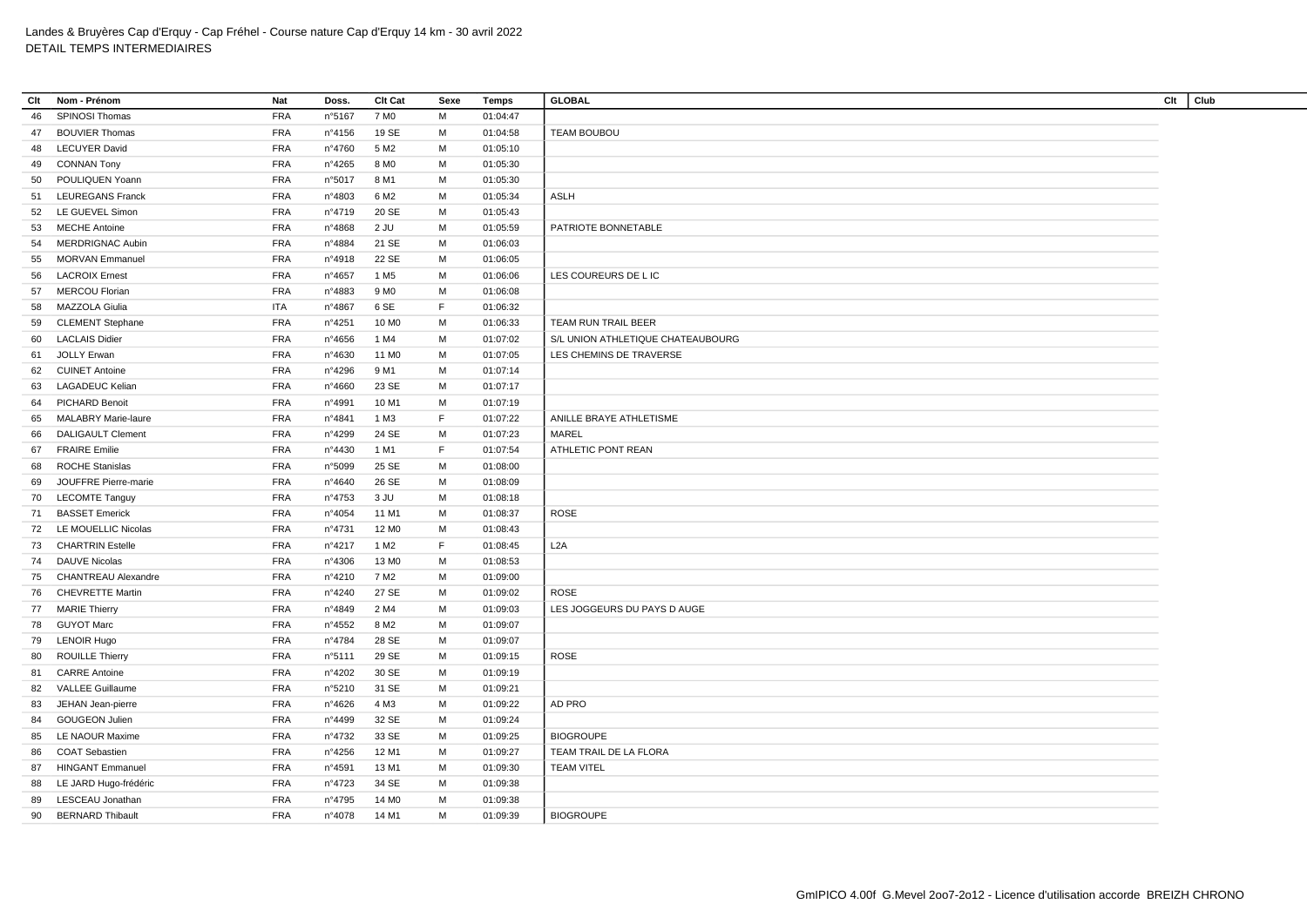| Clt | Nom - Prénom                            | <b>Nat</b> | Doss.            | Clt Cat           | Sexe | Temps    | <b>GLOBAL</b>             | Clt | Club |
|-----|-----------------------------------------|------------|------------------|-------------------|------|----------|---------------------------|-----|------|
| 91  | <b>BRIENS Jérôme</b>                    | <b>FRA</b> | n°4170           | 15 M1             | М    | 01:09:39 | PLUMAUGAT ATHLETISME      |     |      |
| 92  | POIRIER Julien                          | <b>FRA</b> | n°5009           | 15 MO             | м    | 01:09:42 |                           |     |      |
| 93  | <b>MACE Maxence</b>                     | <b>FRA</b> | n°4835           | 35 SE             | М    | 01:09:48 |                           |     |      |
| 94  | <b>DABOUDET Vincent</b>                 | <b>FRA</b> | n°4297           | 16 M1             | M    | 01:09:48 |                           |     |      |
| 95  | <b>MORATILLE Anthony</b>                | <b>FRA</b> | n°4904           | 16 M <sub>0</sub> | м    | 01:09:48 |                           |     |      |
| 96  | LEFEBVRE Pierre-marie                   | <b>FRA</b> | n°4766           | 36 SE             | М    | 01:09:49 | <b>TEAM PRODIGIOUS</b>    |     |      |
| 97  | <b>CHERDRONNET Jessy</b>                | <b>FRA</b> | n°4232           | 17 M <sub>0</sub> | М    | 01:09:57 | ROSE                      |     |      |
| 98  | <b>DEGARDIN Cyril</b>                   | <b>FRA</b> | nº4315           | 9 M <sub>2</sub>  | М    | 01:10:02 | <b>COURIR EN LAYON</b>    |     |      |
| 99  | <b>LAROCHELLE Florian</b>               | <b>FRA</b> | n°4672           | 37 SE             | М    | 01:10:04 |                           |     |      |
| 100 | <b>MIOT Anthony</b>                     | <b>FRA</b> | n°4895           | 38 SE             | М    | 01:10:07 | <b>TEAM BREIZH TRAIL</b>  |     |      |
| 101 | <b>BRODIN Hélène</b>                    | <b>FRA</b> | n°4175           | 2 M <sub>0</sub>  | F.   | 01:10:08 |                           |     |      |
|     | 102 ETIENNE Jérémy                      | <b>FRA</b> | n°4394           | 17 M1             | М    | 01:10:16 | TEAM BREIZH TRAIL         |     |      |
| 103 | PHILIPPOT Daniel                        | <b>FRA</b> | n°4990           | 10 M <sub>2</sub> | М    | 01:10:21 |                           |     |      |
|     | 104 VEILLE Claude                       | <b>FRA</b> | n°5216           | 2 M <sub>5</sub>  | M    | 01:10:22 | OXYGENE ARGENTRE          |     |      |
| 105 | ROCABOY Ronan                           | <b>FRA</b> | n°5098           | 18 M <sub>0</sub> | М    | 01:10:27 |                           |     |      |
|     | 106 CHAUVIN Regis                       | <b>FRA</b> | n°4225           | 18 M1             | M    | 01:10:32 | <b>DINAN</b>              |     |      |
| 107 | <b>CHAUVIN Dominique</b>                | <b>FRA</b> | n°4224           | 3 M4              | м    | 01:10:45 | 73R                       |     |      |
|     | 108 LE BRIS Nicolas                     | <b>FRA</b> | n°4687           | 19 M1             | M    | 01:10:47 |                           |     |      |
| 109 | <b>DAYOT Alexandre</b>                  | <b>FRA</b> | nº4310           | 20 M1             | M    | 01:10:48 |                           |     |      |
|     | 110 LE NINAN Julie                      | <b>FRA</b> | n°4733           | 7 SE              | F.   | 01:10:48 |                           |     |      |
|     | 111 NAVION Augustin                     | <b>FRA</b> | n°4933           | 39 SE             | м    | 01:10:57 |                           |     |      |
|     | 112 BANNIER Anthony                     | <b>FRA</b> | n°4043           | 40 SE             | M    | 01:11:07 |                           |     |      |
|     | 113 LECHEVALLIER Morgan                 | <b>FRA</b> | n°4749           | 41 SE             | M    | 01:11:09 |                           |     |      |
|     | 114 HUMBERT Matt                        | <b>FRA</b> | n°4606           | 19 M <sub>0</sub> | М    | 01:11:10 | LA VAILLANTE              |     |      |
|     | 115 GUYOMARD Mickaël                    | <b>FRA</b> | n°4550           | 5 M3              | M    | 01:11:13 |                           |     |      |
|     | 116 BILLON David                        | <b>FRA</b> | n°4101           | 21 M1             | М    | 01:11:18 | S/L ESM CHALLANS          |     |      |
|     | 117 LEBEAU Pauline                      | <b>FRA</b> | n°4746           | 8 SE              | F    | 01:11:27 |                           |     |      |
|     |                                         | <b>FRA</b> |                  | 42 SE             | М    | 01:11:37 | MAREL                     |     |      |
|     | 118 TOUZE Virgile<br>DELAUNAY Alexandre | <b>FRA</b> | n°5199<br>n°4321 | 22 M1             | м    |          |                           |     |      |
| 119 | <b>MARTIN Vincent</b>                   | <b>FRA</b> |                  |                   | М    | 01:11:40 | <b>ASPTT TOURS</b>        |     |      |
| 120 |                                         |            | n°4864           | 11 M <sub>2</sub> |      | 01:11:41 |                           |     |      |
| 121 | REMY Frédérick                          | <b>FRA</b> | n°5056           | 12 M <sub>2</sub> | М    | 01:11:48 | <b>JPG PLERIN</b>         |     |      |
|     | 122 DREANO Cedric                       | <b>FRA</b> | n°4363           | 13 M2             | M    | 01:11:58 | <b>MAREL</b>              |     |      |
|     | 123 DE MONTMORILLON Sophie              | <b>FRA</b> | n°4312           | 1 ES              | F    | 01:11:58 |                           |     |      |
| 124 | <b>LHOTELLIER David</b>                 | <b>FRA</b> | n°4811           | 23 M1             | м    | 01:12:01 | <b>COURIR A CHAVAGNE</b>  |     |      |
|     | 125 ROUXEL Jérôme                       | <b>FRA</b> | n°5122           | 24 M1             | М    | 01:12:06 |                           |     |      |
| 126 | LEFEBVRE Alexandre                      | <b>FRA</b> | n°4762           | 43 SE             | М    | 01:12:13 |                           |     |      |
| 127 | <b>MARIVINT Arnaud</b>                  | <b>FRA</b> | n°4852           | 20 M <sub>0</sub> | M    | 01:12:24 | PLANCOET ARGUENON RUNNING |     |      |
|     | 128 EUGENE Guillaume                    | <b>FRA</b> | n°5080           | 21 M <sub>0</sub> | М    | 01:12:28 |                           |     |      |
| 129 | <b>BIZETTE Olivier</b>                  | <b>FRA</b> | n°4103           | 14 M <sub>2</sub> | M    | 01:12:36 |                           |     |      |
| 130 | JOUANNO Sebastien                       | <b>FRA</b> | n°4639           | 25 M1             | М    | 01:12:47 | MAREL                     |     |      |
|     | 131 DELAVOIS Antony                     | <b>FRA</b> | n°4324           | 44 SE             | м    | 01:12:52 |                           |     |      |
|     | 132 RICHEUX Emma                        | <b>FRA</b> | n°5075           | 2 ES              | F    | 01:13:03 |                           |     |      |
| 133 | <b>BRESSY Paul</b>                      | <b>FRA</b> | n°4162           | 1 ES              | м    | 01:13:04 |                           |     |      |
|     | 134 SIBILLE Hugues                      | <b>FRA</b> | n°5154           | 22 M <sub>0</sub> | M    | 01:13:05 |                           |     |      |
|     | 135 DENIS Charles                       | <b>FRA</b> | n°4337           | 45 SE             | М    | 01:13:09 |                           |     |      |
|     |                                         |            |                  |                   |      |          |                           |     |      |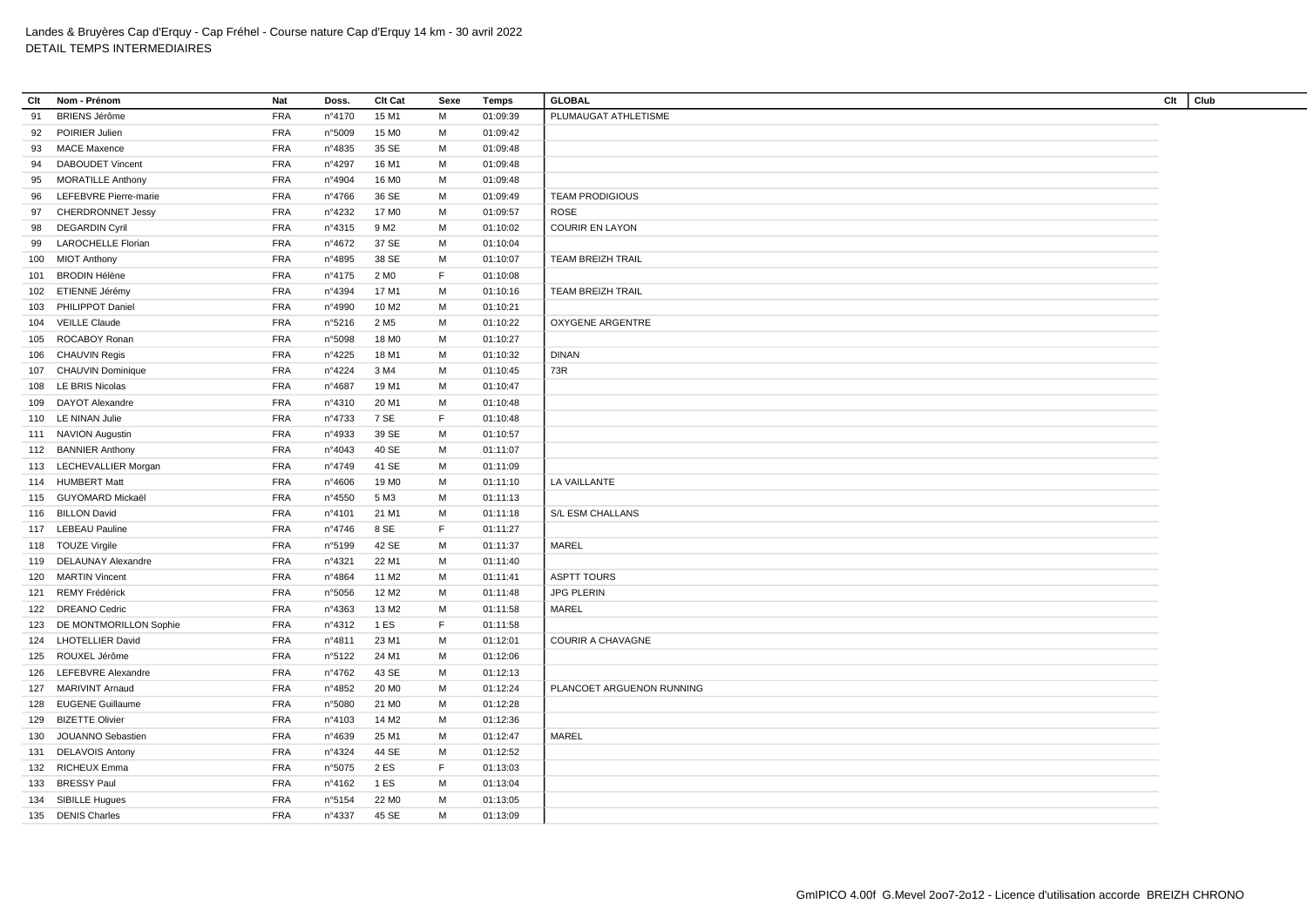| Clt | Nom - Prénom                   | <b>Nat</b> | Doss.  | Clt Cat           | Sexe        | Temps    | <b>GLOBAL</b>                           | Clt | Club |
|-----|--------------------------------|------------|--------|-------------------|-------------|----------|-----------------------------------------|-----|------|
| 136 | <b>LE GALL Vincent</b>         | <b>FRA</b> | nº4710 | 23 MO             | M           | 01:13:10 | <b>STALLA</b>                           |     |      |
|     | 137 ROBERT Bruno               | <b>FRA</b> | n°5085 | 6 M3              | М           | 01:13:12 |                                         |     |      |
| 138 | <b>TRON Virgile</b>            | FRA        | n°5204 | 46 SE             | М           | 01:13:14 |                                         |     |      |
| 139 | STZEPOURGINSKI Anton           | <b>FRA</b> | n°5170 | 47 SE             | М           | 01:13:14 |                                         |     |      |
| 140 | ROBERT Tom                     | <b>FRA</b> | n°5089 | 48 SE             | М           | 01:13:20 |                                         |     |      |
| 141 | <b>ROBLIN Sylvain</b>          | <b>FRA</b> | n°5097 | 49 SE             | М           | 01:13:21 | <b>COURIR A PLUSIEURS</b>               |     |      |
|     | 142 BAUDRIER Charlotte         | <b>FRA</b> | n°4058 | 3 M <sub>0</sub>  | F           | 01:13:35 |                                         |     |      |
| 143 | <b>COLLART DUTILLEUL Félix</b> | <b>FRA</b> | n°4260 | 50 SE             | М           | 01:13:40 |                                         |     |      |
| 144 | <b>RAULO Aurelien</b>          | <b>FRA</b> | n°5043 | 26 M1             | М           | 01:13:43 | <b>MAREL</b>                            |     |      |
| 145 | <b>ROYER Severine</b>          | <b>FRA</b> | n°5124 | 2 M <sub>2</sub>  | F           | 01:13:47 | <b>COURIR A SAINT GREGOIRE</b>          |     |      |
| 146 | <b>FORGET Aurelie</b>          | <b>FRA</b> | n°4423 | 3 M2              | F.          | 01:13:55 | PATRIOTE BONNETABLE                     |     |      |
| 147 | <b>LENOIR Mathieu</b>          | <b>FRA</b> | n°4785 | 51 SE             | M           | 01:14:01 | <b>ROSE</b>                             |     |      |
| 148 | <b>GAUDIN Nicolas</b>          | <b>FRA</b> | n°4458 | 24 M <sub>0</sub> | М           | 01:14:02 |                                         |     |      |
| 149 | <b>BEUGIN Joel</b>             | <b>FRA</b> | n°4093 | 1 M <sub>6</sub>  | м           | 01:14:02 | LES JOGGEURS DU PAYS D AUGE             |     |      |
|     | <b>HUCHET Erwan</b>            | <b>FRA</b> | n°4604 | 15 M <sub>2</sub> | М           | 01:14:05 | <b>OXYGENE</b>                          |     |      |
| 150 |                                | <b>FRA</b> |        |                   | M           |          |                                         |     |      |
|     | 151 MAHOT Vincent              | <b>FRA</b> | n°5236 | 16 M <sub>2</sub> | $\mathsf F$ | 01:14:07 | JOGGING CLUB DE RETIERS                 |     |      |
|     | 152 FRANCISCO Eloïse           |            | n°4431 | 9 SE              |             | 01:14:12 | <b>COURIR A PLUSIEURS</b>               |     |      |
|     | 153 MONVOISIN Tristan          | <b>FRA</b> | n°4902 | 52 SE             | M           | 01:14:14 | <b>RUN GUY RUN</b>                      |     |      |
| 154 | <b>COUILLARD Pascal</b>        | <b>FRA</b> | n°4286 | 2 M <sub>6</sub>  | М           | 01:14:16 | <b>COURRIR A CHAVAGNE</b>               |     |      |
| 155 | <b>LEJAS Antoine</b>           | <b>FRA</b> | n°4773 | 53 SE             | M           | 01:14:22 |                                         |     |      |
| 156 | <b>CRESPEL Julien</b>          | <b>FRA</b> | n°4291 | 27 M1             | M           | 01:14:24 | GEVEZE C EST LE PIED                    |     |      |
| 157 | <b>PEROU Vincent</b>           | <b>FRA</b> | n°4976 | 17 M <sub>2</sub> | м           | 01:14:24 | <b>JE COURS A RENNES</b>                |     |      |
| 158 | <b>RONSIN Dominique</b>        | <b>FRA</b> | n°5103 | 3 M <sub>6</sub>  | М           | 01:14:30 | <b>REDEK BRETEIL</b>                    |     |      |
| 159 | <b>LANDIER Cedric</b>          | <b>FRA</b> | n°4669 | 28 M1             | М           | 01:14:33 |                                         |     |      |
| 160 | <b>GUIRRIEC Didier</b>         | <b>FRA</b> | n°4547 | 4 M <sub>6</sub>  | М           | 01:14:34 |                                         |     |      |
|     | 161 HAGUET Mickaël             | <b>FRA</b> | n°4554 | 7 M3              | M           | 01:14:40 | <b>ROSE</b>                             |     |      |
| 162 | <b>DOMANICO Xavier</b>         | <b>FRA</b> | n°4360 | 29 M1             | М           | 01:14:41 |                                         |     |      |
| 163 | <b>BEDOUET Benjamin</b>        | <b>FRA</b> | n°4067 | 30 M1             | М           | 01:14:41 |                                         |     |      |
| 164 | <b>PERROT Emilie</b>           | <b>FRA</b> | n°4985 | 2 M3              | F.          | 01:14:44 | PLUMAUGAT ATHLETISME                    |     |      |
| 165 | <b>CORFMAT Eric</b>            | <b>FRA</b> | n°4277 | 18 M2             | M           | 01:14:46 |                                         |     |      |
| 166 | <b>GUERIN Chanien</b>          | <b>FRA</b> | n°4528 | 54 SE             | М           | 01:14:51 |                                         |     |      |
|     | 167 SAMSON Enzo                | <b>FRA</b> | n°5140 | 4 JU              | M           | 01:14:54 | 73R                                     |     |      |
|     | 168 LUBERT Didier              | <b>FRA</b> | n°4828 | 8 M3              | M           | 01:14:56 | 73R                                     |     |      |
| 169 | <b>DESBOIS Richard</b>         | <b>FRA</b> | n°4340 | 9 M3              | м           | 01:14:59 |                                         |     |      |
|     | 170 PRUNELET Lyonel            | <b>FRA</b> | n°5025 | 10 M3             | M           | 01:15:02 |                                         |     |      |
|     | 171 MOREAU Pierre-alain        | <b>FRA</b> | n°4906 | 55 SE             | М           | 01:15:04 |                                         |     |      |
|     | 172 LE TARNEC Stephane         | <b>FRA</b> | n°4742 | 4 M4              | М           | 01:15:08 | L ULTRA MARIN RAID DU GOLFE DU MORBIHAN |     |      |
|     | 173 MENERAT Nathalie           | <b>FRA</b> | n°4873 | 2 M1              | F           | 01:15:14 | CSX                                     |     |      |
|     | 174 LENOIR Vincent             | <b>FRA</b> | n°4786 | 11 M3             | M           | 01:15:15 |                                         |     |      |
| 175 | <b>BOUGEARD Michel</b>         | <b>FRA</b> | n°4134 | 19 M <sub>2</sub> | M           | 01:15:18 |                                         |     |      |
|     | 176 GAUDAIRE Vincent           | <b>FRA</b> | n°4457 | 31 M1             | M           | 01:15:26 |                                         |     |      |
|     | 177 GUILLOREL Benjamin         | <b>FRA</b> | n°4544 | 56 SE             | М           | 01:15:40 |                                         |     |      |
| 178 | <b>GUYOMARD Anne-sophie</b>    | <b>FRA</b> | n°4548 | 10 SE             | F           | 01:15:40 | <b>AS POMMERET</b>                      |     |      |
| 179 | <b>REDON Samuel</b>            | <b>FRA</b> | n°5051 | 25 MO             | M           | 01:15:44 | CHEMINS DE TRAVERSE                     |     |      |
|     | 180 HENRIOT Iris               | <b>FRA</b> | n°4581 | 11 SE             | F           | 01:15:48 | <b>TRIATHLON</b>                        |     |      |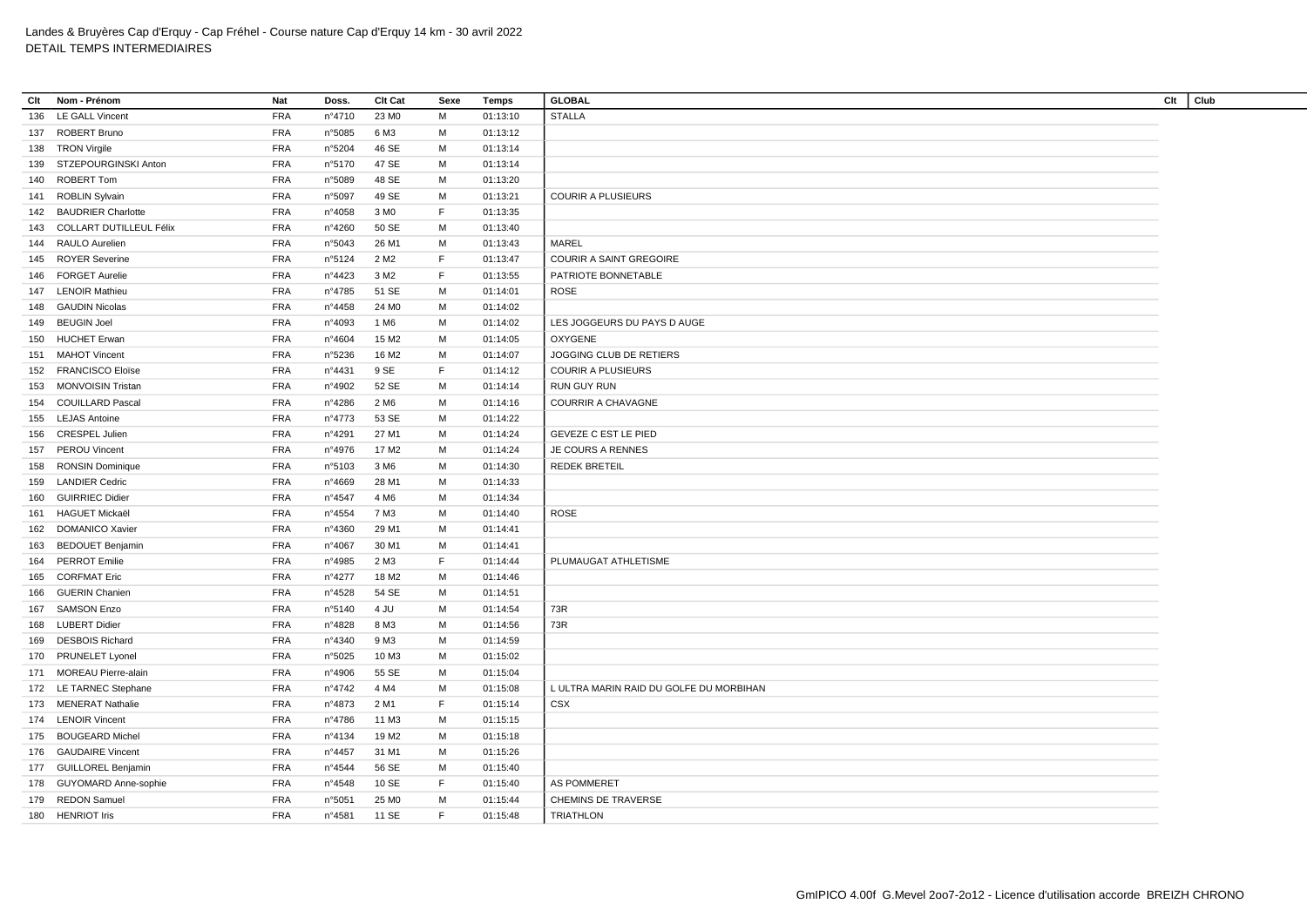| Clt | Nom - Prénom                                 | <b>Nat</b> | Doss.            | <b>Clt Cat</b>    | Sexe   | Temps                | <b>GLOBAL</b>                           | Clt | Club |
|-----|----------------------------------------------|------------|------------------|-------------------|--------|----------------------|-----------------------------------------|-----|------|
| 181 | <b>THEVENET Didier</b>                       | <b>FRA</b> | n°5184           | 12 M3             | M      | 01:15:51             |                                         |     |      |
|     | 182 GARNIER Stéphanie                        | <b>FRA</b> | $n^{\circ}$ 4454 | 3 M1              | F      | 01:15:56             | <b>TEAM TRAIL BOCAGE</b>                |     |      |
|     | 183 FLAGEUL Rodolphe                         | <b>FRA</b> | n°4421           | 20 M <sub>2</sub> | M      | 01:16:02             |                                         |     |      |
| 184 | POILVERT Cédric                              | <b>FRA</b> | n°5008           | 32 M1             | M      | 01:16:08             | S/L AC MERDRIGNAC                       |     |      |
| 185 | <b>RABARDEL Yannick</b>                      | <b>FRA</b> | n°5034           | 5 M4              | M      | 01:16:09             |                                         |     |      |
| 186 | LECHEVALLIER Thomas                          | <b>FRA</b> | n°4750           | 57 SE             | M      | 01:16:16             |                                         |     |      |
| 187 | <b>BION Sébastien</b>                        | <b>FRA</b> | n°4102           | 13 M3             | M      | 01:16:21             |                                         |     |      |
| 188 | DELAVOIS Ludovic                             | <b>FRA</b> | n°4326           | 58 SE             | M      | 01:16:27             |                                         |     |      |
| 189 | <b>BRODIN Davy</b>                           | <b>FRA</b> | nº4174           | 21 M <sub>2</sub> | M      | 01:16:29             |                                         |     |      |
| 190 | <b>CONTAT Maud</b>                           | <b>FRA</b> | n°4268           | 4 M <sub>0</sub>  | F      | 01:16:34             |                                         |     |      |
| 191 | <b>BARBEY Emmanuel</b>                       | <b>FRA</b> | n°4049           | 14 M3             | M      | 01:16:35             | CONSEIL REGIONAL NORMANDIE              |     |      |
|     | 192 CONTAT David                             | <b>FRA</b> | n°4267           | 33 M1             | М      | 01:16:35             |                                         |     |      |
| 193 | SAUSSEREAU Charly                            | <b>FRA</b> | n°5147           | 34 M1             | м      | 01:16:36             |                                         |     |      |
| 194 | <b>SAMSON Reynald</b>                        | <b>FRA</b> | n°5143           | 35 M1             | M      | 01:16:40             | 73R                                     |     |      |
| 195 | <b>CHAPUIS Damien</b>                        | <b>FRA</b> | n°4212           | 59 SE             | М      | 01:16:41             |                                         |     |      |
| 196 | <b>SURGET Bernard</b>                        | <b>FRA</b> | n°5171           | 5 M <sub>6</sub>  | M      | 01:16:41             | 73R                                     |     |      |
| 197 | <b>NAUDIN Christophe</b>                     | <b>FRA</b> | n°4932           | 6 M4              | М      | 01:16:42             |                                         |     |      |
|     | 198 LE NIVET Fabien                          | <b>FRA</b> | n°4734           | 60 SE             | м      | 01:16:47             | MAREL                                   |     |      |
| 199 | <b>EVANO Adrien</b>                          | <b>FRA</b> | n°4399           | 61 SE             | M      | 01:16:55             |                                         |     |      |
| 200 | <b>DAVID Emmanuel</b>                        | <b>FRA</b> | n°4308           | 36 M1             | M      | 01:16:57             |                                         |     |      |
| 201 | <b>CHANTREL Déborah</b>                      | <b>FRA</b> | nº4211           | 4 M1              | F      | 01:16:57             |                                         |     |      |
| 202 | LE FEVRE Lucie                               | <b>FRA</b> | nº4707           | 12 SE             | F      | 01:16:59             |                                         |     |      |
| 203 | <b>BONVALLET Xavier</b>                      | <b>FRA</b> | n°4127           | 22 M <sub>2</sub> | M      | 01:17:00             | LES G.O                                 |     |      |
|     | WEBER Raphaël                                | <b>FRA</b> | n°5232           | 62 SE             | M      | 01:17:04             | CAP                                     |     |      |
| 204 |                                              | <b>FRA</b> |                  |                   |        |                      |                                         |     |      |
| 205 | ABJEAN-UGUEN Kévin<br><b>BOURGES Nathan</b>  |            | n°4002           | 63 SE<br>64 SE    | м<br>M | 01:17:08<br>01:17:09 |                                         |     |      |
| 206 |                                              | <b>FRA</b> | n°4149           |                   | M      |                      |                                         |     |      |
| 207 | <b>GOUGER Lionel</b>                         | <b>FRA</b> | n°4500           | 37 M1             | F      | 01:17:12             |                                         |     |      |
| 208 | <b>VRIGNON Valérie</b>                       | <b>FRA</b> | n°5231           | 4 M <sub>2</sub>  |        | 01:17:13             |                                         |     |      |
| 209 | <b>DUVAL Baptiste</b><br>210 DESHAYES Hélèna | <b>FRA</b> | n°4380           | 5 JU<br>3 ES      | M<br>F | 01:17:15             |                                         |     |      |
|     |                                              | <b>FRA</b> | n°4342           |                   |        | 01:17:17             |                                         |     |      |
|     | 211 DESPAS Steven                            | <b>FRA</b> | n°4345           | 65 SE             | M      | 01:17:18             |                                         |     |      |
|     | 212 LE QUINTREC Gwénolé                      | <b>FRA</b> | n°4737           | 66 SE             | M      | 01:17:20             |                                         |     |      |
|     | 213 LECLERC Emmanuelle                       | <b>FRA</b> | n°4752           | 5 M1              | F      | 01:17:22             |                                         |     |      |
|     | 214 LEVRON Agathe                            | <b>FRA</b> | n°4807           | 13 SE             | F      | 01:17:24             |                                         |     |      |
|     | 215 THOMAS Christian                         | <b>FRA</b> | n°5186           | 7 M4              | М      | 01:17:24             |                                         |     |      |
|     | 216 GUENO Thomas                             | <b>FRA</b> | n°4525           | 38 M1             | м      | 01:17:27             |                                         |     |      |
|     | 217 DEMOY Davy                               | <b>FRA</b> | $n^{\circ}4336$  | 26 M <sub>0</sub> | M      | 01:17:27             | ARMORCOAST                              |     |      |
|     | 218 VIEILLEPEAU Olivier                      | <b>FRA</b> | n°5221           | 23 M2             | M      | 01:17:28             | STADE OLYMPIQUE DU MAINE ATHLETISME     |     |      |
|     | 219 LE PRIOL Anna                            | <b>FRA</b> | nº4736           | 14 SE             | F      | 01:17:30             | JE COURS A RENNES                       |     |      |
| 220 | <b>COUPEZ Pierre-louis</b>                   | <b>FRA</b> | n°4289           | 2 ES              | М      | 01:17:33             | S/L US LAVAL                            |     |      |
|     | 221 DIQUELOU Yvan                            | <b>FRA</b> | n°4357           | 15 M3             | м      | 01:17:40             | LA VAILLANTE                            |     |      |
|     | 222 PLANCHAIS Anna                           | <b>FRA</b> | n°5006           | 6 M1              | F      | 01:17:41             |                                         |     |      |
| 223 | TAI-LEUNG Jean-pierre                        | <b>FRA</b> | n°5174           | 3 M <sub>5</sub>  | M      | 01:17:47             | L ULTRA MARIN RAID DU GOLFE DU MORBIHAN |     |      |
|     | 224 DESVAGES Nicolas                         | <b>FRA</b> | n°4350           | 16 M3             | M      | 01:17:47             | L ULTRA MARIN RAID DU GOLFE DU MORBIHAN |     |      |
|     | 225 RENAUT Laure                             | <b>FRA</b> | n°5064           | 15 SE             | F.     | 01:17:47             |                                         |     |      |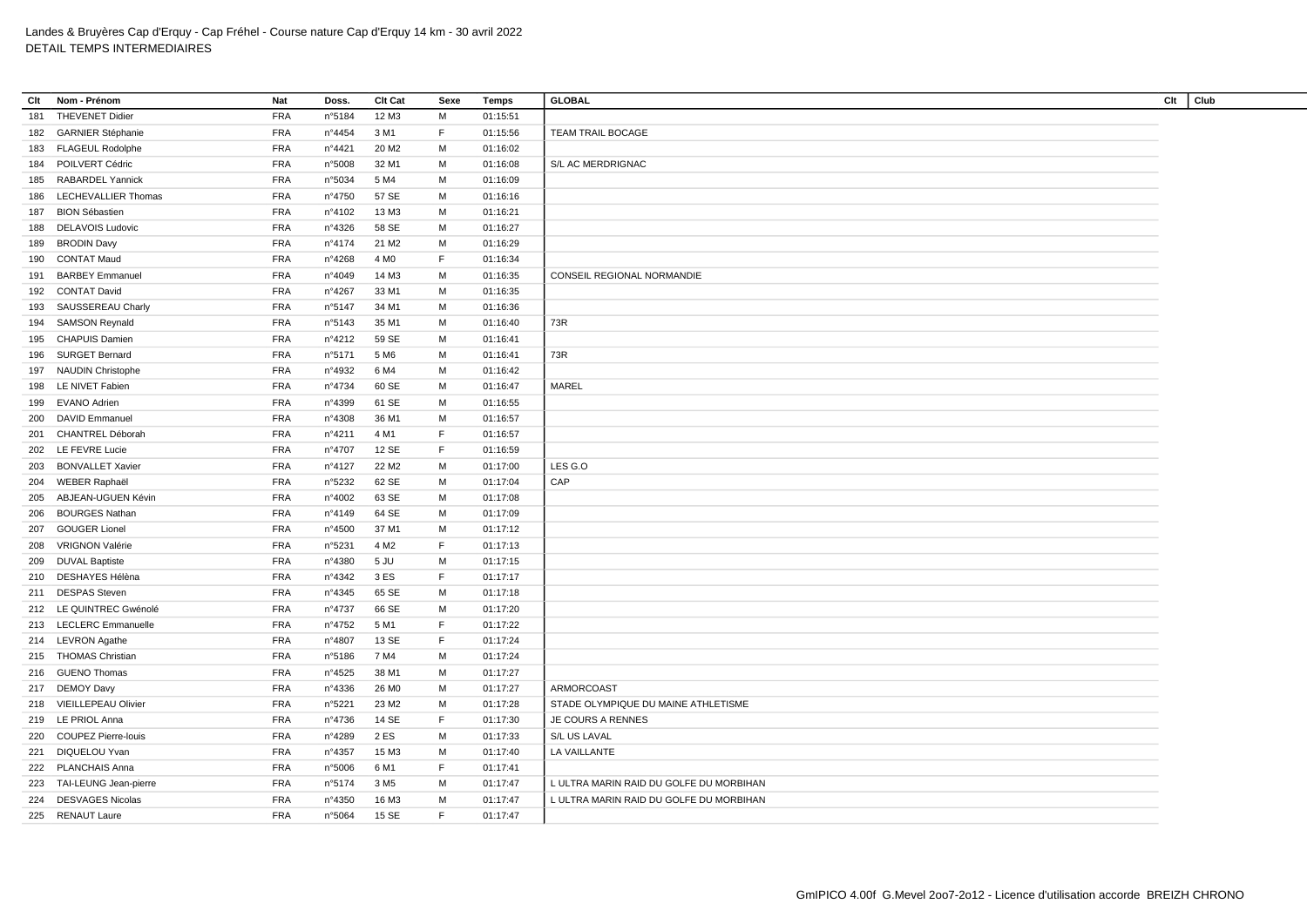| Clt |                             | <b>Nat</b> |                 |                   |      |          | <b>GLOBAL</b>                | Clt |      |
|-----|-----------------------------|------------|-----------------|-------------------|------|----------|------------------------------|-----|------|
|     | Nom - Prénom                |            | Doss.           | Clt Cat           | Sexe | Temps    |                              |     | Club |
| 226 | <b>BENARD Christian</b>     | <b>FRA</b> | n°4072          | 4 M <sub>5</sub>  | M    | 01:17:47 | MILLES PATTES VITRE          |     |      |
| 227 | <b>DUVAL Franck</b>         | <b>FRA</b> | n°4382          | 17 M3             | M    | 01:17:48 |                              |     |      |
| 228 | <b>DESRIAC Jean Charles</b> | <b>FRA</b> | n°4349          | 39 M1             | м    | 01:17:49 |                              |     |      |
| 229 | <b>PAGLIARO Guillaume</b>   | <b>FRA</b> | n°4958          | 27 M <sub>0</sub> | M    | 01:17:49 |                              |     |      |
|     | 230 DUVAL PHILIPPO Marie    | <b>FRA</b> | n°4383          | 5 M <sub>0</sub>  | F.   | 01:17:50 | ARMOR COAST                  |     |      |
| 231 | L'HENORET David             | <b>FRA</b> | n°4650          | 28 M <sub>0</sub> | м    | 01:17:53 | <b>MORI TEAM</b>             |     |      |
| 232 | <b>CHARPENTIER Sandrine</b> | <b>FRA</b> | nº4216          | 5 M <sub>2</sub>  | F.   | 01:17:53 | PATRIOTE BONNETABLE          |     |      |
| 233 | NICOLAS Noël                | <b>FRA</b> | n°4941          | 6 M6              | м    | 01:17:55 |                              |     |      |
|     | 234 HAMON Benjamin          | <b>FRA</b> | $n^{\circ}4566$ | 29 M <sub>0</sub> | M    | 01:18:00 |                              |     |      |
|     | 235 GUESSSANT Loïc          | <b>FRA</b> | n°4534          | 5 M <sub>5</sub>  | M    | 01:18:02 |                              |     |      |
| 236 | <b>GUESSANT Damien</b>      | <b>FRA</b> | n°4532          | 67 SE             | м    | 01:18:03 |                              |     |      |
| 237 | <b>MERCIER Thibault</b>     | <b>FRA</b> | n°4882          | 40 M1             | M    | 01:18:03 |                              |     |      |
| 238 | <b>GUILLET Emilie</b>       | <b>FRA</b> | n°4541          | 16 SE             | F.   | 01:18:06 | S/L US LAVAL                 |     |      |
| 239 | TAVERSON Mael               | <b>FRA</b> | n°5177          | 68 SE             | м    | 01:18:08 |                              |     |      |
| 240 | <b>BESNOUX Fabrice</b>      | <b>FRA</b> | n°4091          | 24 M <sub>2</sub> | M    | 01:18:09 | RUZ BOUTOU PLOUGASNOU        |     |      |
| 241 | <b>GENISSEL Frédéric</b>    | <b>FRA</b> | n°4466          | 41 M1             | м    | 01:18:15 |                              |     |      |
|     | 242 RAULT Pauline           | <b>FRA</b> | n°5047          | 17 SE             | F    | 01:18:16 |                              |     |      |
|     | 243 HOURDIN Damien          | <b>FRA</b> | n°4599          | 42 M1             | м    | 01:18:22 |                              |     |      |
|     | 244 GUILLAUMIE Tremeur      | <b>FRA</b> | n°4539          | 30 M <sub>0</sub> | M    | 01:18:25 |                              |     |      |
|     | 245 PHILIPPE Alan           | <b>FRA</b> | n°4988          | 43 M1             | M    | 01:18:26 |                              |     |      |
| 246 | <b>GOVEN Melanie</b>        | <b>FRA</b> | n°4506          | 18 SE             | F.   | 01:18:27 |                              |     |      |
|     |                             |            |                 |                   |      |          |                              |     |      |
| 247 | <b>REGENT Franck</b>        | <b>FRA</b> | n°4060          | 8 M4              | м    | 01:18:28 |                              |     |      |
| 248 | <b>GUEZENEC Aude</b>        | <b>FRA</b> | $n^{\circ}4535$ | 19 SE             | F.   | 01:18:29 |                              |     |      |
| 249 | <b>GILLET Guillaume</b>     | <b>FRA</b> | n°4483          | 9 M4              | M    | 01:18:31 | S/L AC CESSON                |     |      |
| 250 | <b>ROBERT Aude</b>          | <b>FRA</b> | n°5084          | 20 SE             | F.   | 01:18:37 | PLANCOET ARGUENON RUNNING    |     |      |
| 251 | <b>HAVARD Vincent</b>       | <b>FRA</b> | n°4574          | 31 M <sub>0</sub> | M    | 01:18:42 |                              |     |      |
|     | 252 LE CHEVERE Landry       | <b>FRA</b> | n°4695          | 44 M1             | м    | 01:18:45 | LANDEHEN ENDURANCE CLUB      |     |      |
|     | 253 KERJEAN Cindy           | <b>FRA</b> | n°4648          | 21 SE             | F.   | 01:18:48 |                              |     |      |
| 254 | <b>MOUROCQ Mathieu</b>      | <b>FRA</b> | n°4928          | 25 M <sub>2</sub> | M    | 01:18:51 |                              |     |      |
| 255 | MOUROCQ Jérôme              | <b>FRA</b> | n°4926          | 45 M1             | M    | 01:18:51 |                              |     |      |
| 256 | <b>MACE Vincent</b>         | <b>FRA</b> | n°4836          | 32 M <sub>0</sub> | м    | 01:18:52 |                              |     |      |
| 257 | NOVE-JOSSERAND Clotilde     | <b>FRA</b> | n°4947          | 22 SE             | F    | 01:18:53 |                              |     |      |
| 258 | <b>RESLOU Frederic</b>      | <b>FRA</b> | n°5068          | 18 M3             | м    | 01:18:55 |                              |     |      |
| 259 | LECOUEY Lydia               | <b>FRA</b> | n°4756          | 6 M <sub>2</sub>  | F    | 01:18:56 | MAREL                        |     |      |
| 260 | <b>BROUSSAUD Arthur</b>     | <b>FRA</b> | nº4177          | 69 SE             | M    | 01:18:57 |                              |     |      |
| 261 | <b>PIJARD Arhur</b>         | <b>FRA</b> | n°4995          | 6 JU              | м    | 01:18:58 |                              |     |      |
| 262 | <b>POLIGNE Mathieu</b>      | <b>FRA</b> | n°5010          | 70 SE             | м    | 01:18:59 |                              |     |      |
|     | 263 PERBOS Clara            | <b>FRA</b> | n°4973          | 23 SE             | F.   | 01:19:03 | S/L US LAVAL                 |     |      |
| 264 | <b>LANDIER Christophe</b>   | <b>FRA</b> | n°5243          | 10 M4             | м    | 01:19:03 | TREGUEUX LANGUEUX ATHLETISME |     |      |
| 265 | VALLEE Mickael              | <b>FRA</b> | n°5211          | 19 M3             | M    | 01:19:03 |                              |     |      |
|     | 266 HAMONIC Margot          | <b>FRA</b> | n°4570          | 24 SE             | F.   | 01:19:04 | ATHLETIC PONT REAN           |     |      |
| 267 | <b>CORBILLE Jean-marie</b>  | <b>FRA</b> | n°4272          | 6 M <sub>5</sub>  | м    | 01:19:06 | 73R                          |     |      |
| 268 | <b>THOMAS Fabrice</b>       | <b>FRA</b> | n°5187          | 46 M1             | M    | 01:19:08 |                              |     |      |
| 269 | <b>ROUXEL Antoine</b>       | <b>FRA</b> | n°5120          | 33 MO             | м    | 01:19:09 | ARMORCOAST                   |     |      |
|     | 270 MERCAY Jean Christophe  | <b>FRA</b> | n°4879          | 26 M <sub>2</sub> | М    | 01:19:19 |                              |     |      |
|     |                             |            |                 |                   |      |          |                              |     |      |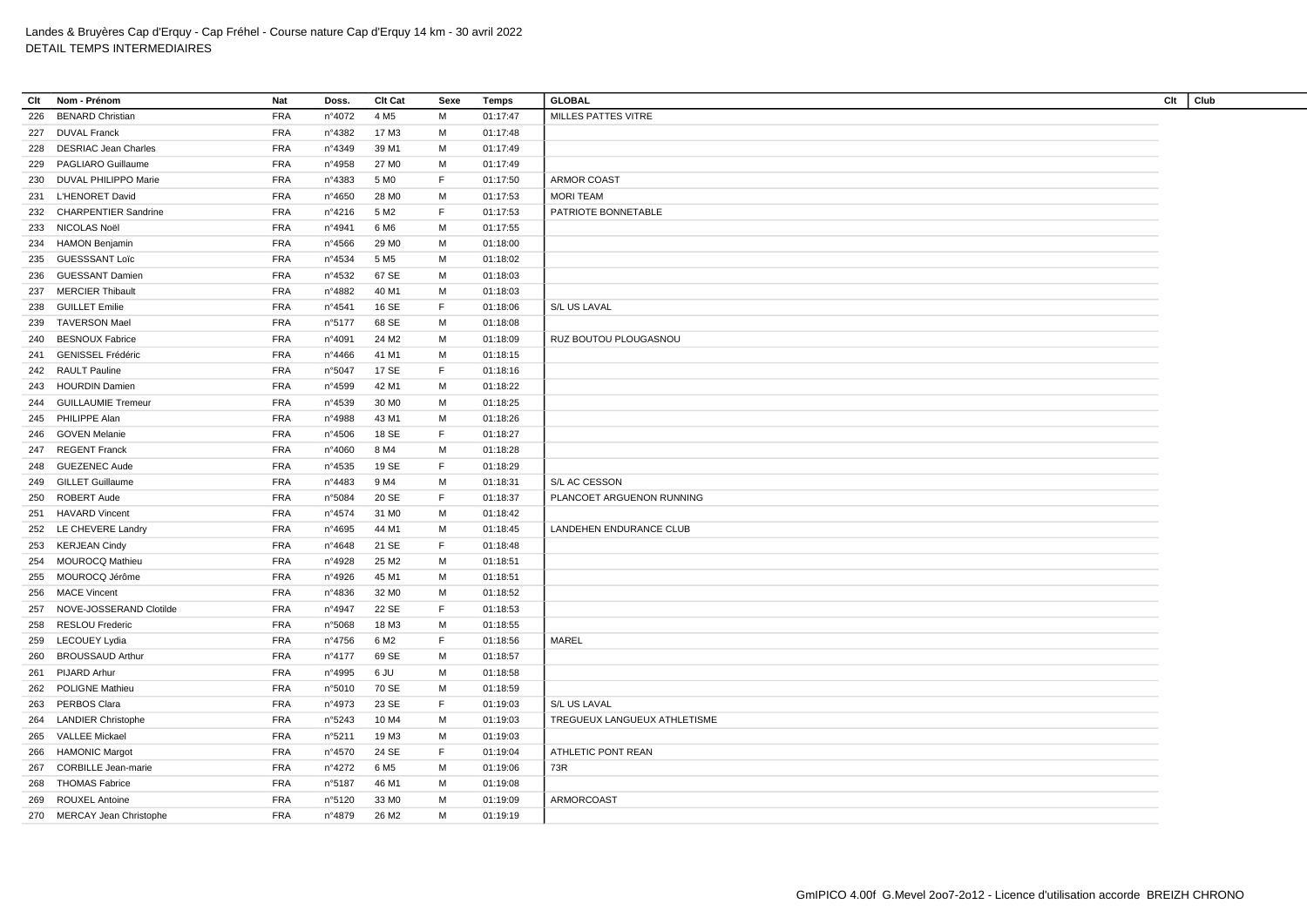| Clt | Nom - Prénom              | <b>Nat</b> | Doss.           | <b>Clt Cat</b>    | Sexe        | Temps    | <b>GLOBAL</b>                                  | Clt | Club |
|-----|---------------------------|------------|-----------------|-------------------|-------------|----------|------------------------------------------------|-----|------|
|     | 271 HAMAYON François      | <b>FRA</b> | n°4556          | 71 SE             | M           | 01:19:28 |                                                |     |      |
|     | 272 BIDAN Frédéric        | <b>FRA</b> | n°4096          | 47 M1             | M           | 01:19:31 |                                                |     |      |
|     | 273 MORFOUACE Pierre      | <b>FRA</b> | n°4908          | 72 SE             | M           | 01:19:35 |                                                |     |      |
| 274 | <b>COUDRIN Christian</b>  | <b>FRA</b> | n°4284          | 20 M3             | M           | 01:19:39 | <b>MEGA CLUB</b>                               |     |      |
|     | 275 LANDAIS Stephane      | <b>FRA</b> | n°4668          | 21 M3             | M           | 01:19:40 |                                                |     |      |
|     | 276 DURAND Frédérique     | <b>FRA</b> | n°4377          | 7 M1              | F           | 01:19:42 |                                                |     |      |
|     | 277 BOULLENGER Pauline    | <b>FRA</b> | nº4141          | 6 M <sub>0</sub>  | F           | 01:19:42 |                                                |     |      |
|     | 278 GILLES Yannick        | <b>FRA</b> | n°5238          | 7 M <sub>5</sub>  | М           | 01:19:44 | <b>LABBE TEX PRESS</b>                         |     |      |
| 279 | <b>GOUBAUD Anne-laure</b> | <b>FRA</b> | n°4496          | 7 M <sub>0</sub>  | F           | 01:19:44 |                                                |     |      |
| 280 | <b>BOINET Claude</b>      | <b>FRA</b> | n°4115          | 8 M <sub>5</sub>  | М           | 01:19:46 | <b>ROSE</b>                                    |     |      |
| 281 | <b>BRIENS Céline</b>      | <b>FRA</b> | nº4168          | 25 SE             | F.          | 01:19:47 |                                                |     |      |
|     | 282 PINCON Yohann         | <b>FRA</b> | n°5001          | 48 M1             | М           | 01:19:49 | S/L US LAVAL                                   |     |      |
|     | 283 BILLAN Gwenael        | <b>FRA</b> | n°4099          | 34 M <sub>0</sub> | M           | 01:19:50 |                                                |     |      |
|     | 284 ETIENNE Lionel        | <b>FRA</b> | n°4395          | 49 M1             | M           | 01:19:50 | <b>JPG PLERIN</b>                              |     |      |
| 285 | <b>GERARDIN Benjamin</b>  | <b>FRA</b> | n°4470          | 50 M1             | M           | 01:19:53 |                                                |     |      |
|     | 286 HILLION Romain        | <b>FRA</b> | n°4590          | 35 MO             | м           | 01:19:53 |                                                |     |      |
| 287 | <b>DROUET Thierry</b>     | <b>FRA</b> | n°4368          | 9 M <sub>5</sub>  | М           | 01:19:54 | MORDELLES JOGGING                              |     |      |
|     | 288 PEUCH Maud            | <b>FRA</b> | n°4987          | 8 M1              | F           | 01:19:59 |                                                |     |      |
| 289 | <b>BOHARD Mathis</b>      | <b>FRA</b> | nº4113          | 73 SE             | M           | 01:19:59 | CAPCONDE                                       |     |      |
| 290 | SOUVESTRE Françoise       | <b>FRA</b> | n°5166          | 1 M4              | $\mathsf F$ | 01:20:02 |                                                |     |      |
|     | 291 HUNAULT Bruno         | <b>FRA</b> | n°4607          | 22 M3             | м           | 01:20:04 | S/L AC HAUTE VILAINE                           |     |      |
|     | 292 LERAT Chloé           | <b>FRA</b> |                 |                   | $\mathsf F$ |          |                                                |     |      |
|     |                           |            | n°4789          | 9 M1              |             | 01:20:04 |                                                |     |      |
|     | 293 HAMON Aurelien        | <b>FRA</b> | n°4565          | 51 M1             | M           | 01:20:07 |                                                |     |      |
| 294 | <b>ROUTIER Philippe</b>   | <b>FRA</b> | n°5117          | 23 M3             | M           | 01:20:07 | <b>TEAM HDB</b>                                |     |      |
| 295 | <b>HAMON Antoine</b>      | <b>FRA</b> | n°4564          | 52 M1             | M           | 01:20:07 |                                                |     |      |
| 296 | <b>MAHEO Soizic</b>       | <b>FRA</b> | n°4838          | 10 M1             | F           | 01:20:07 | <b>LAVAL SWIM&amp;RUN</b>                      |     |      |
| 297 | <b>RICHEUX Tristan</b>    | <b>FRA</b> | n°5076          | 74 SE             | M           | 01:20:07 |                                                |     |      |
|     | 298 LE ROUX Pascal        | <b>FRA</b> | n°4740          | 24 M3             | M           | 01:20:10 |                                                |     |      |
| 299 | RAVARD Vanessa            | <b>FRA</b> | n°5048          | 11 M1             | F           | 01:20:15 |                                                |     |      |
|     | 300 BILLE Olivier         | <b>FRA</b> | n°4100          | 11 M4             | М           | 01:20:20 | <b>TEAM BREIZH TRAIL</b>                       |     |      |
| 301 | <b>CORMAND Elodie</b>     | <b>FRA</b> | n°4278          | 26 SE             | F           | 01:20:20 | <b>COURIR A TREMUSON</b>                       |     |      |
|     | 302 ROBERT Laurent        | <b>FRA</b> | n°5087          | 53 M1             | M           | 01:20:26 |                                                |     |      |
| 303 | JOUAN Jérome              | <b>FRA</b> | n°4637          | 27 M2             | м           | 01:20:26 | COUREURS DE L IC                               |     |      |
|     | 304 MARTIN Peter          | <b>IRL</b> | n°4861          | 54 M1             | М           | 01:20:27 | LES MOLLETS LYSTRIENS                          |     |      |
| 305 | <b>BOCHONKO Alexis</b>    | <b>FRA</b> | n°4109          | 55 M1             | M           | 01:20:29 |                                                |     |      |
| 306 | ?Dossard #5036            | <b>FRA</b> | n°5036          | 75 SE             | M           | 01:20:35 |                                                |     |      |
| 307 | <b>BREHE David</b>        | <b>FRA</b> | nº4161          | 28 M2             | M           | 01:20:38 |                                                |     |      |
|     | 308 FEVRIER Nicolas       | <b>FRA</b> | $n^{\circ}4418$ | 29 M <sub>2</sub> | M           | 01:20:40 |                                                |     |      |
|     | 309 TREMBLAYS Régis       | <b>FRA</b> | n°5201          | 12 M4             | М           | 01:20:40 |                                                |     |      |
| 310 | <b>CARBONNIER Louis</b>   | <b>FRA</b> | n°4195          | 56 M1             | м           | 01:20:42 |                                                |     |      |
|     | 311 PEARSON Aude          | <b>FRA</b> | n°4970          | 8 M <sub>0</sub>  | F           | 01:20:43 |                                                |     |      |
|     | 312 MARTIN Solenn         | <b>FRA</b> | n°4862          | 9 M <sub>0</sub>  | F           | 01:20:45 |                                                |     |      |
|     | 313 MACE Eric             | <b>FRA</b> | n°4833          | 30 M <sub>2</sub> | М           | 01:20:48 | <b>TEAM HDB</b>                                |     |      |
|     | 314 BOUCHE Paul           | <b>FRA</b> | n°4131          | 3 ES              | м           | 01:20:49 |                                                |     |      |
|     | 315 LEMONNIER Stephanie   | <b>FRA</b> | n°4783          | 7 M <sub>2</sub>  | F.          | 01:20:54 | S/L JANZE ATHLETISME PAYS DE LA ROCHE AUX FEES |     |      |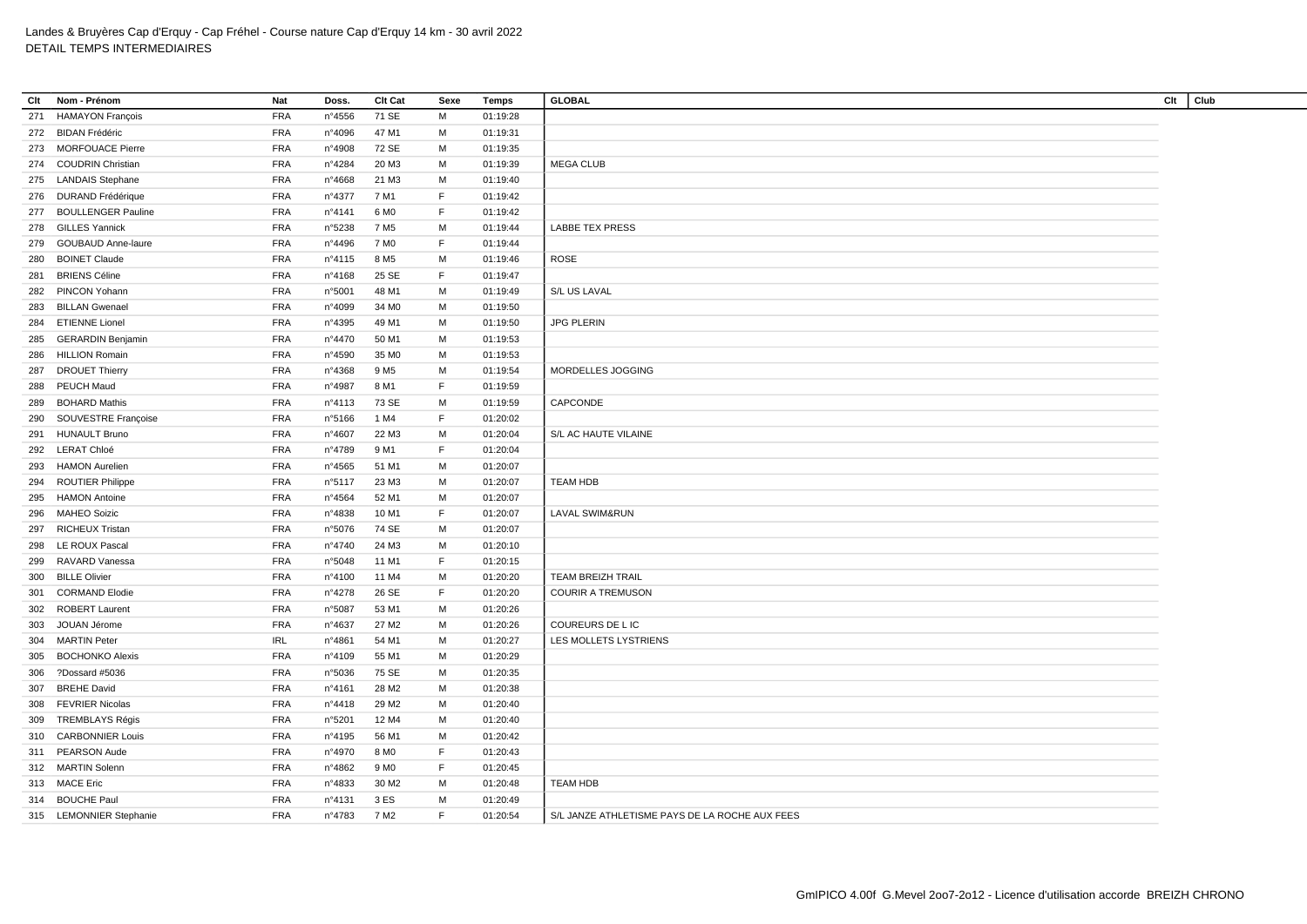| Clt        | Nom - Prénom                | Nat        | Doss.           | Clt Cat           | Sexe | Temps    | <b>GLOBAL</b>                           | Clt<br>Club |
|------------|-----------------------------|------------|-----------------|-------------------|------|----------|-----------------------------------------|-------------|
| 316        | <b>HOUITTE Sébastien</b>    | <b>FRA</b> | n°4598          | 57 M1             | M    | 01:20:55 |                                         |             |
|            | 317 REMINIAC Ronan          | <b>FRA</b> | n°5055          | 76 SE             | M    | 01:20:56 |                                         |             |
|            | 318 OLIVIER Gilles          | <b>FRA</b> | n°4951          | 13 M4             | м    | 01:20:59 |                                         |             |
|            | 319 MARTEIL Benoit          | <b>FRA</b> | n°4855          | 36 M <sub>0</sub> | м    | 01:21:01 |                                         |             |
|            | 320 SOULAS Hugues           | <b>FRA</b> | n°5163          | 77 SE             | M    | 01:21:01 |                                         |             |
|            | 321 LE MERER Lydie          | <b>FRA</b> | n°4727          | 10 M <sub>0</sub> | F.   | 01:21:05 |                                         |             |
|            | 322 FENICE Soazic           | <b>FRA</b> | n°4411          | 12 M1             | F.   | 01:21:05 |                                         |             |
| 323        | SIMON Jérôme                | <b>FRA</b> | n°5158          | 31 M2             | м    | 01:21:15 |                                         |             |
|            | 324 OLLIVRO Yann            | <b>FRA</b> | n°4953          | 14 M4             | M    | 01:21:19 |                                         |             |
| 325        | <b>MARY Nathalie</b>        | <b>FRA</b> | n°4865          | 3 M3              | F.   | 01:21:23 | <b>ROSE</b>                             |             |
| 326        | <b>GORRE Olivier</b>        | <b>FRA</b> | n°4493          | 32 M <sub>2</sub> | M    | 01:21:31 | <b>AOARB</b>                            |             |
| 327        | <b>LESSARD Anne</b>         | <b>FRA</b> | n°4798          | 11 M <sub>0</sub> | F.   | 01:21:33 | <b>MEGA CLUB</b>                        |             |
| 328        | <b>TROUWAERT Valerie</b>    | <b>FRA</b> | n°5207          | 13 M1             | F.   | 01:21:35 | PLUMAUGAT ATHLETISME                    |             |
| 329        | <b>BOULLIER Anne-cécile</b> | <b>FRA</b> | n°4142          | 14 M1             | F.   | 01:21:39 | PLUMAUGAT ATHLETISME                    |             |
|            | 330 MONNERIE Jérôme         | <b>FRA</b> | n°4901          | 33 M2             | M    | 01:21:43 |                                         |             |
| 331        | <b>DELEPINE Herve</b>       | <b>FRA</b> | n°4328          | 7 M <sub>6</sub>  | M    | 01:21:44 | <b>ASCR TRIATHLON</b>                   |             |
| 332        | <b>PORCHER Ophelie</b>      | <b>FRA</b> | n°5012          | 27 SE             | F.   | 01:21:47 |                                         |             |
| 333        | <b>DESGRANGES Jerome</b>    | <b>FRA</b> | n°4341          | 34 M2             | м    | 01:21:47 | US ACOME                                |             |
| 334        | <b>ROBERT Didier</b>        | <b>FRA</b> | n°4092          | 15 M4             | M    | 01:21:52 | LA VAILLANTE COURSE A PIED SAINT BRIEUC |             |
|            | 335 BODIN Stéphane          | <b>FRA</b> | nº4111          | 35 M2             | M    | 01:21:54 |                                         |             |
| 336        | <b>TARTARIN François</b>    | <b>FRA</b> | n°5176          | 16 M4             | м    | 01:21:54 |                                         |             |
| 337        | <b>LUCAS Christophe</b>     | <b>FRA</b> | n°4829          | 25 M3             | M    | 01:21:54 | VAL DE REUIL AC                         |             |
| 338        | <b>GESRET Charlène</b>      | <b>FRA</b> | n°4476          | 28 SE             | F.   | 01:21:57 |                                         |             |
| 339        | CHEVANCE Sébastien          | <b>FRA</b> | n°4237          | 26 M3             | M    | 01:21:58 |                                         |             |
|            | 340 AURRY Martial           | <b>FRA</b> | n°4029          | 27 M3             | M    | 01:22:04 | S/L CA MAYENNE                          |             |
| 341        | <b>GABILLET Nicolas</b>     | <b>FRA</b> | $n^{\circ}4440$ | 36 M2             | M    | 01:22:06 |                                         |             |
|            | 342 LE BUHAN Denis          | <b>FRA</b> | n°4690          | 10 M <sub>5</sub> | M    | 01:22:08 | COUREURS DE L IC PORDIC                 |             |
|            | 343 AUBERT Hélène           | <b>FRA</b> | n°4019          | 29 SE             | F.   | 01:22:12 |                                         |             |
|            | 344 CHEVILLARD Damien       | <b>FRA</b> | n°4238          | 17 M4             | M    | 01:22:12 | S/L ESSHA LE LION D ANGERS              |             |
|            | 345 ROBIN Didier            | <b>FRA</b> | n°5093          | 37 M2             | M    | 01:22:14 |                                         |             |
| 346        | LE PENNEC Jean-louis        | <b>FRA</b> | n°4735          | 28 M3             | м    | 01:22:14 | <b>CMB</b>                              |             |
| 347        | <b>BRILHAULT Simon</b>      | <b>FRA</b> | n°4172          | 78 SE             | M    | 01:22:15 |                                         |             |
|            | <b>ENGELS Benoit</b>        | <b>FRA</b> | n°4390          |                   | м    | 01:22:16 |                                         |             |
| 348<br>349 | <b>DANY Antoine</b>         | <b>FRA</b> | n°4303          | 58 M1<br>59 M1    | M    | 01:22:17 |                                         |             |
|            | RENIMEL Hélène              | <b>FRA</b> |                 | 12 M <sub>0</sub> | F.   | 01:22:17 |                                         |             |
| 350        | <b>BRIARD-BION Valérie</b>  | <b>FRA</b> | n°5066          | 8 M <sub>2</sub>  | F.   | 01:22:21 |                                         |             |
| 351        |                             |            | n°4165          |                   | F.   |          |                                         |             |
| 352        | <b>GASTAUD Geneviève</b>    | <b>FRA</b> | n°4456          | 1 M7              |      | 01:22:27 |                                         |             |
|            | 353 GUERCHET Sylvie         | <b>FRA</b> | $n^{\circ}4526$ | 2 M4              | F.   | 01:22:27 |                                         |             |
| 354        | POMI Jean-michel            | <b>FRA</b> | n°5011          | 8 M <sub>6</sub>  | M    | 01:22:32 | ASA DU BERRY                            |             |
| 355        | <b>DEMAURE Sylvain</b>      | <b>FRA</b> | n°4333          | 38 M2             | M    | 01:22:34 | <b>IRODOUER</b>                         |             |
|            | 356 FRIN Julie              | <b>FRA</b> | n°4436          | 30 SE             | F.   | 01:22:35 |                                         |             |
| 357        | <b>LOISEAU Marie</b>        | <b>FRA</b> | n°4814          | 31 SE             | F.   | 01:22:35 |                                         |             |
| 358        | <b>SICARD Franck</b>        | <b>FRA</b> | n°5155          | 18 M4             | M    | 01:22:36 | S/L CO PACEEN                           |             |
| 359        | <b>LACART Boris</b>         | <b>FRA</b> | n°4655          | 79 SE             | M    | 01:22:37 |                                         |             |
|            | 360 FOUCHER Candice         | <b>FRA</b> | n°4424          | 32 SE             | F.   | 01:22:37 |                                         |             |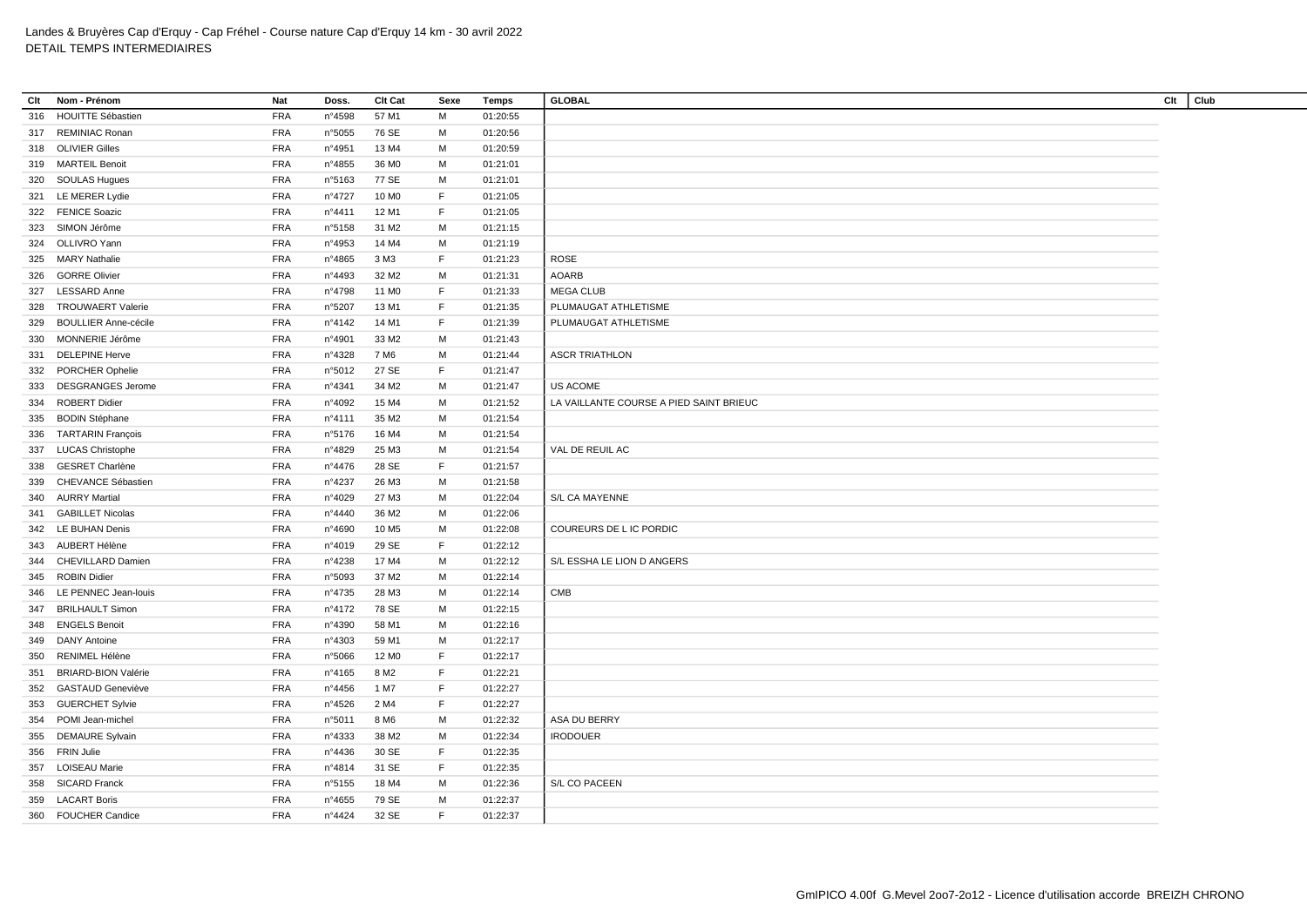| Clt | Nom - Prénom                 | Nat        | Doss.  | Clt Cat           | Sexe | Temps    | <b>GLOBAL</b>                             | Clt | Club |
|-----|------------------------------|------------|--------|-------------------|------|----------|-------------------------------------------|-----|------|
| 361 | <b>DUBLY Vincent</b>         | <b>FRA</b> | n°4370 | 29 M3             | M    | 01:22:41 |                                           |     |      |
| 362 | <b>ROLLAND Patrice</b>       | <b>FRA</b> | n°5101 | 19 M4             | м    | 01:22:47 |                                           |     |      |
| 363 | <b>CAILLIBOTTE Guillaume</b> | <b>FRA</b> | n°4188 | 4ES               | М    | 01:22:49 |                                           |     |      |
| 364 | <b>RAULT Constance</b>       | <b>FRA</b> | n°5046 | 1 JU              | F    | 01:22:50 |                                           |     |      |
|     | 365 NICOLAS Laurent          | <b>FRA</b> | n°4939 | 80 SE             | M    | 01:22:50 |                                           |     |      |
| 366 | <b>DREVILLON Sebastien</b>   | <b>FRA</b> | n°4366 | 37 MO             | M    | 01:22:52 |                                           |     |      |
| 367 | <b>PERRIGNON Manon</b>       | <b>FRA</b> | n°4980 | 33 SE             | F.   | 01:22:54 |                                           |     |      |
| 368 | <b>TROTEL Stéphane</b>       | <b>FRA</b> | n°5205 | 30 M3             | М    | 01:22:59 | LABBE                                     |     |      |
|     | 369 LE BRIS Yoann            | <b>FRA</b> | n°4688 | 39 M <sub>2</sub> | М    | 01:23:00 | AS POMMERET                               |     |      |
|     | 370 DANIEL Fanny             | <b>FRA</b> | n°4300 | 9 M <sub>2</sub>  | F    | 01:23:05 | <b>HEU RHUM</b>                           |     |      |
| 371 | <b>LABBE Céline</b>          | <b>FRA</b> | n°4654 | 13 M <sub>0</sub> | F.   | 01:23:06 | <b>COURIR A TREMUSON</b>                  |     |      |
|     | 372 BRIAND Henri             | <b>FRA</b> | n°4164 | 38 MO             | м    | 01:23:07 |                                           |     |      |
|     | 373 QUENET Cathy             | <b>FRA</b> | n°5029 | 1 M <sub>6</sub>  | F    | 01:23:07 | JE COURS A RENNES                         |     |      |
|     | 374 LEJAY Nicolas            | <b>FRA</b> | n°4774 | 60 M1             | M    | 01:23:12 |                                           |     |      |
|     | 375 LECOURT Arnaud           | <b>FRA</b> | n°4758 | 40 M <sub>2</sub> | М    | 01:23:12 | CMB                                       |     |      |
| 376 | <b>DESLOGES Benoit</b>       | <b>FRA</b> | n°4344 | 39 M <sub>0</sub> | М    | 01:23:14 | <b>TEAM HENANTRAIL</b>                    |     |      |
|     | 377 DESHAYES Stephane        | <b>FRA</b> | n°4343 | 20 M4             | M    | 01:23:18 | S/L AC HAUTE VILAINE                      |     |      |
|     | 378 GAURET Morgan            | <b>FRA</b> | n°4464 | 41 M2             | М    | 01:23:20 |                                           |     |      |
| 379 | <b>CARPIER David</b>         | <b>FRA</b> | n°4201 | 40 M <sub>0</sub> | М    | 01:23:22 |                                           |     |      |
| 380 | NIZETTI Thomas               | <b>FRA</b> | n°4943 | 42 M <sub>2</sub> | М    | 01:23:26 |                                           |     |      |
| 381 | <b>HEAS Sten</b>             | <b>FRA</b> | n°4575 | 61 M1             | М    | 01:23:26 |                                           |     |      |
| 382 | VIANEY Sébastien             | <b>FRA</b> | n°5219 | 62 M1             | М    | 01:23:28 |                                           |     |      |
| 383 | <b>GUYOMARD Denis</b>        | <b>FRA</b> | n°4549 | 63 M1             | M    | 01:23:28 | JOGGING RANDO EN PAYS DE LAMBALLE         |     |      |
| 384 | <b>GUEGUEN Jacques</b>       | <b>FRA</b> | n°4521 | 9 M <sub>6</sub>  | M    | 01:23:31 |                                           |     |      |
| 385 | <b>BERHAULT Ronan</b>        | <b>FRA</b> | n°4077 | 81 SE             | М    | 01:23:34 |                                           |     |      |
| 386 | <b>GRANDPIERRE Mélanie</b>   | <b>FRA</b> | n°4509 | 14 M <sub>0</sub> | F.   | 01:23:34 |                                           |     |      |
| 387 | <b>DUMOND Vincent</b>        | <b>FRA</b> | n°4374 | 43 M2             | М    | 01:23:39 |                                           |     |      |
| 388 | FEILLET-DA CUNHA Nathalie    | <b>FRA</b> | n°4408 | 3 M4              | F.   | 01:23:42 | VAT                                       |     |      |
| 389 | JARRY Philippine             | <b>FRA</b> | n°4621 | 34 SE             | F    | 01:23:43 |                                           |     |      |
|     | 390 FELIN Guylène            | <b>FRA</b> | n°4410 | 4 M3              | F.   | 01:23:45 | JOGGING RANDO LAMBALLE LES BANANES VERTES |     |      |
| 391 | JACQ Ronan                   | <b>FRA</b> | n°4612 | 21 M4             | м    | 01:23:45 |                                           |     |      |
| 392 | <b>BRICHORY Ludovic</b>      | <b>FRA</b> | n°5128 | 64 M1             | M    | 01:23:46 | POMPIERS ERQUY                            |     |      |
| 393 | QUEMERAIS Morgane            | <b>FRA</b> | n°5028 | 15 M <sub>0</sub> | F.   | 01:23:46 |                                           |     |      |
| 394 | <b>GOUESSAN Serge</b>        | <b>FRA</b> | n°4498 | 10 M6             | M    | 01:23:49 | <b>AG ANDEL</b>                           |     |      |
| 395 | LEVY Laura                   | <b>FRA</b> | n°4809 | 35 SE             | F    | 01:23:49 |                                           |     |      |
|     | 396 AMICE Angélique          | <b>FRA</b> | n°4011 | 36 SE             | F.   | 01:23:50 |                                           |     |      |
| 397 | <b>AMICE Juliette</b>        | <b>FRA</b> | n°4012 | 37 SE             | F.   | 01:23:50 |                                           |     |      |
| 398 | LE HELLOCO Christophe        | <b>FRA</b> | n°4721 | 44 M2             | М    | 01:23:53 |                                           |     |      |
| 399 | <b>HERVE Romain</b>          | <b>FRA</b> | n°4587 | 41 M <sub>0</sub> | М    | 01:23:54 | <b>TEAM HERVE</b>                         |     |      |
| 400 | <b>BRULON Romain</b>         | <b>FRA</b> | n°4181 | 42 M <sub>0</sub> | м    | 01:23:54 | <b>DINAN TRIATHLON</b>                    |     |      |
|     | 401 ARCHETTI Cynthia         | <b>FRA</b> | n°4018 | 15 M1             | F.   | 01:23:54 |                                           |     |      |
|     | 402 RENAUT Cecile            | <b>FRA</b> | n°5063 | 16 M <sub>0</sub> | F    | 01:23:55 |                                           |     |      |
|     | 403 GAILLET Christophe       | <b>FRA</b> | n°4444 | 45 M2             | м    | 01:23:56 | CMB                                       |     |      |
| 404 | <b>GARAULT Jean Francois</b> | <b>FRA</b> | n°4450 | 1 M7              | M    | 01:23:58 |                                           |     |      |
|     | 405 NOUVEL Dominique         | <b>FRA</b> | n°4946 | 22 M4             | M    | 01:24:00 |                                           |     |      |
|     |                              |            |        |                   |      |          |                                           |     |      |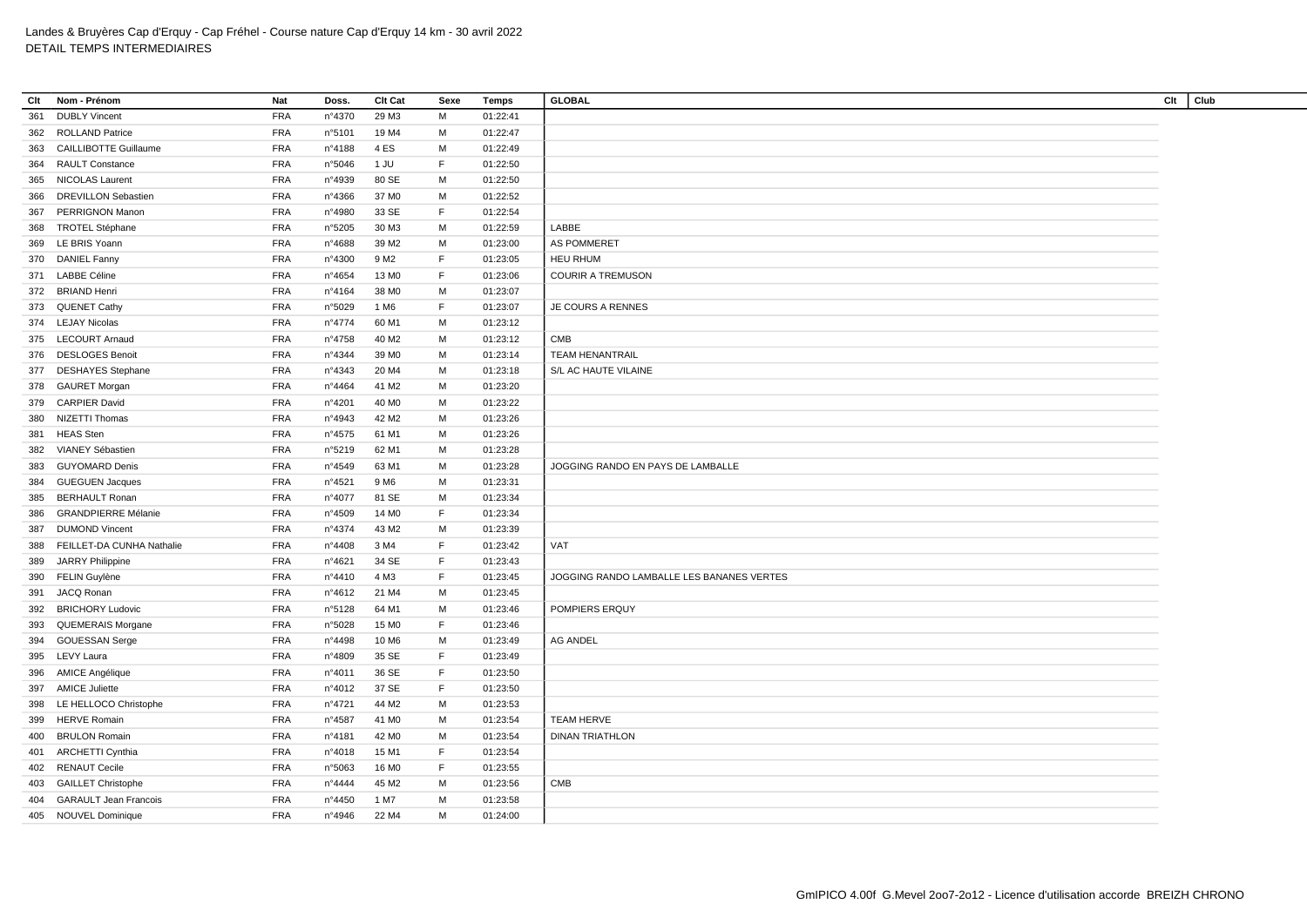| Clt | Nom - Prénom             | <b>Nat</b> | Doss.  | Clt Cat           | Sexe | Temps    | <b>GLOBAL</b>                                     | Clt | Club |
|-----|--------------------------|------------|--------|-------------------|------|----------|---------------------------------------------------|-----|------|
| 406 | LE GUEVEL Emma           | <b>FRA</b> | n°4717 | 38 SE             | F.   | 01:24:00 |                                                   |     |      |
| 407 | LEPROVOST Jean           | <b>FRA</b> | n°4788 | 11 M <sub>6</sub> | M    | 01:24:02 |                                                   |     |      |
| 408 | <b>PERRAULT Matthieu</b> | <b>FRA</b> | n°4978 | 82 SE             | M    | 01:24:03 |                                                   |     |      |
| 409 | AUBRY Yann               | <b>FRA</b> | nº4024 | 12 M6             | М    | 01:24:04 |                                                   |     |      |
|     | 410 PAGLIARO Odile       | <b>FRA</b> | n°4959 | 1 M <sub>5</sub>  | F.   | 01:24:07 |                                                   |     |      |
|     | 411 LUCAS Yohann         | <b>FRA</b> | n°4831 | 43 MO             | М    | 01:24:08 | COURIR A PLEDELIAC                                |     |      |
|     | 412 LORANT Lydie         | <b>FRA</b> | n°4819 | 5 M3              | F    | 01:24:09 | S/L COTE DE PENTHIEVRE ATHLETISME COURIR ENSEMBLE |     |      |
|     | 413 CHAPUIS Julien       | <b>FRA</b> | n°4213 | 83 SE             | М    | 01:24:09 |                                                   |     |      |
|     | 414 HEUZE Clément        | <b>FRA</b> | n°4589 | 44 M <sub>0</sub> | M    | 01:24:10 |                                                   |     |      |
|     | 415 MOLAC Fabrice        | <b>FRA</b> | n°4899 | 23 M4             | M    | 01:24:13 |                                                   |     |      |
|     | 416 HAMAYON Luc          | <b>FRA</b> | n°4557 | 11 M <sub>5</sub> | м    | 01:24:14 |                                                   |     |      |
|     | 417 BAR Florence         | <b>FRA</b> | n°4044 | 16 M1             | F.   | 01:24:14 | S/L CA MAYENNE                                    |     |      |
| 418 | PIEAU Mireille           | <b>FRA</b> | n°4992 | 17 M1             | F    | 01:24:15 | S/L CA MAYENNE                                    |     |      |
| 419 | <b>DESAIVRES Arnaud</b>  | <b>FRA</b> | n°4339 | 45 M <sub>0</sub> | M    | 01:24:17 |                                                   |     |      |
| 420 | <b>DIBOU Lionel</b>      | <b>FRA</b> | n°4353 | 46 M <sub>2</sub> | М    | 01:24:19 | YECH MAT                                          |     |      |
| 421 | SIMON Kevin              | <b>FRA</b> | n°5159 | 84 SE             | M    | 01:24:23 |                                                   |     |      |
|     | 422 NEDELEC Rene         | <b>FRA</b> | n°4935 | 12 M <sub>5</sub> | M    | 01:24:25 | <b>REDEK A BRETEIL</b>                            |     |      |
| 423 | <b>BOUVIER Mathilde</b>  | <b>FRA</b> | n°4153 | 17 M <sub>0</sub> | F    | 01:24:28 |                                                   |     |      |
| 424 | <b>BOUVIER Pauline</b>   | <b>FRA</b> | n°4154 | 39 SE             | F.   | 01:24:28 |                                                   |     |      |
| 425 | <b>MORIN Marylene</b>    | <b>FRA</b> | n°4912 | 6 M3              | F    | 01:24:28 | S/L COTE DE PENTHIEVRE ATHLETISME COURIR ENSEMBLE |     |      |
| 426 | <b>DURAND Pascale</b>    | <b>FRA</b> | n°4378 | 18 M1             | F    | 01:24:29 |                                                   |     |      |
| 427 | <b>RENAUT Serge</b>      | <b>FRA</b> | n°5065 | 13 M <sub>5</sub> | м    | 01:24:32 |                                                   |     |      |
| 428 | <b>MOUNIER Pascal</b>    | <b>FRA</b> | n°4924 | 24 M4             | м    | 01:24:34 | ASSOCIATION LET S GO MALORIE                      |     |      |
|     | 429 CANTIN Cyrille       | <b>FRA</b> | n°4192 | 65 M1             | М    | 01:24:35 |                                                   |     |      |
| 430 | <b>PIGNON Edwige</b>     | <b>FRA</b> | n°4994 | 18 M <sub>0</sub> | F    | 01:24:40 |                                                   |     |      |
| 431 | <b>BERHAULT Alain</b>    | <b>FRA</b> | n°4076 | 25 M4             | M    | 01:24:40 |                                                   |     |      |
| 432 | PEDRON Denis             | <b>FRA</b> | n°4971 | 47 M2             | м    | 01:24:40 |                                                   |     |      |
| 433 | <b>SAINTILAN Nicolas</b> | <b>FRA</b> | n°5133 | 46 M <sub>0</sub> | M    | 01:24:43 |                                                   |     |      |
| 434 | <b>MEHEUT Guillaume</b>  | <b>FRA</b> | n°4871 | 47 M <sub>0</sub> | М    | 01:24:48 |                                                   |     |      |
| 435 | <b>DUBLY Laurence</b>    | <b>FRA</b> | n°4369 | 10 M <sub>2</sub> | F    | 01:24:49 |                                                   |     |      |
| 436 | PIOCHE Gaëlle            | <b>FRA</b> | n°5002 | 19 M1             | F    | 01:24:49 |                                                   |     |      |
|     | 437 JARDIN Philippe      | <b>FRA</b> | n°4618 | 31 M3             | M    | 01:24:50 |                                                   |     |      |
| 438 | <b>LABBE Lydie</b>       | <b>FRA</b> | n°5237 | 19 M <sub>0</sub> | F.   | 01:24:57 | PLUMAUGAT ATHETISME                               |     |      |
| 439 | LE HELLO Kevin           | <b>FRA</b> | n°4720 | 85 SE             | М    | 01:25:01 |                                                   |     |      |
| 440 | <b>GRIMAULT Nicolas</b>  | <b>FRA</b> | n°4515 | 32 M3             | M    | 01:25:01 |                                                   |     |      |
| 441 | <b>HAMON Anaëlle</b>     | <b>FRA</b> | n°4562 | 40 SE             | F    | 01:25:02 |                                                   |     |      |
| 442 | HELOURY Jeanne           | <b>FRA</b> | n°4580 | 41 SE             | F    | 01:25:03 | LA VAILLANTE                                      |     |      |
| 443 | <b>BEDEL Jonathan</b>    | <b>FRA</b> | n°4066 | 48 MO             | M    | 01:25:05 | <b>MAREL</b>                                      |     |      |
| 444 | AUVRAY Nassima           | <b>FRA</b> | n°4032 | 20 M1             | F.   | 01:25:08 |                                                   |     |      |
| 445 | <b>GALLAIS Axel</b>      | <b>FRA</b> | n°4445 | 86 SE             | M    | 01:25:09 |                                                   |     |      |
| 446 | <b>CARBONNIER Remy</b>   | <b>FRA</b> | n°4196 | 14 M <sub>5</sub> | м    | 01:25:09 |                                                   |     |      |
| 447 | LE DIRACH Erwan          | <b>FRA</b> | n°4702 | 48 M2             | М    | 01:25:16 |                                                   |     |      |
| 448 | <b>HOREAU Christian</b>  | <b>FRA</b> | n°4593 | 15 M <sub>5</sub> | м    | 01:25:16 | S/L CA MAYENNE                                    |     |      |
| 449 | <b>ADAM Christelle</b>   | <b>FRA</b> | n°4003 | 11 M <sub>2</sub> | F.   | 01:25:18 | PLUMAUGAT ATHLETISME                              |     |      |
|     | 450 LE BELLEGUY Aude     | <b>FRA</b> | n°4682 | 42 SE             | F.   | 01:25:20 | AS POMMERET                                       |     |      |
|     |                          |            |        |                   |      |          |                                                   |     |      |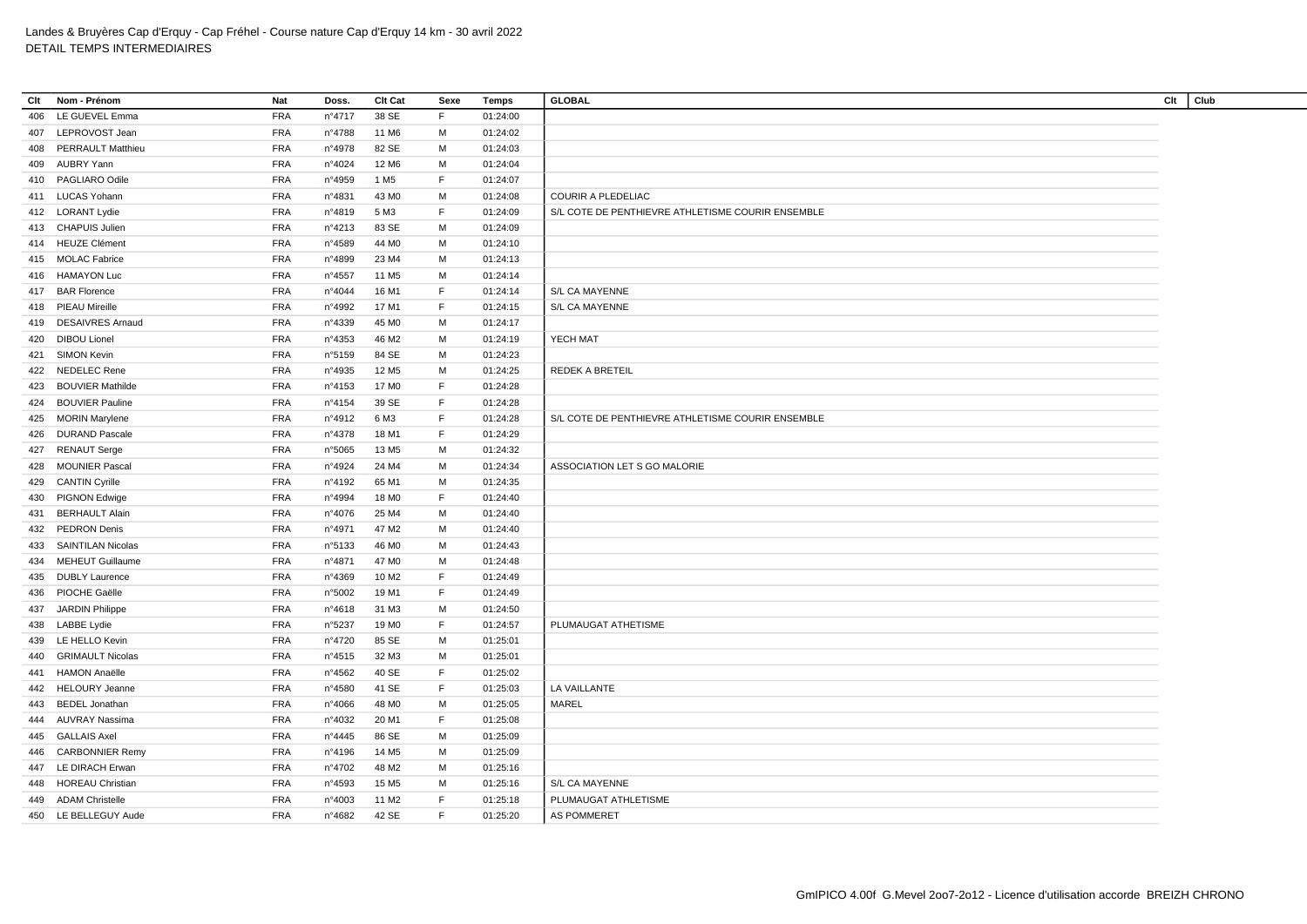| Clt | Nom - Prénom               | <b>Nat</b> | Doss.           | Clt Cat           | Sexe        | Temps    | <b>GLOBAL</b>                         | Clt | Club |
|-----|----------------------------|------------|-----------------|-------------------|-------------|----------|---------------------------------------|-----|------|
| 451 | MORVAN Jonathan            | <b>FRA</b> | n°4919          | 87 SE             | М           | 01:25:21 |                                       |     |      |
|     | 452 BROUTE Maxime          | <b>FRA</b> | nº4178          | 88 SE             | м           | 01:25:22 |                                       |     |      |
|     | 453 PIOLAIN Anthony        | <b>FRA</b> | n°5003          | 89 SE             | М           | 01:25:23 |                                       |     |      |
|     | 454 DELAVOIS Claude        | <b>FRA</b> | n°4325          | 26 M4             | M           | 01:25:24 |                                       |     |      |
|     | 455 GONDARD David          | <b>FRA</b> | n°4489          | 49 M2             | м           | 01:25:25 | <b>TOC TEAM ORIGNE</b>                |     |      |
| 456 | LE CORNEC Vincent          | <b>FRA</b> | n°4698          | 90 SE             | M           | 01:25:25 | <b>BANANES VERTES</b>                 |     |      |
| 457 | DELAURE Pierre-alexandre   | <b>FRA</b> | n°4323          | 91 SE             | M           | 01:25:25 |                                       |     |      |
| 458 | <b>KERBIRIOU Carole</b>    | <b>FRA</b> | n°4646          | 21 M1             | F           | 01:25:26 |                                       |     |      |
| 459 | <b>ROUTIER Juliette</b>    | <b>FRA</b> | n°5116          | 43 SE             | F           | 01:25:27 |                                       |     |      |
| 460 | <b>BECEL Nadine</b>        | <b>FRA</b> | $n^{\circ}4065$ | 22 M1             | F           | 01:25:28 | MIL PAT DE L AULNE                    |     |      |
| 461 | <b>DREAU Rozenn</b>        | <b>FRA</b> | n°4365          | 12 M <sub>2</sub> | $\mathsf F$ | 01:25:30 | AS POMMERET                           |     |      |
| 462 | <b>BRANCHU Helene</b>      | <b>FRA</b> | nº4158          | 23 M1             | F           | 01:25:30 | ASSOCIATION SPORTIVE DU CHANT D OISEL |     |      |
| 463 | <b>JOURNOT Enzo</b>        | <b>FRA</b> | n°4641          | 5 ES              | M           | 01:25:36 |                                       |     |      |
| 464 | ROBIN Jean Pierre          | <b>FRA</b> | n°5094          | 33 M3             | M           | 01:25:39 |                                       |     |      |
| 465 | <b>BRUGALET Christophe</b> | <b>FRA</b> | nº4180          | 66 M1             | M           | 01:25:39 |                                       |     |      |
| 466 | <b>SAUDRAIS Tiphanie</b>   | <b>FRA</b> | n°5242          | 20 M <sub>0</sub> | F           | 01:25:39 | AC CESSON                             |     |      |
| 467 | <b>LOUVET Francois</b>     | <b>FRA</b> | n°4826          | 27 M4             | м           | 01:25:42 |                                       |     |      |
|     |                            |            |                 |                   |             |          |                                       |     |      |
| 468 | CHEVALLIER Maël            | <b>FRA</b> | n°4236          | 50 M2             | M           | 01:25:43 |                                       |     |      |
| 469 | <b>COUDRAY Didier</b>      | <b>FRA</b> | n°4283          | 28 M4             | M           | 01:25:43 |                                       |     |      |
| 470 | LAGADEUC Cédric            | <b>FRA</b> | n°4659          | 51 M2             | M           | 01:25:44 |                                       |     |      |
|     | 471 JOLY Emilie            | <b>FRA</b> | n°4631          | 13 M2             | F           | 01:25:45 |                                       |     |      |
|     | 472 MARTIN Boris           | <b>FRA</b> | n°4856          | 92 SE             | M           | 01:25:47 |                                       |     |      |
|     | 473 THOMAS Camille         | <b>FRA</b> | n°5185          | 44 SE             | F           | 01:25:48 |                                       |     |      |
|     | 474 AGASSE Marylene        | <b>FRA</b> | n°4004          | 14 M2             | F           | 01:25:51 |                                       |     |      |
|     | 475 HOUDMON Judith         | <b>FRA</b> | n°4596          | 24 M1             | F           | 01:25:51 |                                       |     |      |
|     | 476 EUDES Thibault         | <b>FRA</b> | n°4398          | 93 SE             | м           | 01:25:53 |                                       |     |      |
| 477 | <b>GEORGET Florence</b>    | <b>FRA</b> | n°4468          | 21 M <sub>0</sub> | F           | 01:25:54 |                                       |     |      |
|     | 478 MORIO Gilbert          | <b>FRA</b> | n°4916          | 29 M4             | M           | 01:25:55 | <b>EVELLYS RUNNING</b>                |     |      |
| 479 | MORIO Chloé                | <b>FRA</b> | nº4915          | 2 JU              | F           | 01:25:55 |                                       |     |      |
| 480 | <b>BOISHARDY Stéphanie</b> | <b>FRA</b> | nº4117          | 22 M <sub>0</sub> | F           | 01:25:58 |                                       |     |      |
| 481 | <b>GERARD Nathalie</b>     | <b>FRA</b> | n°4469          | 7 M3              | F           | 01:26:01 | ALB ATHLE 35                          |     |      |
|     | 482 PIERRE Johan           | <b>FRA</b> | n°4993          | 7 JU              | M           | 01:26:02 |                                       |     |      |
| 483 | RENAUDIN Emmanuelle        | <b>FRA</b> | n°5060          | 25 M1             | F           | 01:26:02 | ALB ATHLE 35                          |     |      |
| 484 | <b>LELEU Eric</b>          | <b>FRA</b> | n°4775          | 34 M3             | м           | 01:26:05 | 73R                                   |     |      |
| 485 | <b>GUENEGO Clémence</b>    | <b>FRA</b> | n°4523          | 45 SE             | F           | 01:26:06 | S/L AC MERDRIGNAC                     |     |      |
| 486 | MOREL Jérôme               | <b>FRA</b> | n°4907          | 52 M <sub>2</sub> | М           | 01:26:06 | LA FL M                               |     |      |
| 487 | <b>MERDRIGNAC Simon</b>    | <b>FRA</b> | n°4886          | 94 SE             | M           | 01:26:08 |                                       |     |      |
| 488 | SERGEANT Sébastien         | <b>FRA</b> | n°5152          | 53 M2             | M           | 01:26:08 | LA VAILLANTE                          |     |      |
| 489 | <b>SERGEANT Sandrine</b>   | <b>FRA</b> | n°5151          | 15 M2             | F           | 01:26:08 | S/L PLERIN ATHLETISME                 |     |      |
| 490 | <b>GAPAIS Eric</b>         | <b>FRA</b> | n°4449          | 35 M3             | М           | 01:26:11 | <b>BROCELIANDE TRIATHLON</b>          |     |      |
| 491 | <b>SALOME Florian</b>      | <b>FRA</b> | n°5137          | 95 SE             | M           | 01:26:17 |                                       |     |      |
|     | <b>FENOU Maxime</b>        | <b>FRA</b> | n°4412          | 96 SE             | M           | 01:26:17 | <b>BIOGROUPE</b>                      |     |      |
| 492 |                            |            |                 |                   | F           |          |                                       |     |      |
| 493 | <b>CARFANTAN Fanny</b>     | <b>FRA</b> | n°4199          | 23 M <sub>0</sub> | F           | 01:26:19 |                                       |     |      |
|     | 494 LE BRAS Marie          | <b>FRA</b> | n°4685          | 46 SE             |             | 01:26:20 | <b>BIOGROUPE</b>                      |     |      |
|     | 495 MOUNIER Sarah          | <b>FRA</b> | n°4925          | 47 SE             | F.          | 01:26:20 |                                       |     |      |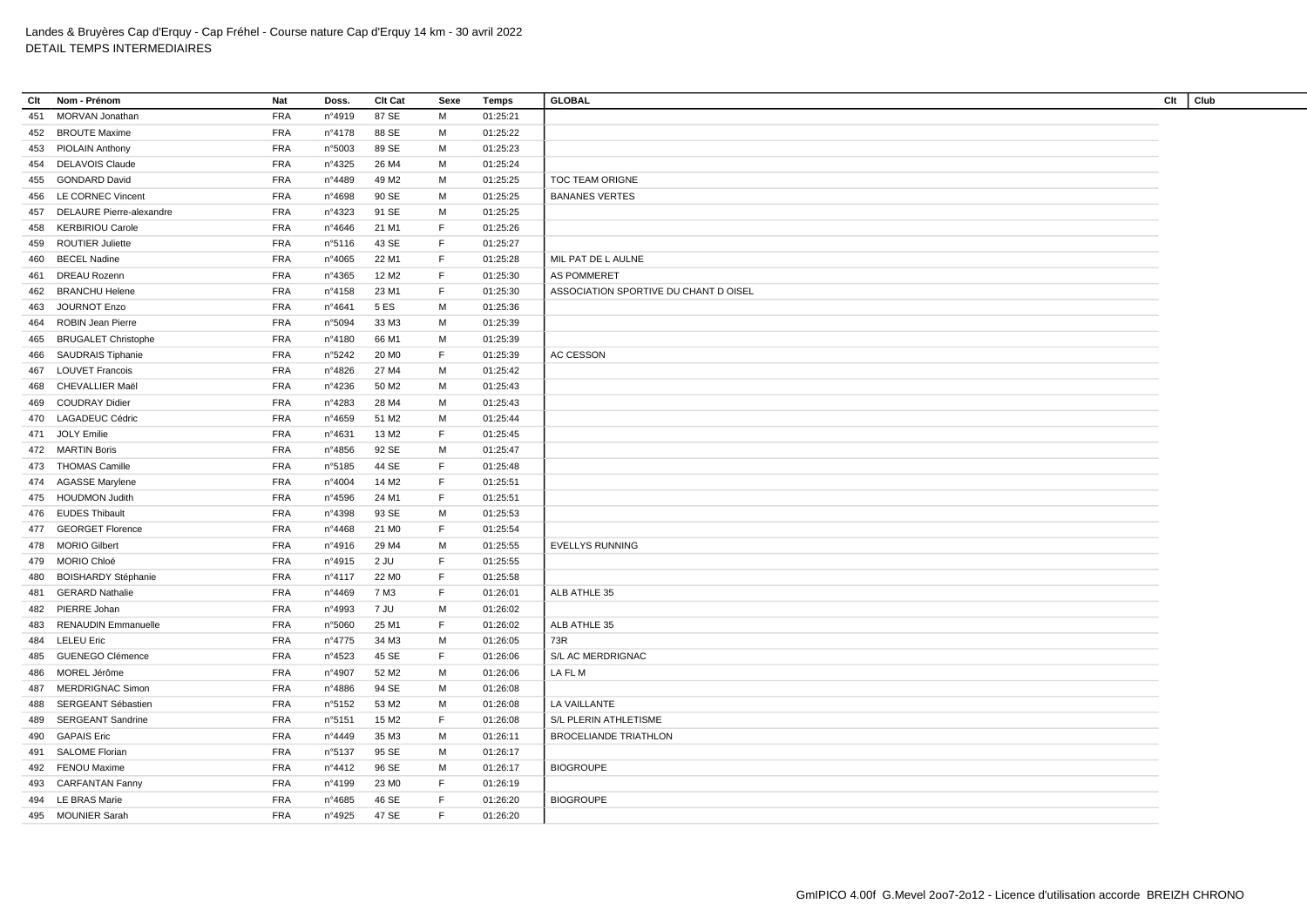| Clt | Nom - Prénom                | Nat        | Doss.            | Clt Cat           | Sexe | Temps    | <b>GLOBAL</b>                                     | Club<br>Clt |
|-----|-----------------------------|------------|------------------|-------------------|------|----------|---------------------------------------------------|-------------|
| 496 | PESTEL Joachim              | <b>FRA</b> | n°4986           | 97 SE             | M    | 01:26:20 |                                                   |             |
| 497 | <b>FRIN Arnaud</b>          | <b>FRA</b> | n°4435           | 67 M1             | М    | 01:26:21 |                                                   |             |
| 498 | <b>BOURGINE Sylvie</b>      | <b>FRA</b> | nº4150           | 4 M4              | F    | 01:26:22 |                                                   |             |
|     | 499 CHEMIN Cathy            | <b>FRA</b> | n°4227           | 24 M <sub>0</sub> | F    | 01:26:22 | LE VACON                                          |             |
| 500 | ROUILLARD Sandra            | <b>FRA</b> | n°5110           | 26 M1             | F    | 01:26:28 |                                                   |             |
| 501 | <b>KERANTERFF Eric</b>      | <b>FRA</b> | $n^{\circ}4645$  | 30 M4             | M    | 01:26:34 |                                                   |             |
|     | 502 LAVERGNE Isabelle       | <b>FRA</b> | n°4681           | 8 M3              | F    | 01:26:36 |                                                   |             |
| 503 | <b>LAVERGNE Alain</b>       | <b>FRA</b> | n°4680           | 31 M4             | M    | 01:26:36 | DEAUVILLE TROUVILLE TRIATHLON                     |             |
|     | 504 AUBRY Julie             | <b>FRA</b> | n°4023           | 27 M1             | F    | 01:26:40 |                                                   |             |
| 505 | <b>CHEMIN Emilie</b>        | <b>FRA</b> | n°4229           | 48 SE             | F    | 01:26:41 |                                                   |             |
| 506 | MENIER Nicolas              | <b>FRA</b> | n°4877           | 49 M <sub>0</sub> | M    | 01:26:44 | <b>COURIR A PLEDELIAC</b>                         |             |
| 507 | ALBISTUR Dorothée           | <b>FRA</b> | n°4007           | 28 M1             | F    | 01:26:45 | UA CANTON DE SAVENAY                              |             |
| 508 | GUYOMARD Renee              | <b>FRA</b> | n°4551           | 2 M <sub>6</sub>  | F    | 01:26:46 | PLOUFRAGAN TEAM RUNNING                           |             |
| 509 | <b>BESNOUX Anne-laure</b>   | <b>FRA</b> | n°4090           | 25 M <sub>0</sub> | F    | 01:26:51 |                                                   |             |
|     | 510 CRIARD Antoine          | <b>FRA</b> | n°4293           | 68 M1             | м    | 01:26:53 |                                                   |             |
|     | 511 BASSET Jean Michel      | <b>FRA</b> | n°4055           | 32 M4             | M    | 01:26:59 | TEAM WCR 22                                       |             |
|     | 512 ROBERT Damien           | <b>FRA</b> | n°5086           | 69 M1             | M    | 01:27:02 | LA MORI TEAM                                      |             |
|     | 513 FOUILLEN Bruno          | <b>FRA</b> | n°4425           | 13 M <sub>6</sub> | M    | 01:27:04 |                                                   |             |
|     | 514 PERRICHET Harmonie      | <b>FRA</b> | n°4979           | 49 SE             | F    | 01:27:05 |                                                   |             |
|     | 515 EUDES Amélie            | <b>FRA</b> | n°4396           | 50 SE             | F    | 01:27:07 |                                                   |             |
|     | 516 PERRIN Alexandre        | <b>FRA</b> | n°4981           | 98 SE             | M    | 01:27:08 |                                                   |             |
|     | RIGOBERT Marie Claire       | <b>FRA</b> |                  | 9 M3              | F    | 01:27:08 | S/L AC CESSON                                     |             |
| 517 | 518 CHATTE Yannick          | <b>FRA</b> | n°5077<br>nº4218 | 36 M3             | M    | 01:27:08 |                                                   |             |
|     |                             |            |                  | 2 M7              | М    | 01:27:09 | S/L COTE DE PENTHIEVRE ATHLETISME COURIR ENSEMBLE |             |
|     | 519 CORDUAN Gilles          | <b>FRA</b> | n°4276           |                   |      |          |                                                   |             |
|     | 520 LE CORRE Clément        | <b>FRA</b> | n°4699           | 99 SE             | M    | 01:27:09 |                                                   |             |
|     | 521 VEILLON Aurélie         | <b>FRA</b> | n°5217           | 26 M <sub>0</sub> | F    | 01:27:14 |                                                   |             |
|     | 522 BERGE Pierrick          | <b>FRA</b> | n°4074           | 33 M4             | м    | 01:27:18 | SPORTS ET LOISIRS ENVIRONNEMENT ENERGIE           |             |
|     | 523 BRIAND Corentin         | <b>FRA</b> | n°4163           | 100 SE            | M    | 01:27:25 |                                                   |             |
| 524 | <b>DUBOIS Emmanuelle</b>    | <b>FRA</b> | n°4371           | 29 M1             | F    | 01:27:27 |                                                   |             |
|     | 525 THOMAS Gaëlle           | <b>FRA</b> | n°5188           | 30 M1             | F    | 01:27:34 |                                                   |             |
|     | 526 CORBIN Hervé            | <b>FRA</b> | n°4273           | 34 M4             | M    | 01:27:39 |                                                   |             |
| 527 | <b>SOULAS Marine</b>        | <b>FRA</b> | n°5164           | 27 M <sub>0</sub> | F    | 01:27:40 |                                                   |             |
|     | 528 LORANT Isabelle         | <b>FRA</b> | n°4817           | 10 M3             | F    | 01:27:41 | S/L COTE DE PENTHIEVRE ATHLETISME COURIR ENSEMBLE |             |
| 529 | <b>FAVRIOU Philippe</b>     | <b>FRA</b> | n°4406           | 16 M <sub>5</sub> | M    | 01:27:44 | EA ST QUENTIN EN YVELINES                         |             |
|     | 530 LE GARS Steven          | <b>FRA</b> | nº4712           | 54 M2             | M    | 01:27:44 | MAREL                                             |             |
| 531 | <b>LAIGLE Yohann</b>        | <b>FRA</b> | n°4664           | 101 SE            | м    | 01:27:45 |                                                   |             |
|     | 532 CHEMINANT Quentin       | <b>FRA</b> | n°4230           | 102 SE            | M    | 01:27:47 |                                                   |             |
| 533 | VANNIEUWENHUYZE Tristan     | <b>FRA</b> | n°5213           | 6ES               | M    | 01:27:48 |                                                   |             |
| 534 | VAZEL Célia                 | <b>FRA</b> | n°5215           | 28 M <sub>0</sub> | F    | 01:27:50 | SAINT BRIEUC ATHLETISME*                          |             |
|     | 535 RENAIS Lucie            | <b>FRA</b> | n°5057           | 51 SE             | F    | 01:27:52 |                                                   |             |
| 536 | ROSE-ANNE ROUTIER Rose Anne | <b>FRA</b> | n°5106           | 11 M3             | F.   | 01:27:52 | <b>TEAM HDB</b>                                   |             |
| 537 | <b>AUVRE Vincent</b>        | <b>FRA</b> | $n^{\circ}4033$  | 70 M1             | M    | 01:27:55 |                                                   |             |
|     | 538 BARBE Frédéric          | <b>FRA</b> | n°4046           | 71 M1             | м    | 01:27:57 | CMB                                               |             |
| 539 | <b>JONCOUR Corentin</b>     | <b>FRA</b> | n°4632           | 103 SE            | м    | 01:28:01 |                                                   |             |
|     | 540 SAMSON Laurent          | <b>FRA</b> | n°5141           | 72 M1             | M    | 01:28:02 |                                                   |             |
|     |                             |            |                  |                   |      |          |                                                   |             |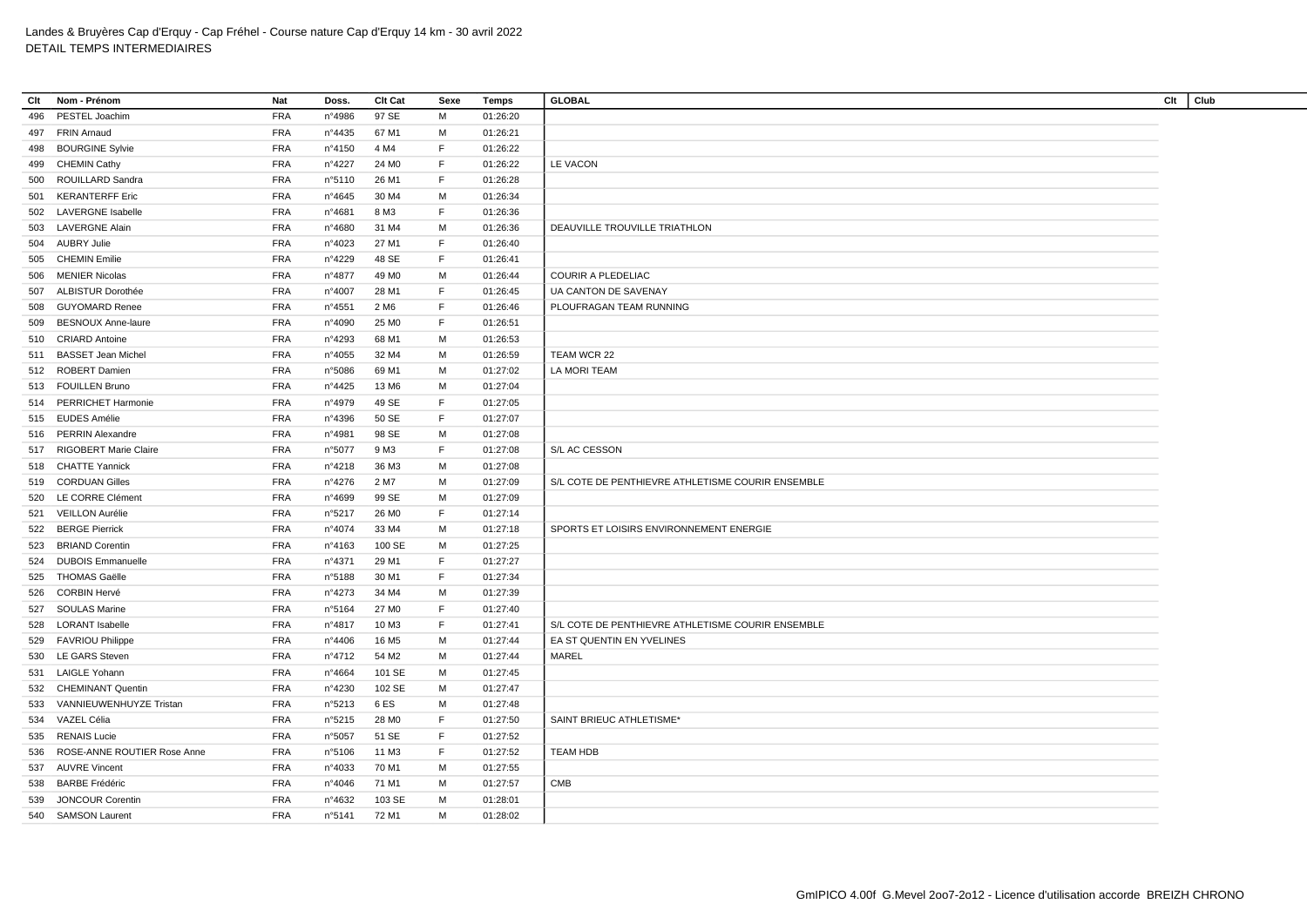| Clt | Nom - Prénom                | <b>Nat</b> | Doss.  | <b>Clt Cat</b>    | Sexe        | Temps    | <b>GLOBAL</b>                       | Clt | Club |
|-----|-----------------------------|------------|--------|-------------------|-------------|----------|-------------------------------------|-----|------|
| 541 | <b>DELAUNAY Chloe</b>       | <b>FRA</b> | n°4322 | 52 SE             | F           | 01:28:04 |                                     |     |      |
|     | 542 DELAHAYE Thomas         | <b>FRA</b> | nº4318 | 104 SE            | м           | 01:28:04 |                                     |     |      |
|     | 543 GANNE Franck            | <b>FRA</b> | n°4447 | 37 M3             | М           | 01:28:04 |                                     |     |      |
| 544 | <b>GERARDIN Clemence</b>    | <b>FRA</b> | n°4471 | 29 M <sub>0</sub> | $\mathsf F$ | 01:28:05 |                                     |     |      |
|     | 545 BOUREL Laurent          | <b>FRA</b> | n°4144 | 38 M3             | M           | 01:28:07 | <b>REDEK BRETEIL</b>                |     |      |
| 546 | <b>LECORGUILLE Pauline</b>  | <b>FRA</b> | n°4755 | 53 SE             | F           | 01:28:09 |                                     |     |      |
|     | 547 BOITARD Sébastien       | <b>FRA</b> | n°4120 | 55 M2             | м           | 01:28:14 |                                     |     |      |
| 548 | <b>VILETTE Emmanuel</b>     | <b>FRA</b> | n°5223 | 39 M3             | M           | 01:28:19 |                                     |     |      |
|     | 549 LECOUEY Pierre-yves     | <b>FRA</b> | n°4757 | 73 M1             | M           | 01:28:20 | <b>QUEVEN ATHLETISME</b>            |     |      |
| 550 | <b>NICOLAS Nathalie</b>     | <b>FRA</b> | n°4940 | 31 M1             | F           | 01:28:22 | PASSION RUNING GOVEN                |     |      |
| 551 | <b>CONAN Stephanie</b>      | <b>FRA</b> | n°4264 | 12 M3             | F           | 01:28:22 | <b>COURIR A CHAVAGNE</b>            |     |      |
| 552 | ROBILLARD Anne              | <b>FRA</b> | n°5090 | 13 M3             | F           | 01:28:23 |                                     |     |      |
| 553 | <b>BERTHELOT Elisabeth</b>  | <b>FRA</b> | n°4085 | 14 M3             | F           | 01:28:24 | US LIFFRE                           |     |      |
|     | 554 MOTAIS Pierre           | <b>FRA</b> | n°4920 | 105 SE            | M           | 01:28:29 |                                     |     |      |
| 555 | <b>HENRY Sebastien</b>      | <b>FRA</b> | n°4583 | 50 MO             | М           | 01:28:30 | PLOUFRAGAN TEAM RUNNING             |     |      |
| 556 | <b>GORA Germain</b>         | <b>FRA</b> | nº4491 | 51 MO             | M           | 01:28:31 | ULTRA MARIN CLUB                    |     |      |
| 557 | <b>BOURNIQUE Anaïs</b>      | <b>FRA</b> | n°4151 | 30 MO             | F           | 01:28:31 | ULTRA MARIN CLUB                    |     |      |
|     | 558 LEFEBVRE Magali         | <b>FRA</b> | n°4763 | 16 M <sub>2</sub> | F.          | 01:28:32 | PLURIEN LES ARRETES                 |     |      |
| 559 | <b>BODEREAU Aline</b>       | <b>FRA</b> | nº4110 | 2 M <sub>5</sub>  | F           | 01:28:33 | JOGGEURS DE MULSANNE                |     |      |
| 560 | DAGNAUD Chrystèle           | <b>FRA</b> | n°4298 | 17 M2             | F           | 01:28:35 | <b>COURIR A CHAVAGNE</b>            |     |      |
| 561 | <b>GUEDON Abel</b>          | <b>FRA</b> | n°4518 | 74 M1             | м           | 01:28:36 | <b>MORI TEAM</b>                    |     |      |
| 562 | <b>DOARE Franck</b>         | <b>FRA</b> | nº4358 | 75 M1             | M           | 01:28:36 |                                     |     |      |
|     | 563 DUPART Karine           | <b>FRA</b> | n°4375 | 15 M3             | F           | 01:28:38 |                                     |     |      |
|     |                             |            |        |                   |             |          |                                     |     |      |
| 564 | <b>LE TULZO Franck</b>      | <b>FRA</b> | n°4744 | 40 M3             | М           | 01:28:38 | TREGUEUX LANGUEUX ATHLETISME        |     |      |
| 565 | PRESCHOUX Jérémy            | <b>FRA</b> | n°5022 | 52 M <sub>0</sub> | M           | 01:28:40 |                                     |     |      |
| 566 | <b>AURELLE Matthieu</b>     | <b>FRA</b> | n°4028 | 53 MO             | м           | 01:28:44 | S/L CA MAYENNE                      |     |      |
| 567 | SIMON Céline                | <b>FRA</b> | n°5156 | 32 M1             | F           | 01:28:45 | <b>AS POMMERET</b>                  |     |      |
| 568 | <b>GUERIN Nathalie</b>      | <b>FRA</b> | n°4529 | 18 M2             | F           | 01:28:46 | S/L AC MERDRIGNAC                   |     |      |
| 569 | <b>AUBIN Emmanuel</b>       | <b>FRA</b> | nº4021 | 56 M2             | м           | 01:28:48 |                                     |     |      |
| 570 | <b>CLEMENTIAUX Séverine</b> | <b>FRA</b> | n°4253 | 33 M1             | F           | 01:28:52 |                                     |     |      |
|     | 571 BEAUREPAIRE Gael        | <b>FRA</b> | n°4063 | 54 M <sub>0</sub> | М           | 01:28:53 |                                     |     |      |
|     | 572 ROUSSELOT Andre         | <b>FRA</b> | n°5115 | 3 M7              | M           | 01:28:54 |                                     |     |      |
|     | 573 LESCEAU Émilie          | <b>FRA</b> | n°4794 | 31 M <sub>0</sub> | F           | 01:28:55 |                                     |     |      |
|     | 574 CLEMENTIAUX Frédéric    | <b>FRA</b> | n°4252 | 41 M3             | м           | 01:28:55 |                                     |     |      |
|     | 575 MORIN Leo               | <b>FRA</b> | n°4911 | 106 SE            | М           | 01:28:58 |                                     |     |      |
| 576 | <b>MORIN Maxence</b>        | <b>FRA</b> | n°4913 | 107 SE            | М           | 01:29:00 |                                     |     |      |
| 577 | <b>ROUGER Laurent</b>       | <b>FRA</b> | n°5109 | 42 M3             | M           | 01:29:02 |                                     |     |      |
|     | 578 GRIGY Jean Luc          | <b>FRA</b> | n°4513 | 14 M <sub>6</sub> | м           | 01:29:10 |                                     |     |      |
| 579 | <b>JOSSELIN Celine</b>      | <b>FRA</b> | n°4636 | 32 M <sub>0</sub> | F           | 01:29:11 | EA PAYS DE BROCELIANDE              |     |      |
| 580 | <b>DRON Caroline</b>        | <b>FRA</b> | n°4367 | 54 SE             | F           | 01:29:12 |                                     |     |      |
|     | 581 SYLVESTRE Laurent       | <b>FRA</b> | n°5172 | 57 M2             | M           | 01:29:12 |                                     |     |      |
|     | 582 DIAU Patrick            | <b>FRA</b> | n°4352 | 17 M <sub>5</sub> | M           | 01:29:13 | TEAM 79                             |     |      |
| 583 | QUENET Sandra               | <b>FRA</b> | n°5030 | 19 M2             | F           | 01:29:14 | COURONS A THORIGNE FOUILLARD        |     |      |
|     | 584 ABI KHALIL Marie        | <b>FRA</b> | nº4001 | 20 M <sub>2</sub> | F           | 01:29:14 | <b>COURONS A THORIGNE FOUILLARD</b> |     |      |
|     | 585 LAUNAY Vincent          | <b>FRA</b> | n°4676 | 76 M1             | M           | 01:29:15 |                                     |     |      |
|     |                             |            |        |                   |             |          |                                     |     |      |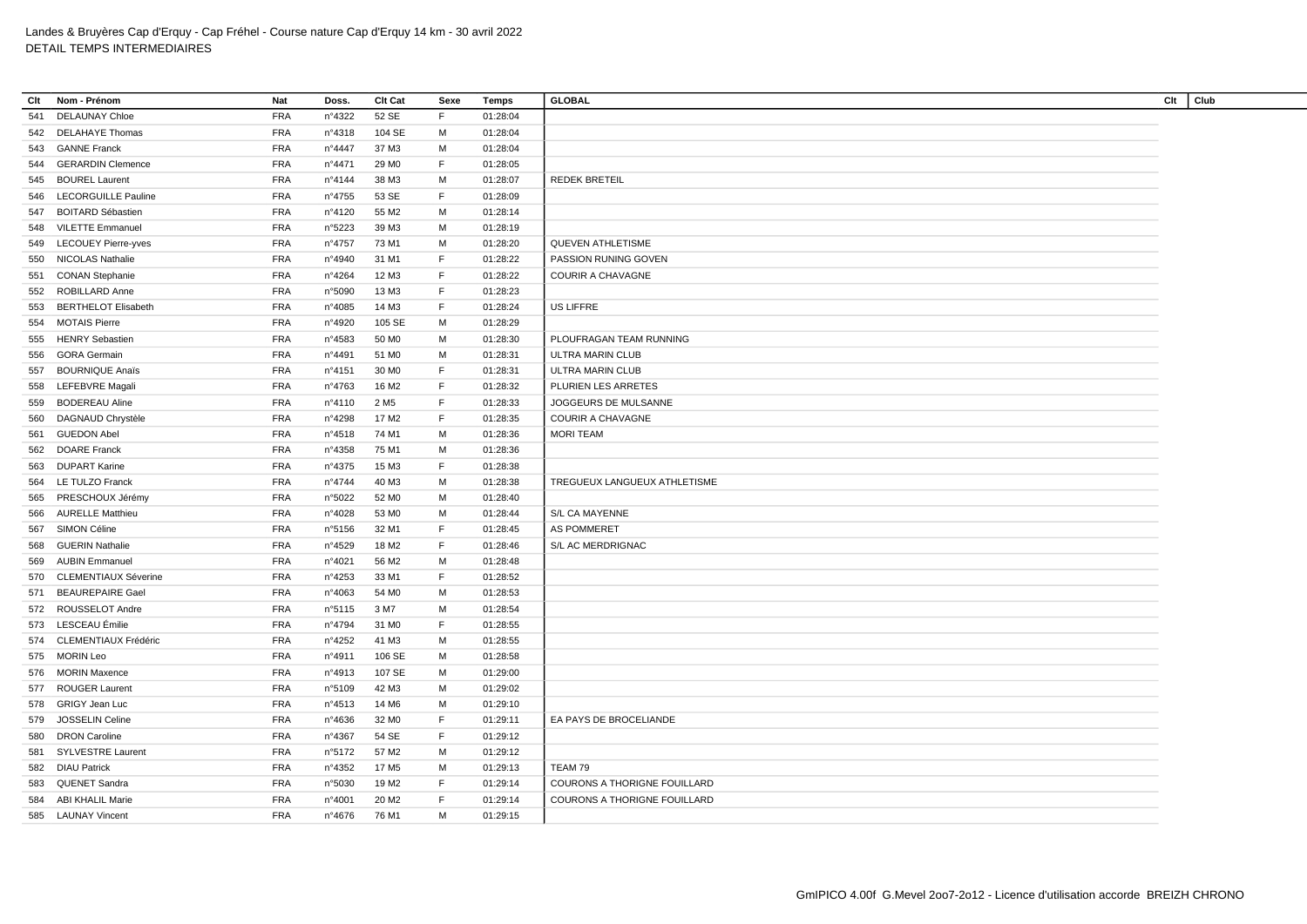| Clt | Nom - Prénom                | <b>Nat</b>               | Doss.           | <b>Clt Cat</b>    | Sexe        | Temps    | <b>GLOBAL</b>           | Clt | Club |
|-----|-----------------------------|--------------------------|-----------------|-------------------|-------------|----------|-------------------------|-----|------|
| 586 | <b>CHARPENTIER Julie</b>    | <b>FRA</b>               | n°4215          | 34 M1             | F           | 01:29:15 |                         |     |      |
| 587 | <b>DIENER Sébastien</b>     | <b>FRA</b>               | nº4354          | 58 M2             | м           | 01:29:16 |                         |     |      |
|     | 588 HAQUIN Bastien          | <b>FRA</b>               | nº4571          | 108 SE            | M           | 01:29:18 |                         |     |      |
| 589 | <b>CARRE Maëlys</b>         | <b>FRA</b>               | n°4205          | 3 JU              | F           | 01:29:18 |                         |     |      |
| 590 | <b>ESNAULT Pauline</b>      | <b>FRA</b>               | n°4392          | 55 SE             | F.          | 01:29:19 |                         |     |      |
| 591 | <b>ROPARS Erwan</b>         | <b>FRA</b>               | n°5105          | 59 M2             | M           | 01:29:21 |                         |     |      |
| 592 | <b>GOURANTON Patrice</b>    | <b>FRA</b>               | n°4504          | 60 M <sub>2</sub> | M           | 01:29:22 |                         |     |      |
| 593 | <b>JEGONDAY Nancy</b>       | <b>FRA</b>               | n°4623          | 56 SE             | F           | 01:29:22 |                         |     |      |
| 594 | HAMET Jean                  | <b>FRA</b>               | n°4560          | 61 M2             | M           | 01:29:24 |                         |     |      |
|     | 595 STEVANT Gwenaëlle       | <b>FRA</b>               | n°5169          | 33 MO             | F           | 01:29:26 |                         |     |      |
| 596 | <b>GRESSET Claire</b>       | <b>FRA</b>               | n°4512          | 57 SE             | F           | 01:29:26 |                         |     |      |
| 597 | <b>BOSCHER Mathilde</b>     | <b>FRA</b>               | n°4128          | 58 SE             | F.          | 01:29:28 |                         |     |      |
| 598 | <b>CARRE Samuel</b>         | <b>FRA</b>               | n°4206          | 109 SE            | M           | 01:29:29 |                         |     |      |
| 599 | LEROUX Rebecca              | <b>FRA</b>               | n°4790          | 59 SE             | F           | 01:29:30 |                         |     |      |
| 600 | <b>DINOMAIS Christèle</b>   | <b>FRA</b>               | n°4356          | 16 M3             | F           | 01:29:33 |                         |     |      |
| 601 | <b>BERROU Cedric</b>        | <b>FRA</b>               | n°4082          | 62 M <sub>2</sub> | м           | 01:29:34 | SAINT BRIEUC TRIATHLON  |     |      |
|     | 602 LEMESLE Eric            | <b>FRA</b>               | n°4782          | 35 M4             | M           | 01:29:42 | LES CHEMINS DE TRAVERSE |     |      |
|     | 603 LEMARINIER Juliette     | <b>FRA</b>               | n°4778          | 60 SE             | F           | 01:29:46 |                         |     |      |
| 604 | JORT Lola                   | <b>FRA</b>               | n°4634          | 61 SE             | F           | 01:29:47 |                         |     |      |
| 605 | <b>LAIGLE Amandine</b>      | <b>FRA</b>               | n°4663          | 62 SE             | $\mathsf F$ | 01:29:47 |                         |     |      |
| 606 | <b>GRIVEAU Jeremy</b>       | <b>FRA</b>               | $n^{\circ}4516$ | 55 MO             | м           | 01:29:47 | 73R                     |     |      |
| 607 | <b>PRIGENT Antoine</b>      | <b>FRA</b>               | n°5024          | 110 SE            | M           | 01:29:48 |                         |     |      |
| 608 | PAYNOT Frédéric             | <b>FRA</b>               | n°4969          | 43 M3             | M           | 01:29:48 | <b>LABBE TEX PRESS</b>  |     |      |
| 609 | <b>GODEAU Cecile</b>        | <b>FRA</b>               | n°4485          | 34 M <sub>0</sub> | F           | 01:29:51 |                         |     |      |
| 610 | <b>ROBERT Thomas</b>        | <b>FRA</b>               | n°5088          | 56 MO             | M           | 01:29:52 |                         |     |      |
|     | 611 MASSOT Sébastien        | <b>FRA</b>               | n°4866          | 63 M2             | м           | 01:29:52 |                         |     |      |
|     | 612 TARDIVEL Christelle     | <b>FRA</b>               | n°5175          | 17 M3             | F           | 01:29:54 |                         |     |      |
|     | 613 GOUTHERAUT Michel       | <b>FRA</b>               | n°4505          | 36 M4             | M           | 01:29:58 |                         |     |      |
|     | 614 HOURDIN Yann            | <b>FRA</b>               | n°4600          | 44 M3             | м           | 01:29:58 |                         |     |      |
|     | 615 LE MINOUX Pia           | <b>FRA</b>               | n°4729          | 21 M <sub>2</sub> | F           | 01:29:59 |                         |     |      |
|     | 616 DEME Richard            | <b>FRA</b>               | n°4334          | 45 M3             | M           | 01:30:00 |                         |     |      |
| 617 | <b>BESANCON Antoine</b>     | <b>FRA</b>               | n°4088          | 77 M1             | M           | 01:30:01 |                         |     |      |
|     | 618 RIO Denis               | <b>FRA</b>               | n°5078          | 64 M2             | M           | 01:30:01 | 73R                     |     |      |
|     | 619 DURAND Elodie           | <b>FRA</b>               | n°4376          | 35 MO             | F           | 01:30:02 |                         |     |      |
|     | <b>FABRE Anais</b>          | <b>FRA</b>               | n°4402          | 63 SE             | F           |          | LA VAILLANTE            |     |      |
| 620 |                             |                          |                 |                   |             | 01:30:04 |                         |     |      |
|     | 621 REMINGOL Pierre         | <b>FRA</b><br><b>FRA</b> | n°5054          | 37 M4             | М<br>F      | 01:30:05 | <b>MORI TEAM</b>        |     |      |
|     | 622 TESSIER Sylvie          |                          | n°5179          | 18 M3             |             | 01:30:06 |                         |     |      |
|     | 623 BARBELETTE Didier       | <b>FRA</b>               | n°4047          | 18 M <sub>5</sub> | M           | 01:30:06 |                         |     |      |
| 624 | <b>MERCADIER Guillemine</b> | <b>FRA</b>               | n°4878          | 64 SE             | F           | 01:30:06 |                         |     |      |
|     | 625 MORIN Delphine          | <b>FRA</b>               | n°4909          | 65 SE             | F           | 01:30:07 |                         |     |      |
| 626 | <b>THEAUD Francoise</b>     | <b>FRA</b>               | n°5183          | 5 M4              | F           | 01:30:11 | S/L AC CESSON           |     |      |
| 627 | <b>RENOU Catherine</b>      | <b>FRA</b>               | n°5067          | 3 M <sub>5</sub>  | F           | 01:30:15 | AS MARTIGNE BRIAND      |     |      |
|     | 628 GESBERT Franck          | <b>FRA</b>               | n°4474          | 57 M <sub>0</sub> | м           | 01:30:15 |                         |     |      |
| 629 | <b>GUELOU Catherine</b>     | <b>FRA</b>               | n°4522          | 6 M4              | F.          | 01:30:15 | S/L AC CESSON           |     |      |
|     | 630 BONNEAU Hugo            | <b>FRA</b>               | n°4124          | 8 JU              | M           | 01:30:17 |                         |     |      |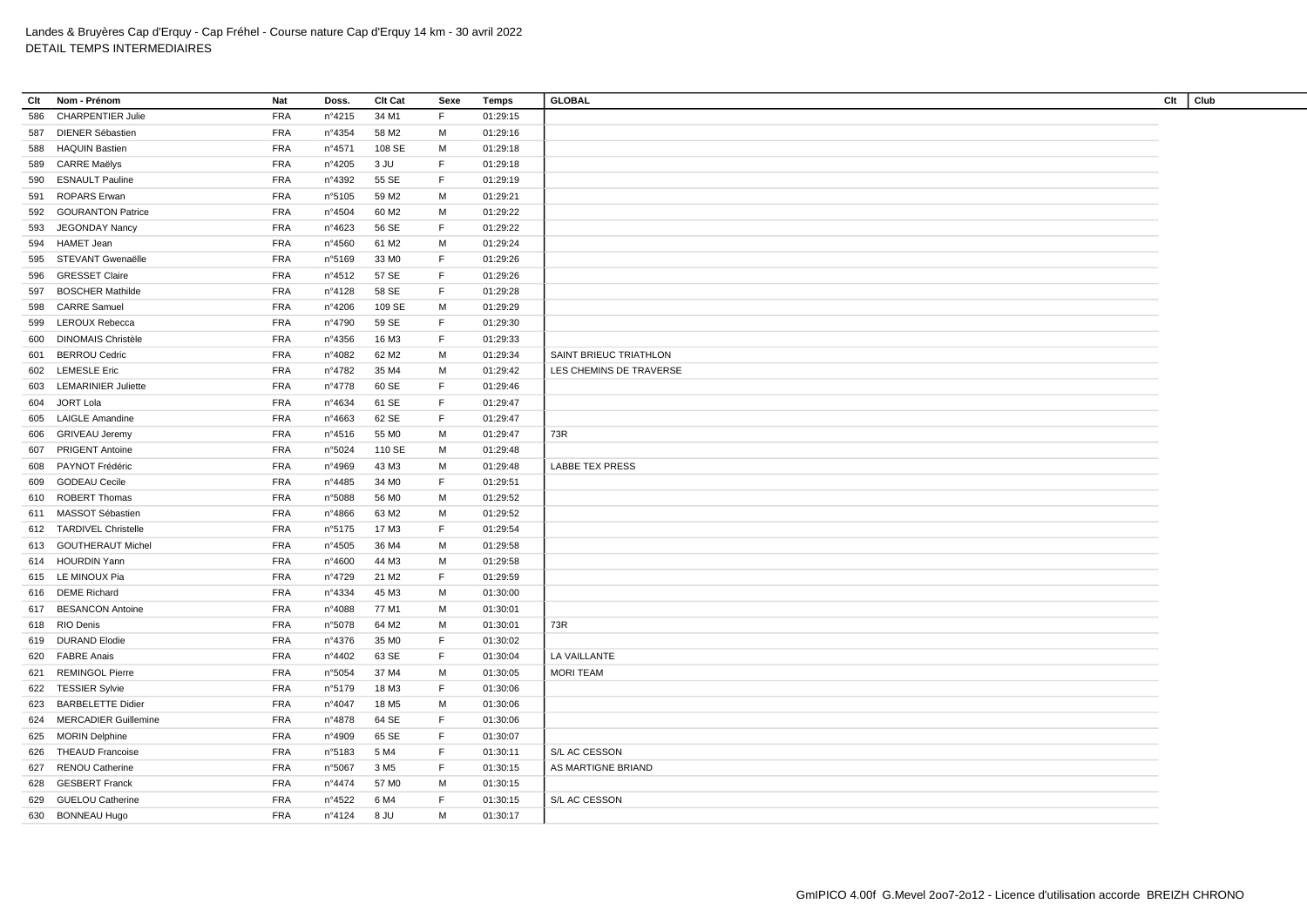| Clt | Nom - Prénom               | Nat                      | Doss.  | Clt Cat           | Sexe | Temps    | <b>GLOBAL</b>                                     | Clt | Club |
|-----|----------------------------|--------------------------|--------|-------------------|------|----------|---------------------------------------------------|-----|------|
| 631 | <b>BONNEAU Charles</b>     | <b>FRA</b>               | n°4123 | 65 M2             | M    | 01:30:17 |                                                   |     |      |
| 632 | <b>GUILLOUET Sylvie</b>    | <b>FRA</b>               | n°4545 | 22 M <sub>2</sub> | F.   | 01:30:21 | PLUMAUGAT ATHLETISME                              |     |      |
| 633 | MARCHIX Aurélie            | <b>FRA</b>               | n°4847 | 35 M1             | F.   | 01:30:23 |                                                   |     |      |
| 634 | ROUXEL Clémence            | <b>FRA</b>               | n°5121 | 66 SE             | F.   | 01:30:23 |                                                   |     |      |
| 635 | <b>CORBEL Elodie</b>       | <b>FRA</b>               | n°4271 | 36 M <sub>0</sub> | F.   | 01:30:23 |                                                   |     |      |
| 636 | <b>BOISSEL Catherine</b>   | <b>FRA</b>               | n°4118 | 19 M3             | F.   | 01:30:23 | <b>ROZ PAMP</b>                                   |     |      |
| 637 | PILLET Herve               | <b>FRA</b>               | n°4999 | 38 M4             | M    | 01:30:27 | 73R                                               |     |      |
| 638 | <b>MARTIN Stéphanie</b>    | <b>FRA</b>               | n°4863 | 36 M1             | F.   | 01:30:28 | LES MOLLETS LYSTRIENS                             |     |      |
| 639 | <b>BARREAU Lucie</b>       | <b>FRA</b>               | n°4052 | 4 M <sub>5</sub>  | F.   | 01:30:28 | FSGT VILLE D ALLONNES                             |     |      |
|     | 640 LAURENT Quintin        | <b>FRA</b>               | n°4678 | 78 M1             | M    | 01:30:30 |                                                   |     |      |
| 641 | PAILLETTE Agnes            | <b>FRA</b>               | n°4960 | 20 M3             | F.   | 01:30:37 |                                                   |     |      |
| 642 | RIO Julie                  | <b>FRA</b>               | n°5079 | 67 SE             | F.   | 01:30:37 | <b>JAMES</b>                                      |     |      |
| 643 | <b>LORANT Lou-ann</b>      | <b>FRA</b>               | n°4820 | 4 JU              | F.   | 01:30:37 | SAINT BRIEUC TRIATHLON                            |     |      |
| 644 | <b>GUEZOU Valence</b>      | <b>FRA</b>               | n°4536 | 23 M <sub>2</sub> | F.   | 01:30:40 |                                                   |     |      |
|     | 645 JOUAN Stephanie        | <b>FRA</b>               | n°4638 | 24 M2             | F.   | 01:30:40 | COUREUR DE L IC                                   |     |      |
|     | 646 GUILLOME Cécile        | <b>FRA</b>               | n°4542 | 37 M <sub>0</sub> | F.   | 01:30:43 |                                                   |     |      |
| 647 | <b>FERRARI Laure</b>       | <b>FRA</b>               | nº4414 | 25 M2             | F.   | 01:30:46 | S/L PLERIN ATHLETISME                             |     |      |
|     | 648 TREHOREL Laetitia      |                          |        |                   | F.   |          |                                                   |     |      |
|     |                            | <b>FRA</b>               | n°5200 | 37 M1             | F.   | 01:30:47 |                                                   |     |      |
| 649 | <b>LAIGO Emilie</b>        | <b>FRA</b><br><b>FRA</b> | n°4665 | 38 M1             | F.   | 01:30:47 | <b>TEAM IMMOLOC</b>                               |     |      |
| 650 | <b>LAHAYE Elween</b>       |                          | n°4662 | 68 SE             | F.   | 01:30:48 |                                                   |     |      |
| 651 | LE CHANU Valérie           | <b>FRA</b>               | n°4683 | 7 M4              |      | 01:30:56 |                                                   |     |      |
| 652 | <b>TRIFAULT Alice</b>      | <b>FRA</b>               | n°5202 | 69 SE             | F.   | 01:30:59 | PATRIOTE BONNETABLE                               |     |      |
|     | 653 GILARD Aline           | <b>FRA</b>               | n°4480 | 21 M3             | F.   | 01:31:00 | <b>JLO ORGERES</b>                                |     |      |
| 654 | <b>GRANDCOIN Maëlle</b>    | <b>FRA</b>               | n°4508 | 70 SE             | F.   | 01:31:00 |                                                   |     |      |
| 655 | <b>MANGOLD Camille</b>     | <b>FRA</b>               | n°4844 | 71 SE             | F.   | 01:31:01 |                                                   |     |      |
| 656 | <b>PALIER Gilles</b>       | <b>FRA</b>               | n°4962 | 111 SE            | M    | 01:31:03 | <b>BIOGROUPE</b>                                  |     |      |
| 657 | <b>FLAGEUL Caroline</b>    | <b>FRA</b>               | nº4419 | 22 M3             | F.   | 01:31:12 | S/L COTE DE PENTHIEVRE ATHLETISME COURIR ENSEMBLE |     |      |
|     | 658 FELIN Benjamin         | <b>FRA</b>               | n°4409 | 112 SE            | м    | 01:31:15 |                                                   |     |      |
| 659 | <b>LOISEAU Thierry</b>     | <b>FRA</b>               | n°4815 | 46 M3             | M    | 01:31:19 | <b>US ARNAGE</b>                                  |     |      |
| 660 | <b>DUCHEMIN Nadege</b>     | <b>FRA</b>               | n°4373 | 39 M1             | F.   | 01:31:20 |                                                   |     |      |
| 661 | <b>BEAUDEQUIN Alain</b>    | <b>FRA</b>               | n°4062 | 19 M <sub>5</sub> | M    | 01:31:21 | <b>ENTENTE ANGEVINE ATHLETISME*</b>               |     |      |
| 662 | <b>LEPETIT Aurelie</b>     | <b>FRA</b>               | n°4787 | 40 M1             | F.   | 01:31:21 |                                                   |     |      |
| 663 | CHEVILLARD Isabelle        | <b>FRA</b>               | n°4239 | 23 M3             | F.   | 01:31:22 | S/L ESSHA LE LION D ANGERS                        |     |      |
| 664 | <b>RENARD Christophe</b>   | <b>FRA</b>               | n°5059 | 39 M4             | M    | 01:31:25 |                                                   |     |      |
| 665 | <b>BOUJARD Virginie</b>    | <b>FRA</b>               | n°4136 | 72 SE             | F.   | 01:31:29 |                                                   |     |      |
| 666 | <b>GICQUEL Isabelle</b>    | <b>FRA</b>               | n°4478 | 8 M4              | F.   | 01:31:32 | S/L AC MERDRIGNAC                                 |     |      |
| 667 | <b>MACE Françoise</b>      | <b>FRA</b>               | n°4834 | 26 M <sub>2</sub> | F.   | 01:31:34 | <b>TEAM HDB</b>                                   |     |      |
| 668 | <b>FYNE Christine</b>      | <b>FRA</b>               | n°4439 | 27 M2             | F.   | 01:31:35 |                                                   |     |      |
| 669 | <b>GUERLESQUIN Mickael</b> | <b>FRA</b>               | n°4530 | 47 M3             | M    | 01:31:35 | JOGGING PLUMAUDAN                                 |     |      |
|     | 670 GUERNIGOU Enora        | <b>FRA</b>               | n°4531 | 73 SE             | F.   | 01:31:36 |                                                   |     |      |
| 671 | <b>DEBOS Solène</b>        | <b>FRA</b>               | n°4313 | 41 M1             | F.   | 01:31:36 | S/L ASPTT RENNES                                  |     |      |
|     | 672 GOUCHET Pierrick       | <b>FRA</b>               | n°4497 | 58 MO             | M    | 01:31:36 |                                                   |     |      |
|     | 673 MORIO Louane           | <b>FRA</b>               | n°4917 | 5 JU              | F.   | 01:31:38 |                                                   |     |      |
| 674 | FAY Arnaud                 | <b>FRA</b>               | n°4407 | 79 M1             | м    | 01:31:38 |                                                   |     |      |
|     | 675 CARCAILLET Anthony     | <b>FRA</b>               | n°4197 | 66 M <sub>2</sub> | м    | 01:31:40 |                                                   |     |      |
|     |                            |                          |        |                   |      |          |                                                   |     |      |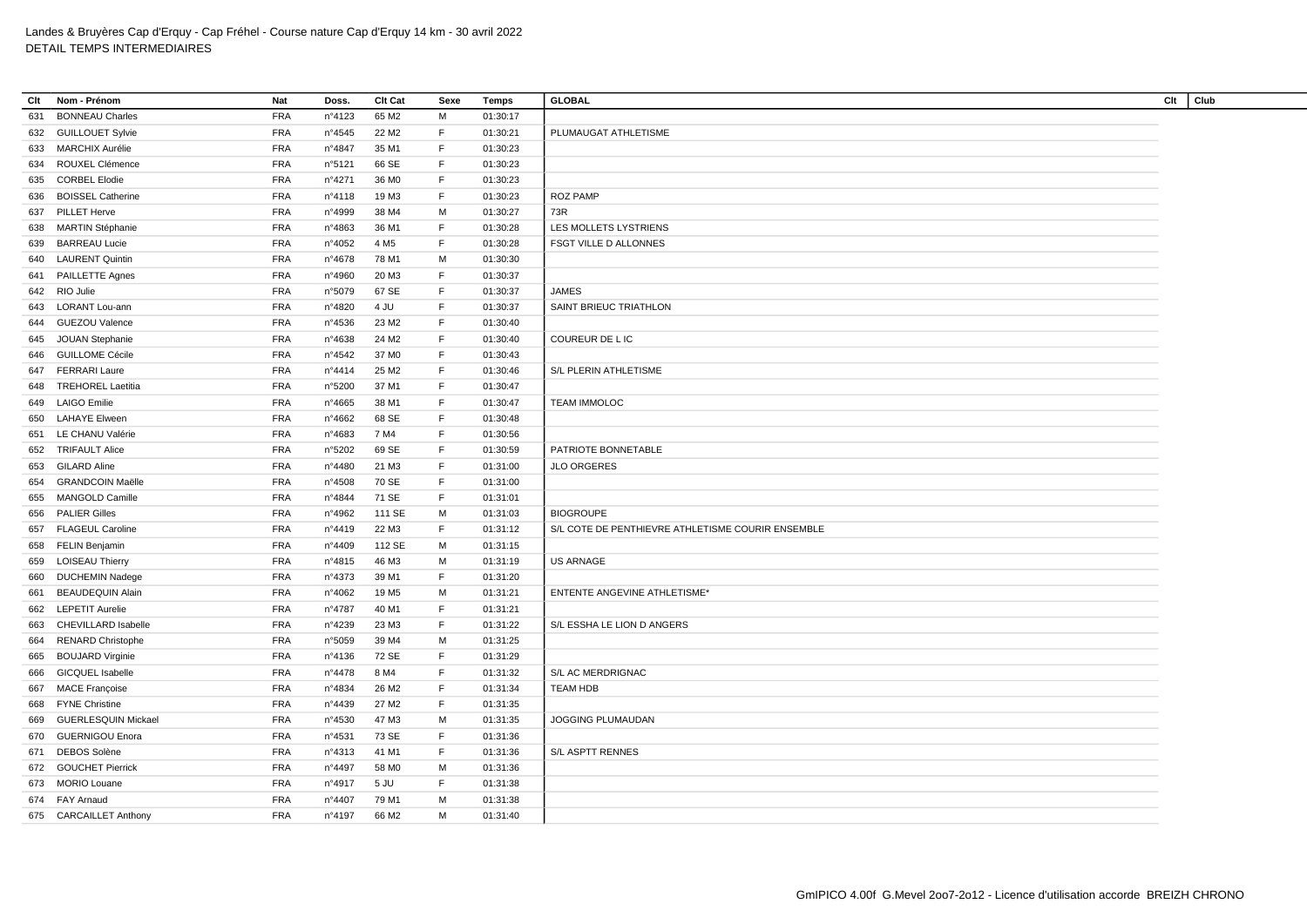| Clt | Nom - Prénom                  | <b>Nat</b> | Doss.           | Clt Cat           | Sexe        | <b>Temps</b> | <b>GLOBAL</b>                           | Club<br>Clt |
|-----|-------------------------------|------------|-----------------|-------------------|-------------|--------------|-----------------------------------------|-------------|
| 676 | <b>RESLOU Karine</b>          | <b>FRA</b> | n°5069          | 24 M3             | F           | 01:31:41     |                                         |             |
|     | 677 COURCOUX Killian          | <b>FRA</b> | n°4290          | 9 JU              | M           | 01:31:43     |                                         |             |
| 678 | <b>MERCIER Denis</b>          | <b>FRA</b> | n°4881          | 48 M3             | M           | 01:31:43     |                                         |             |
| 679 | <b>CAMARD Karine</b>          | <b>FRA</b> | n°4191          | 28 M <sub>2</sub> | F           | 01:31:46     |                                         |             |
| 680 | MAHE GUILLO Laurence          | <b>FRA</b> | n°4837          | 9 M4              | F           | 01:31:48     | <b>CIMA PAYS D AURAY</b>                |             |
| 681 | <b>MOY Ginette</b>            | <b>FRA</b> | n°4930          | 3 M <sub>6</sub>  | F           | 01:31:49     | <b>CIMA PAYS D AURAY</b>                |             |
|     | 682 MORANCAY Christopher      | <b>FRA</b> | n°4903          | 113 SE            | M           | 01:31:52     |                                         |             |
| 683 | STEIGER Léa                   | <b>FRA</b> | n°5168          | 74 SE             | F.          | 01:31:54     |                                         |             |
|     | 684 CLEQUIN Sophie            | <b>FRA</b> | n°4254          | 75 SE             | F           | 01:31:55     | L ULTRA MARIN RAID DU GOLFE DU MORBIHAN |             |
| 685 | <b>HAMON Anne</b>             | <b>FRA</b> | n°4563          | 10 M4             | F           | 01:31:56     | EA PAYS DE BROCELIANDE                  |             |
| 686 | LESCOUBLET John               | <b>FRA</b> | n°4797          | 15 M <sub>6</sub> | M           | 01:31:56     | L ULTRA MARIN RAID DU GOLFE DU MORBIHAN |             |
| 687 | AZOULAY Stéphanie             | <b>FRA</b> | n°4036          | 25 M3             | $\mathsf F$ | 01:31:57     | JOGGING LOISIR ORGERES                  |             |
|     | 688 MARMION Agnès             | <b>FRA</b> | n°4853          | 29 M <sub>2</sub> | $\mathsf F$ | 01:32:03     | LES G.O                                 |             |
| 689 | <b>MARIE Vanessa</b>          | <b>FRA</b> | n°4850          | 26 M3             | $\mathsf F$ | 01:32:04     | LES MOLLETS LYSTRIENS                   |             |
| 690 | <b>GUILLON Aurore</b>         | <b>FRA</b> | $n^{\circ}4543$ | 42 M1             | F           | 01:32:04     | LES MOLLETS LYSTRIENS                   |             |
| 691 | <b>LEGUELINEL Rachel</b>      | <b>FRA</b> | n°4772          | 30 M <sub>2</sub> | F           | 01:32:04     | LES MOLLETS LYSTRIENS                   |             |
| 692 | <b>GUEDON Réjane</b>          | <b>FRA</b> | n°4520          | 31 M2             | F           | 01:32:06     | ATHLETIC PONT REAN                      |             |
|     | 693 MEHEUST Pierrick          | <b>FRA</b> | n°4870          | 67 M2             | M           | 01:32:06     | <b>FONDERIE</b>                         |             |
| 694 | <b>GUEDON Cécile</b>          | <b>FRA</b> | n°4519          | 32 M <sub>2</sub> | F           | 01:32:06     |                                         |             |
|     | 695 DUVAL Vanessa             | <b>FRA</b> | n°4385          | 43 M1             | F.          | 01:32:11     |                                         |             |
| 696 | RANNOU Myriam                 | <b>FRA</b> | n°5042          | 33 M2             | F           | 01:32:12     | MIL PAT DE L AULNE                      |             |
| 697 | JANNET Marie Helene           | <b>FRA</b> | n°4615          | 5 M <sub>5</sub>  | $\mathsf F$ | 01:32:13     | JOGGING PLUMAUDAN                       |             |
|     | 698 FERRE Magali              | <b>FRA</b> | n°4415          | 44 M1             | F           | 01:32:14     |                                         |             |
| 699 | <b>LEDRU Sylvie</b>           | <b>FRA</b> | n°4761          | 11 M4             | F           | 01:32:14     | JOGGING PLUMAUDAN                       |             |
|     | 700 REVAULT Alexandra         | <b>FRA</b> | n°5071          | 45 M1             | F.          | 01:32:14     | JOGGING PLUMAUDAN                       |             |
| 701 | PAUGAM Solenn                 | <b>FRA</b> | n°4967          | 38 MO             | $\mathsf F$ | 01:32:16     |                                         |             |
| 702 | <b>CONNESSON Monique</b>      | <b>FRA</b> | n°4266          | 6 M <sub>5</sub>  | F           | 01:32:16     | S/L CA MAYENNE                          |             |
|     | 703 MOULIN Joëlle             | <b>FRA</b> | n°4922          | 7 M <sub>5</sub>  | F           | 01:32:16     | S/L CA MAYENNE                          |             |
| 704 | ODYE Maé                      | <b>FRA</b> | n°4949          | 4 ES              | F           | 01:32:18     |                                         |             |
|     | 705 ANDRE Gilles              | <b>FRA</b> | n°4015          | 20 M <sub>5</sub> | M           | 01:32:20     | <b>ENTRE TERRE ET MER</b>               |             |
| 706 | <b>COPPERMANN Antoine</b>     | <b>FRA</b> | n°4269          | 114 SE            | M           | 01:32:21     |                                         |             |
| 707 | <b>SEVELLEC Gaelle</b>        | <b>FRA</b> | n°5153          | 27 M3             | F           | 01:32:23     | FFDA LANDERNEAU                         |             |
| 708 | <b>BARBEY Celine</b>          | <b>FRA</b> | n°4048          | 34 M2             | F           | 01:32:25     | <b>REGION NORMANDIE</b>                 |             |
| 709 | <b>GOT Francois</b>           | <b>FRA</b> | n°4494          | 40 M4             | M           | 01:32:26     |                                         |             |
|     | 710 THORAVAL Armelle          | <b>FRA</b> | n°5191          | 8 M <sub>5</sub>  | F           | 01:32:29     | PLOUFRAGAN TEAM RUNNING                 |             |
|     | 711 BOURGAULT Maxence         | <b>FRA</b> | nº4146          | 115 SE            | м           | 01:32:31     |                                         |             |
|     | 712 CAILLIBOTTE Jean-luc      | <b>FRA</b> | n°4189          | 41 M4             | М           | 01:32:32     |                                         |             |
|     | 713 MARECHAL GUERIN Stéphanie | <b>FRA</b> | n°4848          | 35 M2             | F           | 01:32:35     |                                         |             |
|     | 714 TIEMDJO Aurelie           | <b>FRA</b> | n°5193          | 46 M1             | F           | 01:32:35     | S/L US ARNAGE                           |             |
|     | 715 CABARET Jérôme            | <b>FRA</b> | n°4184          | 68 M2             | М           | 01:32:40     |                                         |             |
|     | 716 ROPARS Emmanuelle         | <b>FRA</b> | n°5104          | 47 M1             | F.          | 01:32:46     |                                         |             |
|     | 717 SOULIER Louise            | <b>FRA</b> | n°5165          | 76 SE             | F           | 01:32:47     |                                         |             |
|     | 718 MARTIN Elodie             | <b>FRA</b> | n°4857          | 77 SE             | F.          | 01:32:48     |                                         |             |
|     | 719 MARTIN Patricia           | <b>FRA</b> | n°4860          | 12 M4             | F           | 01:32:48     |                                         |             |
|     | 720 THOMAS Laurence           | <b>FRA</b> | n°5189          | 48 M1             | F.          | 01:32:52     |                                         |             |
|     |                               |            |                 |                   |             |              |                                         |             |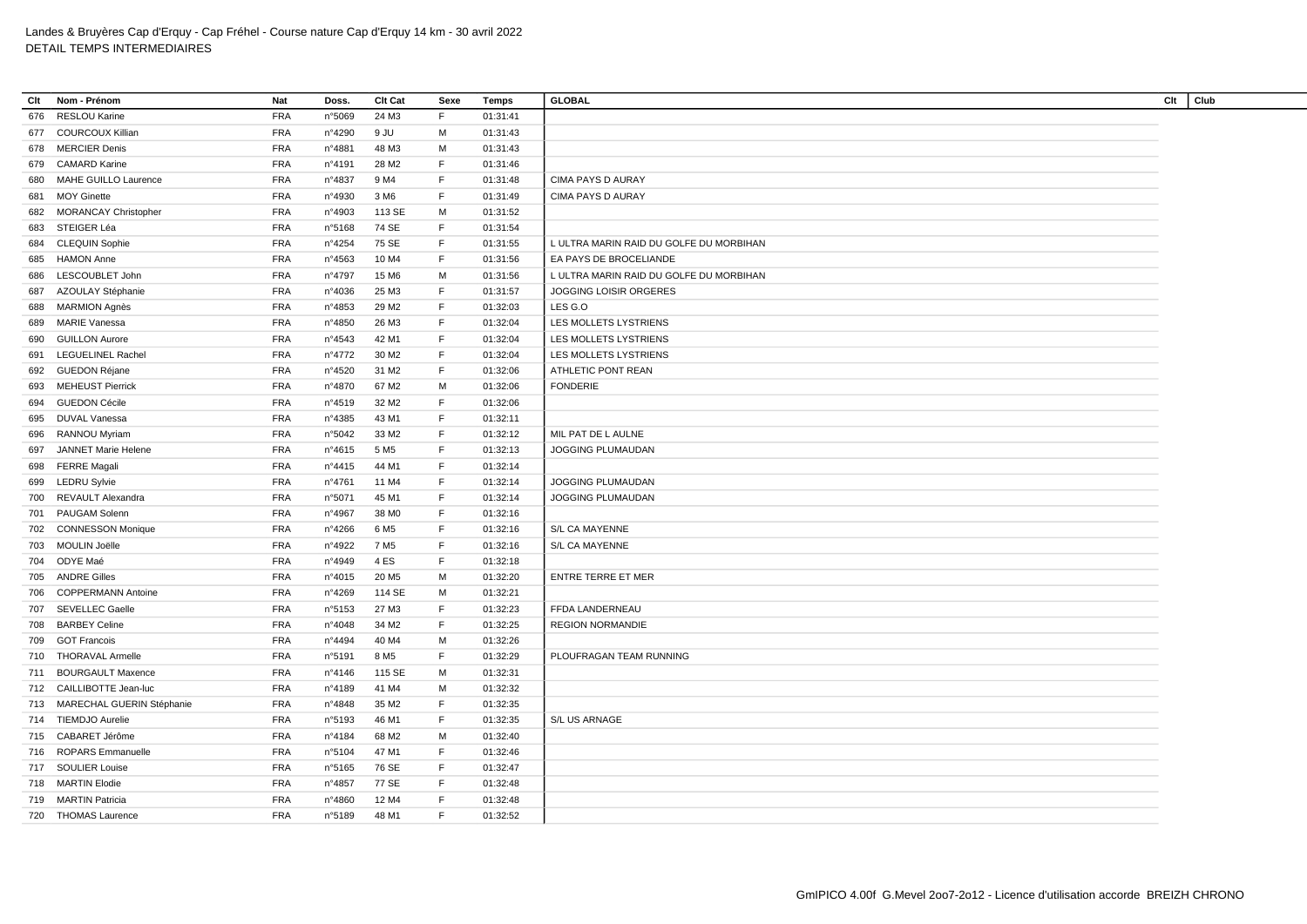| Clt | Nom - Prénom                   | Nat        | Doss.            | Clt Cat           | Sexe | Temps    | <b>GLOBAL</b>                  | Clt<br>Club |
|-----|--------------------------------|------------|------------------|-------------------|------|----------|--------------------------------|-------------|
| 721 | <b>COSNIER Rozenn</b>          | <b>FRA</b> | n°4280           | 39 M <sub>0</sub> | F.   | 01:32:53 |                                |             |
|     | 722 VIVION Estelle             | <b>FRA</b> | n°5230           | 49 M1             | F.   | 01:32:55 |                                |             |
| 723 | <b>JACOB Claude</b>            | <b>FRA</b> | n°4611           | 42 M4             | M    | 01:32:56 | S/L CO PACEEN                  |             |
| 724 | <b>BLANCHARD Sébastien</b>     | <b>FRA</b> | n°4104           | 59 MO             | М    | 01:32:57 | LE MEFFRAIS RUNNING CLUB       |             |
|     | 725 LELOUTRE Morgane           | <b>FRA</b> | n°4776           | 40 M <sub>0</sub> | F    | 01:32:58 |                                |             |
| 726 | <b>OMNES Aurelie</b>           | <b>FRA</b> | n°4954           | 41 M <sub>0</sub> | F    | 01:32:59 |                                |             |
| 727 | <b>PERRIN Noel</b>             | <b>FRA</b> | n°4984           | 69 M <sub>2</sub> | м    | 01:32:59 | TRAIL DU MENEZ BRE             |             |
| 728 | <b>MENER Céline</b>            | <b>FRA</b> | n°4874           | 36 M2             | F.   | 01:33:04 | <b>ROSE</b>                    |             |
| 729 | BACONNEAU Jean-christophe      | <b>FRA</b> | n°4039           | 43 M4             | м    | 01:33:05 | VAUX LE PENIL ATHLETISME       |             |
|     | 730 AUPEE Franck               | <b>FRA</b> | n°4027           | 70 M2             | M    | 01:33:07 | LES MOLLETS LYSTRIENS          |             |
| 731 | <b>PIQUEREL Fanny</b>          | <b>FRA</b> | n°5004           | 50 M1             | F    | 01:33:08 | UA CANTON DE SAVENAY           |             |
| 732 | <b>LETOUX Laurie</b>           | <b>FRA</b> | n°4800           | 5 ES              | F    | 01:33:11 |                                |             |
| 733 | <b>LE DREN Anne</b>            | <b>FRA</b> | n°4703           | 51 M1             | F.   | 01:33:12 |                                |             |
| 734 | <b>MINOUX Christelle</b>       | <b>FRA</b> | n°4894           | 37 M <sub>2</sub> | F.   | 01:33:16 | AS POMMERET                    |             |
|     | 735 HAMON Lucile               | <b>FRA</b> | n°4568           | 78 SE             | F    | 01:33:21 |                                |             |
| 736 | <b>RICAUD Olivier</b>          | <b>FRA</b> | n°5072           | 71 M2             | М    | 01:33:28 |                                |             |
| 737 | <b>WUILMET Vincent</b>         | <b>FRA</b> | n°5233           | 80 M1             | M    | 01:33:30 |                                |             |
| 738 | <b>GOUPIL Laurent</b>          | <b>FRA</b> | n°4502           | 49 M3             | М    | 01:33:35 |                                |             |
|     | 739 PELE Delphine              | <b>FRA</b> | n°4972           | 38 M2             | F.   | 01:33:36 |                                |             |
|     | 740 BRIEND Sylvaine            | <b>FRA</b> | n°4167           | 39 M <sub>2</sub> | F.   | 01:33:38 |                                |             |
| 741 | <b>GOLBIN Léonard</b>          | <b>FRA</b> | n°4488           | 60 M <sub>0</sub> | м    | 01:33:40 |                                |             |
|     | 742 BOURGEOIS Isabelle         | <b>FRA</b> | n°4147           | 42 MO             | F    | 01:33:43 |                                |             |
| 743 | <b>BOUCHE Lea</b>              | <b>FRA</b> | n°4130           | 79 SE             | F    | 01:33:55 |                                |             |
| 744 | <b>NEDELEC Armelle</b>         | <b>FRA</b> | n°4934           | 40 M <sub>2</sub> | F    | 01:33:57 | <b>MAY RUN</b>                 |             |
| 745 | <b>LOTTIN Fréderic</b>         | <b>FRA</b> | n°4822           | 50 M3             | М    | 01:33:57 | <b>MAY RUN</b>                 |             |
|     | 746 JEGU Nicolas               | <b>FRA</b> |                  | 51 M3             | M    |          |                                |             |
|     | <b>GORIN Franck</b>            | <b>FRA</b> | n°4625           | 72 M <sub>2</sub> | М    | 01:33:57 |                                |             |
| 747 |                                |            | n°4492           |                   |      | 01:34:02 |                                |             |
| 748 | LE BRUCHEC Nolwenn             | <b>FRA</b> | n°4689           | 52 M1             | F    | 01:34:03 | TEAM TRAIL BRETAGNE SUD        |             |
|     | 749 LE MERCIER Pascal          | <b>FRA</b> | n°4726           | 81 M1             | М    | 01:34:10 | <b>ASP LANFAINS</b>            |             |
| 750 | <b>HOUZE Fanny</b>             | <b>FRA</b> | n°4601           | 43 MO             | F.   | 01:34:13 |                                |             |
|     | 751 PREMEL Aymeric             | <b>FRA</b> | n°5021           | 82 M1             | M    | 01:34:19 | TREGUEUX LANGUEUX ATHLETISME   |             |
|     | 752 FOUQUET Maggy              | <b>FRA</b> | n°4427           | 13 M4             | F    | 01:34:19 |                                |             |
|     | 753 DIEU Daniel                | <b>FRA</b> | $n^{\circ}$ 4355 | 16 M6             | м    | 01:34:21 |                                |             |
| 754 | <b>HELLIO</b> Yoan             | <b>FRA</b> | n°4579           | 83 M1             | M    | 01:34:24 | <b>COURIR A PLUSIEURS</b>      |             |
|     | 755 JULIE DUBOIS Julie         | <b>FRA</b> | n°4643           | 80 SE             | F    | 01:34:34 |                                |             |
| 756 | <b>DOURNON Simon</b>           | <b>FRA</b> | n°4362           | 116 SE            | м    | 01:34:34 |                                |             |
| 757 | <b>LETACONNOUX Anthony</b>     | <b>FRA</b> | n°4799           | 61 MO             | М    | 01:34:34 |                                |             |
| 758 | SALLOU Sandra                  | <b>FRA</b> | n°5135           | 53 M1             | F.   | 01:34:34 |                                |             |
| 759 | <b>DESPIERRES Marie</b>        | <b>FRA</b> | n°4347           | 81 SE             | F    | 01:34:35 |                                |             |
| 760 | <b>BONNENFANT PRAUD Muriel</b> | <b>FRA</b> | n°4125           | 28 M3             | F    | 01:34:38 | <b>COURIR A SAINT GREGOIRE</b> |             |
| 761 | LE GOUARD Christelle           | <b>FRA</b> | n°4714           | 29 M3             | F.   | 01:34:38 | <b>COURIR A SAINT GREGOIRE</b> |             |
| 762 | <b>BRIENS Françoise</b>        | <b>FRA</b> | n°4169           | 14 M4             | F.   | 01:34:42 |                                |             |
|     | 763 NICOLAS Christine          | <b>FRA</b> | n°4938           | 9 M <sub>5</sub>  | F.   | 01:34:46 |                                |             |
| 764 | <b>CHOUTEAU Philippe</b>       | <b>FRA</b> | n°4242           | 17 M <sub>6</sub> | M    | 01:34:48 | AGILE TALON LA MEZIERE         |             |
|     | 765 BIHOUEE Myriam             | <b>FRA</b> | n°4098           | 82 SE             | F    | 01:34:52 |                                |             |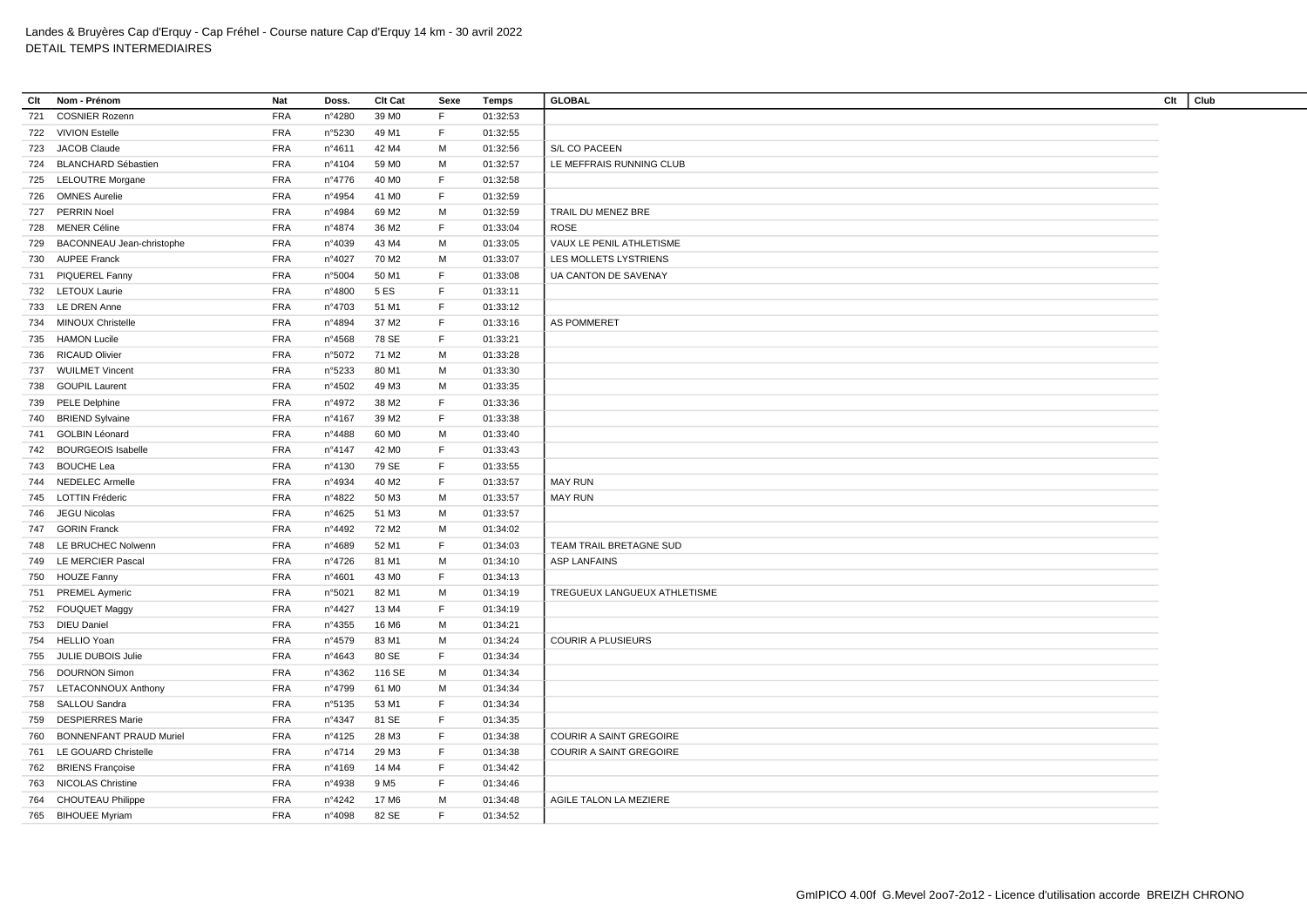| Clt | Nom - Prénom              | Nat        | Doss.           | Clt Cat           | Sexe | Temps    | Club                         |
|-----|---------------------------|------------|-----------------|-------------------|------|----------|------------------------------|
| 766 | <b>DELUGIN Emmanuel</b>   | <b>FRA</b> | n°4332          | 84 M1             | M    | 01:34:52 |                              |
|     | 767 JAOUEN Elodie         | <b>FRA</b> | n°4617          | 54 M1             | F    | 01:34:54 | LES CHEMINS DE TRAVERSE      |
|     | 768 LITRICO Cecile        | <b>FRA</b> | n°4812          | 41 M2             | F.   | 01:34:57 | ASNIERES SPORTS ATHLETISME   |
| 769 | <b>DARCEL Elodie</b>      | <b>FRA</b> | n°4304          | 55 M1             | F    | 01:34:58 |                              |
|     | 770 COTTET Yann           | <b>FRA</b> | n°4282          | 62 M <sub>0</sub> | M    | 01:34:58 |                              |
| 771 | <b>BABIN Pascal</b>       | <b>FRA</b> | n°4037          | 52 M3             | M    | 01:35:03 | <b>JOG FORS</b>              |
|     | 772 LE CHAPELAIN Didier   | <b>FRA</b> | n°4694          | 18 M6             | M    | 01:35:07 |                              |
|     | 773 HUON Severine         | <b>FRA</b> | n°4608          | 42 M <sub>2</sub> | F.   | 01:35:18 |                              |
|     | 774 LEBEAU Jean-michel    | <b>FRA</b> | $n^{\circ}4745$ | 21 M <sub>5</sub> | М    | 01:35:19 |                              |
|     | 775 BAUDRY Claire         | <b>FRA</b> | n°4059          | 56 M1             | F    | 01:35:21 |                              |
|     | 776 GERMAIN Anne-laure    | <b>FRA</b> | n°4472          | 44 M <sub>0</sub> | F    | 01:35:21 | S/L ASPTT RENNES             |
|     | 777 AUTRET Murielle       | <b>FRA</b> | n°4030          | 57 M1             | F.   | 01:35:25 | ALB BRECE                    |
|     | 778 REMINGOL Marie Laure  | <b>FRA</b> | n°5053          | 43 M <sub>2</sub> | F.   | 01:35:35 | <b>MORITEAM</b>              |
| 779 | ROUXEL Philippe           | <b>FRA</b> | n°5123          | 53 M3             | М    | 01:35:38 |                              |
|     | 780 FRONT Gregory         | <b>FRA</b> | n°4437          | 85 M1             | M    | 01:35:40 |                              |
|     | 781 LUCAS Guylaine        | <b>FRA</b> | n°4830          | 30 M3             | F    | 01:35:43 | PLUMAUGAT ATHLETISME         |
|     | 782 PIJARD Céline         | <b>FRA</b> | n°4996          | 58 M1             | F.   | 01:35:43 |                              |
|     | 783 PILEPIC Martin        | <b>FRA</b> | n°4998          | 73 M2             | М    | 01:35:45 |                              |
|     | 784 LEFEBVRE Nathalie     | <b>FRA</b> | n°4765          | 59 M1             | F    | 01:35:48 | LEFEBVRE                     |
|     | 785 VIVIER Valentin       | <b>FRA</b> | n°5229          | 63 MO             | М    | 01:35:48 | LEFEBVRE                     |
| 786 | <b>ROBINE Julie</b>       | <b>FRA</b> | n°5096          | 45 MO             | F.   | 01:35:49 | LEFEBVRE                     |
| 787 | <b>LEFEBVRE Vincent</b>   | <b>FRA</b> | n°4767          | 74 M2             | M    | 01:35:49 | <b>JLO</b>                   |
| 788 | <b>MENER Thierry</b>      | <b>FRA</b> | n°4875          | 54 M3             | M    | 01:35:54 | <b>MEGA CLUB</b>             |
| 789 | CHEREL Jean Paul          | <b>FRA</b> | $n^{\circ}4235$ | 44 M4             | M    | 01:35:54 |                              |
| 790 | RAULT Anne-helene         | <b>FRA</b> | n°5045          | 44 M2             | F.   | 01:35:55 | T3 TEAM                      |
| 791 | LE GALLUDEC Angélique     | <b>FRA</b> | n°4711          | 83 SE             | F.   | 01:35:56 |                              |
|     | 792 HAMET Nathalie        | <b>FRA</b> | n°4561          | 31 M3             | F    | 01:36:02 |                              |
|     | 793 AGLAVE Marine         | <b>FRA</b> | n°4006          | 84 SE             | F    | 01:36:02 |                              |
|     | 794 AGLAVE Camille        | <b>FRA</b> | n°4005          | 85 SE             | F    | 01:36:03 |                              |
| 795 | ?Dossard #4482            | <b>FRA</b> | n°4482          | 117 SE            | M    | 01:36:03 |                              |
|     | 796 AVERTY Delphine       | <b>FRA</b> | n°4034          | 45 M2             | F    | 01:36:06 | <b>COURIR A CHAVAGNE</b>     |
| 797 | <b>FEUILLET Fanny</b>     | <b>FRA</b> | nº4417          | 46 M <sub>0</sub> | F    | 01:36:08 |                              |
| 798 | DUTAY Valérie             | <b>FRA</b> | n°4379          | 32 M3             | F    | 01:36:12 | LE RHEU NING                 |
| 799 | <b>SANDRINI Anne</b>      | <b>FRA</b> | n°5144          | 47 MO             | F    | 01:36:14 |                              |
| 800 | <b>MARCE Rosa</b>         | <b>FRA</b> | $n^{\circ}4845$ | 60 M1             | E    | 01:36:23 |                              |
| 801 | <b>AUBREE Violaine</b>    | <b>FRA</b> | n°4022          | 61 M1             | F    | 01:36:23 |                              |
| 802 | <b>BERNARDEAU Mélanie</b> | <b>FRA</b> | n°4079          | 62 M1             | F    | 01:36:26 | <b>JLO ORGERES</b>           |
|     | 803 CREZE Sophie          | <b>FRA</b> | n°4292          | 46 M <sub>2</sub> | F    | 01:36:26 | TREGUEUX LANGUEUX ATHLETISME |
| 804 | <b>LANDIER Véronique</b>  | <b>FRA</b> | n°4670          | 15 M4             | F.   | 01:36:26 |                              |
| 805 | <b>OLERON Nolwenn</b>     | <b>FRA</b> | n°4950          | 63 M1             | F    | 01:36:34 |                              |
| 806 | <b>BERREE Marion</b>      | <b>FRA</b> | n°4081          | 64 M1             | F.   | 01:36:38 | <b>COURIR POUR BERTILLE</b>  |
|     | 807 FAURE David           | <b>FRA</b> | $n^{\circ}4405$ | 86 M1             | M    | 01:36:39 | <b>COURIR POUR BERTILLE</b>  |
| 808 | RAGUENEAU Florence        | <b>FRA</b> | n°5038          | 16 M4             | F    | 01:36:41 | <b>ASPTT TOURS</b>           |
| 809 | <b>MLAYEH Bilal</b>       | <b>FRA</b> | n°4897          | 64 M <sub>0</sub> | M    | 01:36:45 | <b>MAREL</b>                 |
|     | 810 VERNIER Eric          | <b>FRA</b> | n°5218          | 45 M4             | М    | 01:36:45 |                              |
|     |                           |            |                 |                   |      |          |                              |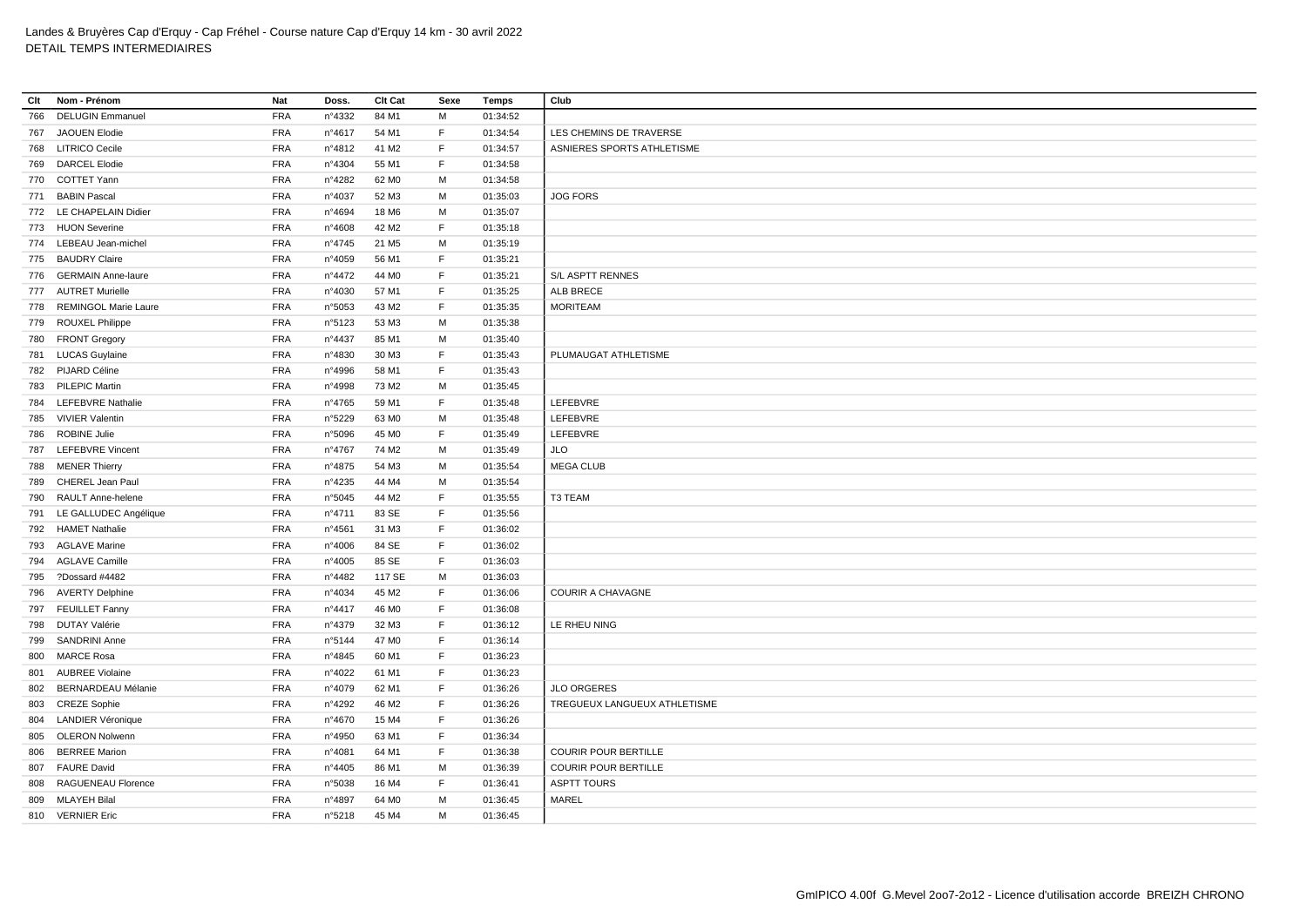| Clt | Nom - Prénom                 | Nat        | Doss.           | Clt Cat           | Sexe        | <b>Temps</b> | Club                                    |
|-----|------------------------------|------------|-----------------|-------------------|-------------|--------------|-----------------------------------------|
| 811 | RAIMBAUX Geraldine           | <b>FRA</b> | n°5040          | 65 M1             | F           | 01:36:49     |                                         |
|     | 812 GAUDUCHON Alexandre      | <b>FRA</b> | n°4463          | 75 M2             | M           | 01:36:50     |                                         |
| 813 | JIMONET Angelique            | <b>FRA</b> | n°4629          | 33 M3             | $\mathsf F$ | 01:36:50     | VAL DE REUIL AC                         |
|     | 814 HELLIO Edouard           | <b>FRA</b> | n°4578          | 22 M <sub>5</sub> | M           | 01:36:51     |                                         |
|     | 815 CHEVREUIL Christophe     | <b>FRA</b> | n°4241          | 55 M3             | M           | 01:36:55     |                                         |
|     | 816 HOUITTE Gwenael          | <b>FRA</b> | n°4597          | 76 M <sub>2</sub> | M           | 01:36:55     | JE COURS A RENNES                       |
|     | 817 DEL FRATE Régis          | <b>FRA</b> | n°4316          | 56 M3             | M           | 01:37:00     |                                         |
|     | 818 BONVALLET Isabelle       | <b>FRA</b> | nº4126          | 66 M1             | F           | 01:37:10     | LES G.O                                 |
|     | 819 ESSAHLI Andre            | <b>FRA</b> | n°4393          | 46 M4             | М           | 01:37:18     |                                         |
| 820 | <b>TROUILLARD Clément</b>    | <b>FRA</b> | n°5206          | 118 SE            | M           | 01:37:19     | <b>ROSE</b>                             |
| 821 | <b>COLLIN Florence</b>       | <b>FRA</b> | n°4261          | 47 M2             | F           | 01:37:19     | TREGUEUX LANGUEUX ATHLETISME            |
|     | 822 BEBIN Vincent            | <b>FRA</b> | n°4064          | 57 M3             | M           | 01:37:21     | <b>BEBIN VINCENT</b>                    |
| 823 | <b>RICHARD Fabrice</b>       | <b>FRA</b> | n°5074          | 58 M3             | M           | 01:37:22     |                                         |
| 824 | <b>BELLIER Stéphanie</b>     | <b>FRA</b> | n°4070          | 67 M1             | $\mathsf F$ | 01:37:22     |                                         |
|     | 825 SARRAZIN Catherine       | <b>FRA</b> | n°5145          | 10 M <sub>5</sub> | F           | 01:37:26     |                                         |
| 826 | <b>GUERIN Emmanuel</b>       | <b>FRA</b> | n°5239          | 59 M3             | M           | 01:37:27     |                                         |
| 827 | <b>SCHUTZ Gabrielle</b>      | <b>FRA</b> | n°5148          | 48 M2             | F           | 01:37:28     | DEFOULES DE ST JOUAN                    |
|     | 828 PASSARD Bruno            | <b>FRA</b> | n°4966          | 60 M3             | M           | 01:37:30     |                                         |
| 829 | <b>LAUGARO Denis</b>         | <b>FRA</b> | n°4675          | 47 M4             | M           | 01:37:30     |                                         |
| 830 | <b>JANOT Nicolas</b>         | <b>FRA</b> | $n^{\circ}4616$ | 77 M2             | M           | 01:37:30     |                                         |
| 831 | NICOLINO Sandrine            | <b>FRA</b> | n°4942          | 34 M3             | F           | 01:37:33     |                                         |
| 832 | LOUBOUTIN Solène             | <b>FRA</b> | n°4824          | 68 M1             | F           | 01:37:34     | TREGUEUX LANGUEUX ATHLETISME            |
| 833 | <b>LOUVET Isabelle</b>       | <b>FRA</b> | n°4827          | 17 M4             | F           | 01:37:35     |                                         |
|     | 834 BELLIER Florent          | <b>FRA</b> | n°4069          | 65 MO             | M           | 01:37:37     |                                         |
|     | 835 SEON Solenn              | <b>FRA</b> | n°5150          | 49 M2             | F           | 01:37:38     | DERVALLIERES ATHLETIQUE CLUB            |
|     | 836 LOUIS-JOSEPH Johanna     | <b>FRA</b> | n°4825          | 69 M1             | F           | 01:37:38     | TEAM RIDER TATTOO                       |
|     | 837 LETOUX Pauline           | <b>FRA</b> | n°4802          | 6 JU              | F           | 01:37:40     |                                         |
|     | 838 GOHIN Dywan              | <b>FRA</b> | n°4487          | 7 ES              | M           | 01:37:43     |                                         |
|     | 839 HEBERT Émilie            | FRA        | n°4576          | 48 M <sub>0</sub> | F           | 01:37:48     |                                         |
| 840 | RONDEL Adeline               | <b>FRA</b> | n°5102          | 70 M1             | F           | 01:37:53     |                                         |
| 841 | <b>BOUESSAY Morgane</b>      | <b>FRA</b> | n°4133          | 71 M1             | F           | 01:37:55     |                                         |
| 842 | <b>CANTIN Marine</b>         | <b>FRA</b> | n°4193          | 86 SE             | $\mathsf F$ | 01:37:57     |                                         |
| 843 | <b>CORDIER Benoit</b>        | <b>FRA</b> | n°4274          | 87 M1             | M           | 01:37:59     |                                         |
| 844 | ROBILLARD Anne-cécile        | <b>FRA</b> | n°5091          | 49 M <sub>0</sub> | F.          | 01:37:59     |                                         |
|     | 846 BALAN Nadège             | <b>FRA</b> | n°4042          | 50 M2             | F           | 01:38:04     |                                         |
|     | 847 BARCAT François          | <b>FRA</b> | n°4051          | 48 M4             | M           | 01:38:06     |                                         |
| 848 | <b>THOMAS Noémie</b>         | <b>FRA</b> | n°5190          | 88 SE             | F           | 01:38:07     | L ULTRA MARIN RAID DU GOLFE DU MORBIHAN |
| 849 | ROUSSELET Fanny              | <b>FRA</b> | n°5114          | 89 SE             | F           | 01:38:08     |                                         |
| 850 | <b>BLANCHET Adeline</b>      | <b>FRA</b> | nº4105          | 50 M <sub>0</sub> | F           | 01:38:08     |                                         |
| 851 | <b>DELAMONTAGNE Faustine</b> | <b>FRA</b> | n°4320          | 90 SE             | F           | 01:38:10     |                                         |
| 852 | <b>HERPEUX Kévin</b>         | <b>FRA</b> | n°4586          | 119 SE            | M           | 01:38:10     |                                         |
|     | 853 GUILLEMIN Quentin        | <b>FRA</b> | n°4540          | 120 SE            | м           | 01:38:12     |                                         |
| 854 | <b>HEGER Maud</b>            | <b>FRA</b> | n°4577          | 51 M <sub>0</sub> | F           | 01:38:14     |                                         |
|     | 855 HAMON Sylvie             | <b>FRA</b> | n°4569          | 11 M <sub>5</sub> | F           | 01:38:18     |                                         |
|     | 856 LEBRY Sandrine           | <b>FRA</b> | n°4748          | 72 M1             | F.          | 01:38:25     |                                         |
|     |                              |            |                 |                   |             |              |                                         |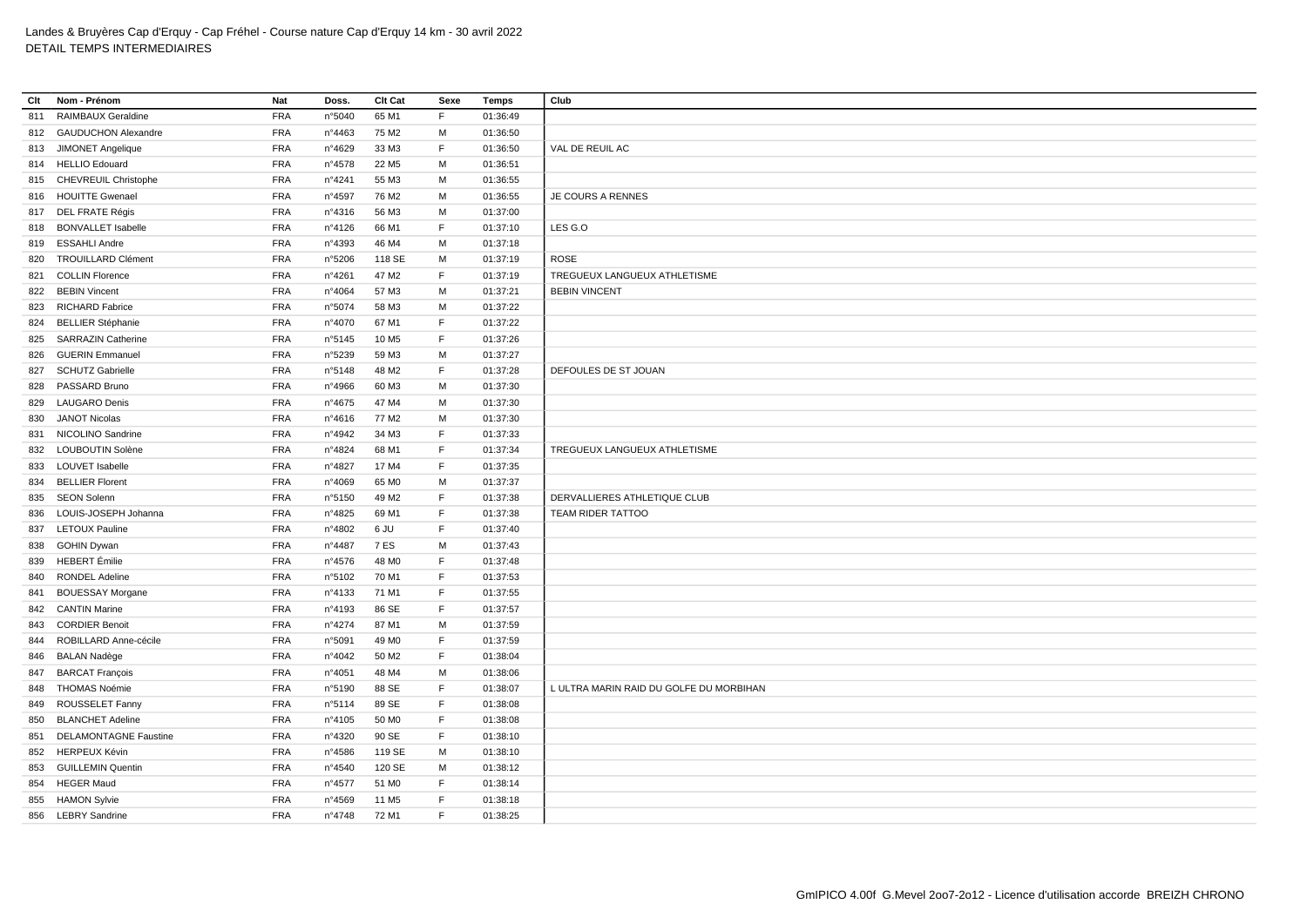| Clt | Nom - Prénom               | Nat        | Doss.           | Clt Cat           | Sexe         | <b>Temps</b> | Club                          |
|-----|----------------------------|------------|-----------------|-------------------|--------------|--------------|-------------------------------|
| 857 | <b>LECOQ Nathalie</b>      | <b>FRA</b> | n°4754          | 18 M4             | F            | 01:38:26     | S/L LE MANS A 72              |
| 858 | <b>CHERU Denis</b>         | <b>FRA</b> | n°4152          | 49 M4             | M            | 01:38:28     |                               |
| 859 | SYLVESTRE Pierre-yves      | <b>FRA</b> | n°5173          | 19 M6             | M            | 01:38:28     |                               |
| 860 | <b>RETAILLEAU Sandrine</b> | FRA        | n°5070          | 51 M2             | F            | 01:38:30     |                               |
| 861 | JADEAU Karine              | <b>FRA</b> | n°4613          | 35 M3             | E            | 01:38:30     |                               |
| 862 | <b>BADOUARD Allison</b>    | <b>FRA</b> | n°4041          | 91 SE             | $\mathsf F$  | 01:38:30     |                               |
| 863 | <b>PORTIER Laetitia</b>    | <b>FRA</b> | n°5241          | 52 M <sub>0</sub> | E            | 01:38:33     |                               |
| 864 | <b>BLIVET Didier</b>       | <b>FRA</b> | n°4106          | 50 M4             | M            | 01:38:34     | TEAM DU PELEM                 |
| 865 | LE BRAS Servane            | <b>FRA</b> | n°4686          | 36 M3             | E            | 01:38:38     | <b>JOGGING LOISIR ORGERES</b> |
| 866 | <b>BASSO Julie</b>         | <b>FRA</b> | n°4056          | 53 MO             | $\mathsf F$  | 01:38:39     |                               |
|     | 867 CHAUVIN Sophie         | <b>FRA</b> | n°4226          | 54 M <sub>0</sub> | $\mathsf{F}$ | 01:38:40     |                               |
| 868 | <b>BLOT Virginie</b>       | <b>FRA</b> | n°4107          | 73 M1             | $\mathsf F$  | 01:38:40     | PRG GOVEN                     |
| 869 | <b>MARTIN Marie-noelle</b> | <b>FRA</b> | n°4859          | 12 M <sub>5</sub> | E            | 01:38:42     |                               |
| 870 | <b>BERTHEL Thierry</b>     | <b>FRA</b> | n°4083          | 61 M3             | M            | 01:38:42     |                               |
|     | 871 GICQUEL Pauline        | <b>FRA</b> | n°4479          | 55 MO             | F            | 01:38:43     |                               |
|     | 872 LHOTE Mickael          | <b>FRA</b> | n°4810          | 78 M2             | M            | 01:38:43     |                               |
|     | 873 LE CORRE Jean          | <b>FRA</b> | n°4701          | 4 M7              | M            | 01:38:44     |                               |
|     | 874 BRIZARD Eva            | <b>FRA</b> | n°4173          | 74 M1             | $\mathsf F$  | 01:38:45     | JLO                           |
|     | 875 AYOUBI Alexandre Ali   | <b>FRA</b> | n°4035          | 62 M3             | M            | 01:38:45     | JOGGING LOISIR ORGERES        |
|     | 876 LEBRET Pierrick        | <b>FRA</b> | n°4747          | 66 MO             | M            | 01:38:46     |                               |
|     | 877 LE COLLONNIER Sidonie  | <b>FRA</b> | n°4697          | 75 M1             | $\mathsf F$  | 01:38:46     | <b>AS POMMERET</b>            |
| 878 | <b>GOURANTON Anne</b>      | <b>FRA</b> | n°4503          | 52 M2             | F            | 01:38:47     |                               |
| 879 | LE HIR Arnaud              | <b>FRA</b> | n°4722          | 79 M <sub>2</sub> | M            | 01:38:48     |                               |
| 880 | <b>GERMAIN Dominique</b>   | <b>FRA</b> | n°4473          | 19 M4             | $\mathsf F$  | 01:38:52     |                               |
| 881 | <b>MAILLARD Denis</b>      | <b>FRA</b> | n°4840          | 80 M <sub>2</sub> | M            | 01:38:54     | MAREL                         |
| 882 | <b>FERRY Annaick</b>       | <b>FRA</b> | $n^{\circ}4416$ | 76 M1             | $\mathsf F$  | 01:39:00     |                               |
| 883 | <b>DELAHOUSSE Gael</b>     | <b>FRA</b> | n°4319          | 67 MO             | M            | 01:39:00     |                               |
| 884 | ?Dossard #5013             | <b>FRA</b> | n°5013          | 121 SE            | M            | 01:39:02     |                               |
| 885 | <b>SAEZ Charlene</b>       | <b>FRA</b> | n°5129          | 92 SE             | E            | 01:39:02     |                               |
| 886 | GUENEGO Yann               | <b>FRA</b> | n°4524          | 63 M3             | M            | 01:39:02     | S/L AC CESSON                 |
| 887 | DUBOIS-HENRY Damien        | <b>FRA</b> | n°4372          | 122 SE            | M            | 01:39:03     |                               |
| 888 | <b>GRAFF Camille</b>       | <b>FRA</b> | n°4507          | 93 SE             | F            | 01:39:03     |                               |
| 889 | <b>FOUVILLE Valerie</b>    | <b>FRA</b> | n°4429          | 20 M4             | E            | 01:39:06     | LES JOGGEURS DE MULSANNE      |
| 890 | <b>BELLIOT Patrick</b>     | <b>FRA</b> | n°4071          | 64 M3             | M            | 01:39:11     | 73R                           |
| 891 | <b>RAFFRAY Philippe</b>    | <b>FRA</b> | n°5244          | 65 M3             | M            | 01:39:13     |                               |
| 892 | <b>PERRIN Dominique</b>    | <b>FRA</b> | n°4983          | 21 M4             | $\mathsf{F}$ | 01:39:15     |                               |
| 893 | LE CORRE Enora             | <b>FRA</b> | n°4700          | 94 SE             | $\mathsf{F}$ | 01:39:20     |                               |
|     | 894 AUFFRAY Françoise      | <b>FRA</b> | n°4025          | 37 M3             | E            | 01:39:23     |                               |
| 895 | POULIQUEN Jean-sébastien   | <b>FRA</b> | n°5016          | 68 MO             | M            | 01:39:23     | <b>JPG PLERIN</b>             |
| 896 | <b>LAROCHELLE Francois</b> | <b>FRA</b> | n°4673          | 51 M4             | M            | 01:39:25     |                               |
| 897 | <b>LAROCHELLE Coraline</b> | <b>FRA</b> | n°4671          | 95 SE             | $\mathsf F$  | 01:39:25     |                               |
| 898 | <b>MILET Lionel</b>        | <b>FRA</b> | n°4892          | 88 M1             | м            | 01:39:29     | LA FL M                       |
| 899 | <b>BOELEN Carole</b>       | <b>BEL</b> | n°4112          | 96 SE             | $\mathsf F$  | 01:39:29     |                               |
| 900 | <b>DESPIERRES Thierry</b>  | <b>FRA</b> | n°4348          | 52 M4             | м            | 01:39:31     |                               |
|     | 901 ROBIN-LUCO Katell      | <b>FRA</b> | n°5095          | 77 M1             | E            | 01:39:31     |                               |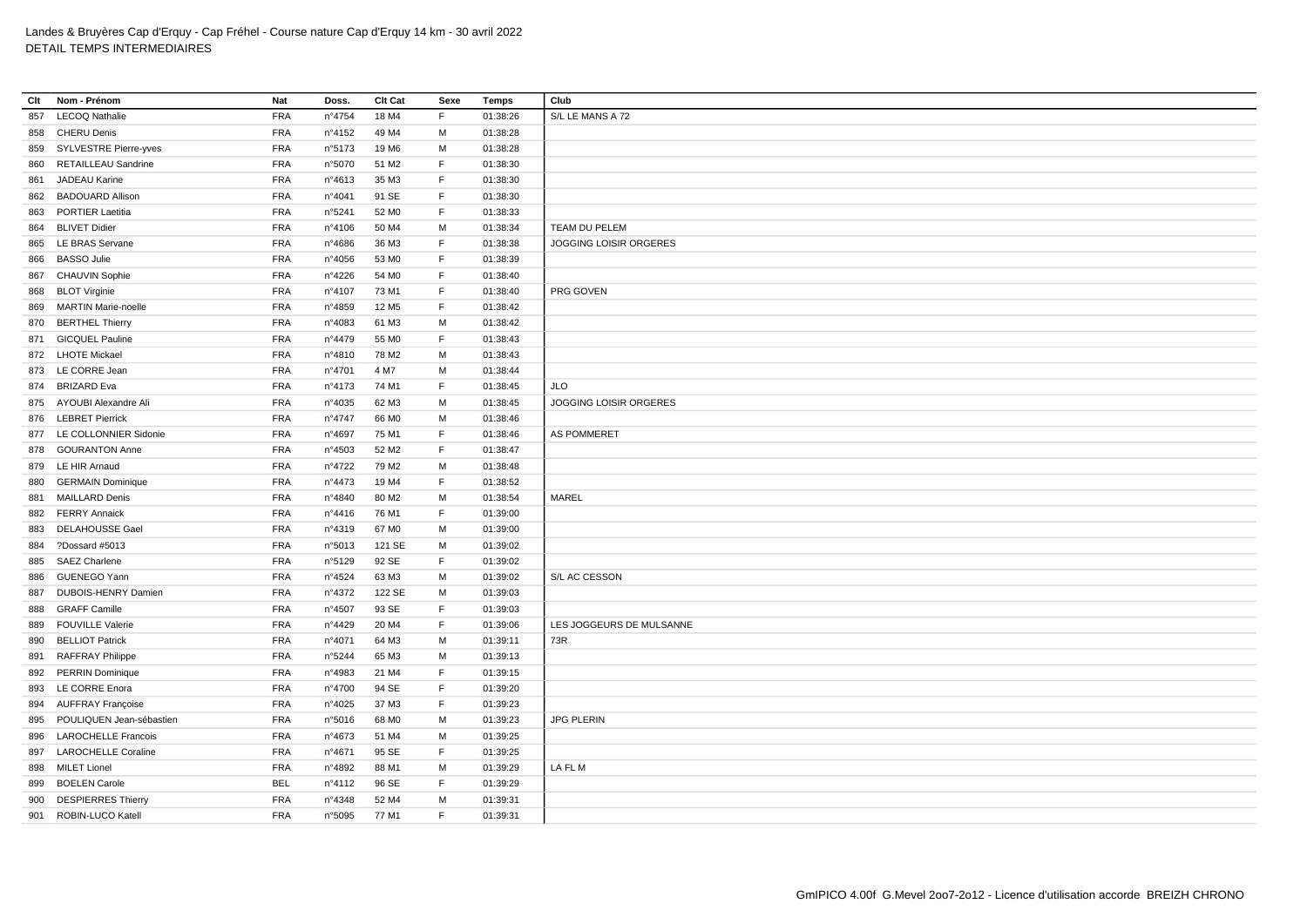| Clt | Nom - Prénom                    | Nat        | Doss.           | Clt Cat           | Sexe | <b>Temps</b> | Club                                    |
|-----|---------------------------------|------------|-----------------|-------------------|------|--------------|-----------------------------------------|
| 902 | JEULAND Francois                | <b>FRA</b> | n°4627          | 123 SE            | М    | 01:39:40     |                                         |
|     | 903 GOT Geraldine               | <b>FRA</b> | n°4495          | 38 M3             | F.   | 01:39:41     |                                         |
|     | 904 LEGRIS Fanny                | <b>FRA</b> | n°4770          | 53 M2             | F.   | 01:39:42     |                                         |
| 905 | <b>LOUASIL Sandra</b>           | <b>FRA</b> | n°4823          | 54 M2             | F.   | 01:39:42     |                                         |
| 906 | <b>BOISSINOT Laurent</b>        | <b>FRA</b> | n°4119          | 23 M <sub>5</sub> | М    | 01:39:49     | <b>JOG FORS</b>                         |
| 907 | <b>PAPILLON Pauline</b>         | <b>FRA</b> | n°4964          | 56 MO             | F    | 01:39:52     |                                         |
| 908 | <b>HUBERT Jennifer</b>          | <b>FRA</b> | n°4603          | 57 M <sub>0</sub> | F    | 01:39:52     |                                         |
| 909 | <b>PAILLETTE Pascal</b>         | <b>FRA</b> | n°4961          | 53 M4             | М    | 01:39:55     |                                         |
| 910 | PEREGORD Sara                   | <b>FRA</b> | n°4257          | 97 SE             | F    | 01:39:56     |                                         |
| 911 | <b>CORDUAN Alice</b>            | <b>FRA</b> | n°4275          | 2 M7              | F    | 01:39:59     |                                         |
|     | 912 FOUQUET Didier              | <b>FRA</b> | n°4426          | 24 M <sub>5</sub> | M    | 01:40:01     |                                         |
|     | 913 DAVIAU Julie                | <b>FRA</b> | n°4307          | 58 MO             | F    | 01:40:07     | <b>MEGA CLUB</b>                        |
|     | 914 GOUILL-VACHEYROUX Alexandra | <b>FRA</b> | n°4501          | 55 M2             | F.   | 01:40:09     |                                         |
|     | 915 CARRE Jerome                | <b>FRA</b> | n°4204          | 81 M2             | М    | 01:40:09     |                                         |
|     | 916 METAYER Melanie             | <b>FRA</b> | n°4890          | 78 M1             | F    | 01:40:10     | CAP ST DO                               |
|     | 917 TILLARD Martine             | <b>FRA</b> | n°5194          | 13 M <sub>5</sub> | F    | 01:40:16     | 73R                                     |
|     | 918 SAMSON Noellie              | <b>FRA</b> | n°5142          | 79 M1             | F.   | 01:40:16     | 73R                                     |
|     | 919 CLAEYS Anne Laure           | <b>FRA</b> | $n^{\circ}4245$ | 80 M1             | F    | 01:40:17     |                                         |
| 920 | <b>QUINTIN Frederic</b>         | <b>FRA</b> | n°5033          | 89 M1             | М    | 01:40:17     |                                         |
| 921 | <b>QUINTIN Claude</b>           | <b>FRA</b> | n°5032          | 81 M1             | F    | 01:40:17     |                                         |
|     | 922 CLAEYS Sebastien            | <b>FRA</b> | n°4247          | 82 M <sub>2</sub> | М    | 01:40:17     | <b>MEGA CLUB</b>                        |
| 923 | <b>ROSSI Laure</b>              | <b>FRA</b> | n°5107          | 59 MO             | F.   | 01:40:19     |                                         |
| 924 | <b>BOURGEOIS Julia</b>          | <b>FRA</b> | n°4148          | 98 SE             | F    | 01:40:22     |                                         |
|     | 925 MARTIN François             | <b>FRA</b> | n°4858          | 124 SE            | M    | 01:40:23     |                                         |
|     | 926 CHENEAU Marie-reine         | <b>FRA</b> | n°4231          | 82 M1             | F    | 01:40:24     | S/L CA MAYENNE                          |
| 927 | <b>RIVIERE</b> Laetitia         | <b>FRA</b> | n°5082          | 56 M2             | F.   | 01:40:24     | S/L CA MAYENNE                          |
|     | 928 MILLET Jean-jacques         | <b>FRA</b> | n°4893          | 25 M <sub>5</sub> | М    | 01:40:26     |                                         |
| 929 | <b>GODEST Delphine</b>          | <b>FRA</b> | n°4486          | 57 M2             | F.   | 01:40:33     |                                         |
| 930 | <b>DEL FRATE Sophie</b>         | <b>FRA</b> | n°4317          | 39 M3             | F    | 01:40:34     |                                         |
| 931 | MARIETTE Hervé                  | <b>FRA</b> | n°4851          | 20 M <sub>6</sub> | М    | 01:40:38     |                                         |
| 932 | CORVEE Stéphanie                | <b>FRA</b> | n°4279          | 58 M2             | F.   | 01:40:43     | LA VAILLANTE                            |
| 933 | SALLARD Manuela                 | <b>FRA</b> | n°5134          | 59 M2             | F    | 01:40:52     | <b>EANM CA MAYENNE</b>                  |
|     | 934 BOY Fanny                   | <b>FRA</b> | n°4157          | 60 M <sub>2</sub> | F    | 01:40:53     | S/L CA MAYENNE                          |
|     | 935 NOUET Soizic                | <b>FRA</b> | n°4945          | 40 M3             | F    | 01:40:55     |                                         |
| 936 | LE BOUEDEC Marine               | <b>FRA</b> | n°4684          | 99 SE             | F.   | 01:40:58     |                                         |
| 937 | <b>BERGE Christine</b>          | <b>FRA</b> | n°4073          | 41 M3             | F    | 01:41:00     | SPORTS ET LOISIRS ENVIRONNEMENT ENERGIE |
| 938 | <b>BROUARD Sylvie</b>           | <b>FRA</b> | n°4176          | 14 M <sub>5</sub> | F    | 01:41:01     |                                         |
| 939 | <b>GIBAUD Alain</b>             | <b>FRA</b> | n°4477          | 21 M6             | М    | 01:41:01     |                                         |
| 940 | <b>BOISHARDY Marie Helene</b>   | <b>FRA</b> | $n^{\circ}4116$ | 22 M4             | F.   | 01:41:02     |                                         |
| 941 | <b>BOULARD Jérémy</b>           | <b>FRA</b> | nº4137          | 69 MO             | M    | 01:41:06     |                                         |
| 942 | RAGUENEAU Sandrine              | <b>FRA</b> | n°5039          | 42 M3             | F.   | 01:41:09     |                                         |
| 943 | FRESNAY Jérôme                  | <b>FRA</b> | n°4433          | 26 M <sub>5</sub> | M    | 01:41:11     | <b>COURIR A CHANTEPIE</b>               |
|     | 944 MEREL Clara                 | <b>FRA</b> | n°4889          | 100 SE            | F    | 01:41:23     |                                         |
| 945 | <b>LAURENT Marc</b>             | <b>FRA</b> | n°4677          | 125 SE            | М    | 01:41:23     |                                         |
|     | 946 GAUDRY Pascal               | <b>FRA</b> | n°4462          | 54 M4             | М    | 01:41:24     |                                         |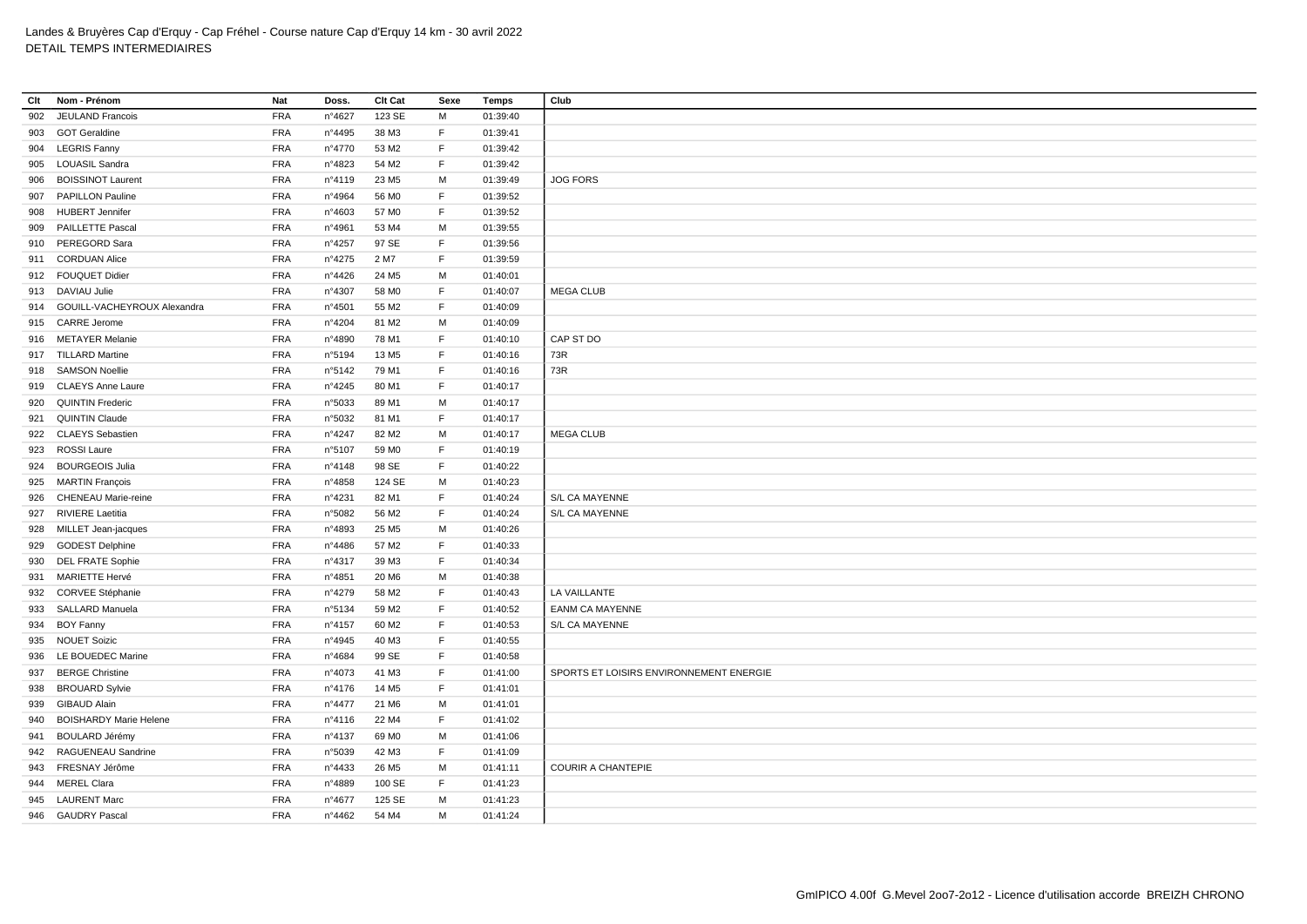| Clt | Nom - Prénom                   | Nat        | Doss.  | Clt Cat           | Sexe | Temps    | Club                                    |
|-----|--------------------------------|------------|--------|-------------------|------|----------|-----------------------------------------|
| 947 | <b>GAUDRY Martine</b>          | <b>FRA</b> | n°4461 | 23 M4             | F.   | 01:41:24 |                                         |
|     | 948 LECLAIR Gerard             | <b>FRA</b> | n°4751 | 5 M7              | м    | 01:41:27 |                                         |
|     | 949 VACHEYROUX Yann            | <b>FRA</b> | n°5209 | 83 M2             | M    | 01:41:28 |                                         |
| 950 | <b>PANE Corinna</b>            | <b>FRA</b> | n°4963 | 24 M4             | F.   | 01:41:35 |                                         |
|     | 951 COUDRIN Marielle           | <b>FRA</b> | n°4285 | 61 M2             | F.   | 01:41:35 | <b>MEGA CLUB</b>                        |
|     | 952 LAFAGE Laurent             | <b>FRA</b> | n°4658 | 90 M1             | M    | 01:41:40 |                                         |
|     | 953 LE DUVEHAT Sandrine        | <b>FRA</b> | n°4706 | 43 M3             | F.   | 01:41:44 | <b>COURIR A CHAVAGNE</b>                |
| 954 | <b>DANIEL Sylvie</b>           | <b>FRA</b> | n°4301 | 25 M4             | F.   | 01:41:44 | <b>COURIR A CHAVAGNE</b>                |
|     | 955 HOUDEMOND Fabrice          | <b>FRA</b> | n°4594 | 66 M3             | м    | 01:41:46 | ECHAPPEE DES FOUGERETZ                  |
| 956 | LE CLECH Cécile                | <b>FRA</b> | n°4696 | 62 M <sub>2</sub> | F.   | 01:41:46 |                                         |
| 957 | <b>COSSET Francky</b>          | <b>FRA</b> | n°4281 | 55 M4             | м    | 01:41:46 |                                         |
| 958 | REDOUTE Sandra                 | <b>FRA</b> | n°5052 | 83 M1             | F    | 01:41:48 |                                         |
| 959 | <b>MONCOUCUT Marie</b>         | <b>FRA</b> | n°4900 | 26 M4             | F    | 01:41:53 |                                         |
| 960 | <b>GILARD Fabien</b>           | <b>FRA</b> | n°4481 | 67 M3             | М    | 01:41:56 | <b>JLO ORGERES</b>                      |
| 961 | <b>POUDRET Maeva</b>           | <b>FRA</b> | n°5014 | 101 SE            | F.   | 01:41:57 |                                         |
| 962 | <b>POUDRET Marie Christine</b> | <b>FRA</b> | n°5015 | 44 M3             | F    | 01:41:57 | <b>ESG RUNNING</b>                      |
| 963 | <b>BOULARD Sandrine</b>        | <b>FRA</b> | nº4138 | 63 M2             | F    | 01:42:12 | S/L US ARNAGE                           |
| 964 | <b>CHEREAU Nelly</b>           | <b>FRA</b> | n°4234 | 45 M3             | F    | 01:42:12 | FSGT VILLE D ALLONNES                   |
| 965 | <b>RENARD Catherine</b>        | <b>FRA</b> | n°5058 | 27 M4             | F    | 01:42:13 | S/L US ARNAGE                           |
| 966 | CHEREAU Christian              | <b>FRA</b> | n°4233 | 6 M7              | М    | 01:42:13 | FFGT VILLE D                            |
| 967 | <b>GANNE Stéphanie</b>         | <b>FRA</b> | n°4448 | 64 M2             | F    | 01:42:15 |                                         |
|     | 968 ALLEARD Fabienne           | <b>FRA</b> | n°4008 | 28 M4             | F    | 01:42:16 | L ULTRA MARIN RAID DU GOLFE DU MORBIHAN |
| 969 | DELETRE Frédérique             | <b>FRA</b> | n°4329 | 65 M2             | F    | 01:42:22 |                                         |
| 970 | <b>GRIMAULT Isabelle</b>       | <b>FRA</b> | n°4514 | 29 M4             | F.   | 01:42:25 |                                         |
|     | 971 FABRE Laurine              | <b>FRA</b> | n°4403 | 60 MO             | F    | 01:42:30 |                                         |
|     | 972 CHEMIN Christophe          | <b>FRA</b> | n°4228 | 56 M4             | M    | 01:42:32 | ECHAPPEE DES FOUGERETZ                  |
|     | 973 VILLAIN Romain             | <b>FRA</b> | n°5224 | 70 M <sub>0</sub> | М    | 01:42:34 |                                         |
|     | 974 MULLOT Céline              | <b>FRA</b> | n°4931 | 66 M2             | F.   | 01:42:43 | S/L CA MAYENNE                          |
|     | 975 OLIVIER Valerie            | <b>FRA</b> | n°4952 | 30 M4             | F    | 01:42:43 |                                         |
|     | 976 VIEL Jacky                 | <b>FRA</b> | n°5222 | 57 M4             | м    | 01:42:50 |                                         |
|     | 977 FURION Pascal              | <b>FRA</b> | n°4438 | 58 M4             | M    | 01:42:55 |                                         |
| 978 | <b>POUSSIN Eric</b>            | <b>FRA</b> | n°5019 | 68 M3             | м    | 01:42:56 |                                         |
|     | 979 COPPERMANN Olivier         | <b>FRA</b> | n°4270 | 59 M4             | м    | 01:43:01 |                                         |
| 980 | LE MOINE Olivier               | <b>FRA</b> | n°4730 | 60 M4             | M    | 01:43:02 |                                         |
|     | 981 LE GOUX Dominique          | <b>FRA</b> | n°4715 | 84 M1             | F    | 01:43:18 |                                         |
| 982 | CHAUVEL Bruno                  | <b>FRA</b> | n°4221 | 69 M3             | M    | 01:43:19 |                                         |
| 983 | <b>ESNAULT Laurence</b>        | <b>FRA</b> | n°4391 | 31 M4             | F    | 01:43:20 |                                         |
| 984 | <b>DUVAL Sabrina</b>           | <b>FRA</b> | n°4384 | 85 M1             | F    | 01:43:21 |                                         |
| 985 | <b>JEULAND Mailys</b>          | <b>FRA</b> | n°4628 | 102 SE            | E    | 01:43:23 |                                         |
|     | 986 LE REUN Lionel             | <b>FRA</b> | n°4738 | 71 M <sub>0</sub> | М    | 01:43:24 |                                         |
| 987 | <b>LEGROS</b> Isabelle         | <b>FRA</b> | nº4771 | 67 M2             | F.   | 01:43:24 | <b>AS POMMERET</b>                      |
| 988 | <b>GUILLOUX Magali</b>         | <b>FRA</b> | n°4546 | 61 M <sub>0</sub> | F.   | 01:43:24 |                                         |
| 989 | RABAULT Jean-dominique         | <b>FRA</b> | n°5035 | 84 M2             | м    | 01:43:25 |                                         |
| 990 | <b>GONZALES Bernard</b>        | <b>FRA</b> | n°4490 | 27 M <sub>5</sub> | M    | 01:43:26 |                                         |
|     | 991 GLOREL Emilie              | <b>FRA</b> | n°4484 | 62 M <sub>0</sub> | F.   | 01:43:30 | <b>VCS BETTON</b>                       |
|     |                                |            |        |                   |      |          |                                         |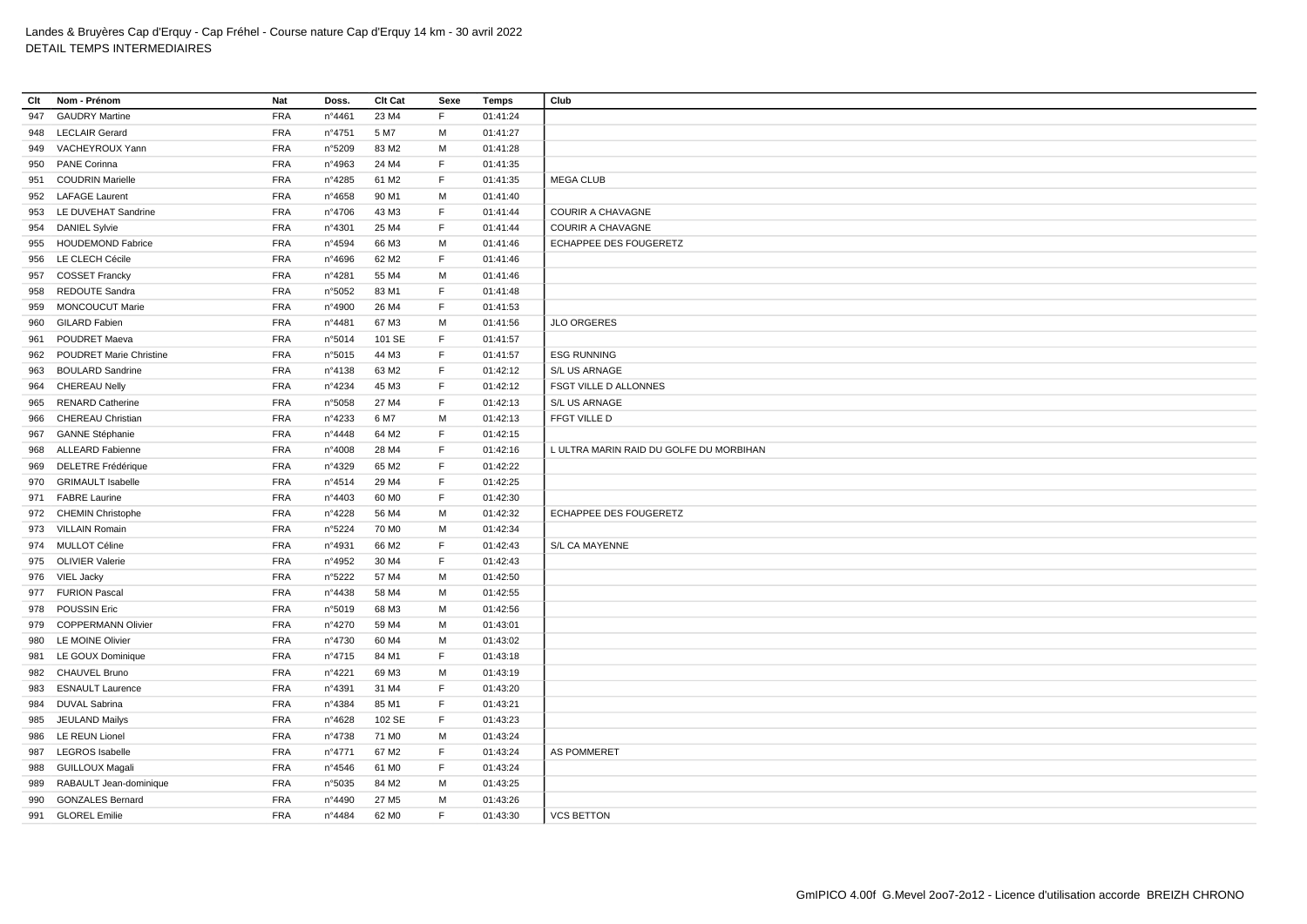| Clt | Nom - Prénom                 | Nat        | Doss.  | Clt Cat           | Sexe         | <b>Temps</b> | Club                                              |
|-----|------------------------------|------------|--------|-------------------|--------------|--------------|---------------------------------------------------|
| 992 | <b>CHATTON Sébastien</b>     | <b>FRA</b> | n°4219 | 70 M3             | M            | 01:43:32     | TREGUEUX LANGUEUX ATHLETISME                      |
| 993 | <b>VINET Florine</b>         | <b>FRA</b> | n°5227 | 103 SE            | F            | 01:43:34     |                                                   |
| 994 | <b>LABAS Marie-francoise</b> | <b>FRA</b> | n°4652 | 32 M4             | $\mathsf F$  | 01:43:35     | OUST SPORT NATURE MALESTROITE MALESTROIT          |
| 995 | <b>COLINEAUX Cathy</b>       | <b>FRA</b> | n°4259 | 33 M4             | F            | 01:43:35     | OSN MALESTROIT                                    |
| 996 | SOILLE Séverine              | <b>FRA</b> | n°5161 | 104 SE            | $\mathsf F$  | 01:43:44     | <b>BIOGROUPE</b>                                  |
| 997 | VIE Séverine                 | <b>FRA</b> | n°5220 | 86 M1             | $\mathsf{F}$ | 01:43:46     |                                                   |
| 998 | <b>LEROY Stéphanie</b>       | <b>FRA</b> | n°4793 | 68 M2             | $\mathsf{F}$ | 01:44:05     | S/L RCN COEUR DE LOIRE                            |
| 999 | <b>HAMON Lise</b>            | <b>FRA</b> | n°4567 | 87 M1             | $\mathsf F$  | 01:44:05     |                                                   |
|     | 1000 GESRET Céline           | <b>FRA</b> | n°4475 | 69 M <sub>2</sub> | F            | 01:44:08     |                                                   |
|     | 1001 LAMBERT Virginie        | <b>FRA</b> | n°4666 | 70 M <sub>2</sub> | $\mathsf F$  | 01:44:09     | S/L CA MAYENNE                                    |
|     | 1002 BABY Patrick            | <b>FRA</b> | n°4038 | 61 M4             | M            | 01:44:13     |                                                   |
|     | 1003 JEGU Alexandra          | <b>FRA</b> | n°4624 | 71 M2             | E            | 01:44:15     |                                                   |
|     | 1004 LOISEAU Carine          | <b>FRA</b> | n°4813 | 72 M <sub>2</sub> | F            | 01:44:16     | S/L US ARNAGE                                     |
|     | 1005 PHILIPPE Florence       | <b>FRA</b> | n°4989 | 46 M3             | $\mathsf{F}$ | 01:44:24     |                                                   |
|     | 1006 DELETRE Olivier         | <b>FRA</b> | n°4330 | 28 M <sub>5</sub> | м            | 01:44:25     |                                                   |
|     | 1007 MARTEAU Karine          | <b>FRA</b> | n°4854 | 73 M2             | $\mathsf{F}$ | 01:44:40     |                                                   |
|     | 1008 LAROCHELLE Nathalie     | <b>FRA</b> | n°4674 | 34 M4             | $\mathsf F$  | 01:44:51     |                                                   |
|     | 1009 BESNARD Emmanuelle      | <b>FRA</b> | n°4089 | 88 M1             | F            | 01:44:58     |                                                   |
|     | 1010 ENGEL Anne Marie        | <b>FRA</b> | n°4387 | 35 M4             | $\mathsf F$  | 01:44:59     |                                                   |
|     | 1011 RICHARD Delphine        | <b>FRA</b> | n°5073 | 89 M1             | E            | 01:45:05     |                                                   |
|     | 1012 GRAS Muriel             | <b>FRA</b> | n°4510 | 47 M3             | $\mathsf F$  | 01:45:05     |                                                   |
|     | 1013 LE CAM Guenaelle        | <b>FRA</b> | n°4692 | 74 M2             | F            | 01:45:07     | S/L COTE DE PENTHIEVRE ATHLETISME COURIR ENSEMBLE |
|     | 1014 VALLEE Severine         | <b>FRA</b> | n°5212 | 75 M2             | $\mathsf F$  | 01:45:09     |                                                   |
|     | 1015 HUARD Christopher       | <b>FRA</b> | n°4602 | 72 M <sub>0</sub> | M            | 01:45:19     |                                                   |
|     | 1016 RAGAIGNE Celine         | <b>FRA</b> | n°5037 | 76 M2             | $\mathsf{F}$ | 01:45:25     |                                                   |
|     | 1017 RAULT Anne              | <b>FRA</b> | n°5044 | 63 MO             | F            | 01:45:44     |                                                   |
|     | 1018 GUESSOUM Malia          | <b>FRA</b> | n°4533 | 48 M3             | E            | 01:45:48     |                                                   |
|     | 1019 PASQUET Nathalie        | <b>FRA</b> | n°4965 | 36 M4             | F            | 01:45:52     | L ULTRA MARIN RAID DU GOLFE DU MORBIHAN           |
|     | 1020 GAIGNOUX Cecile         | <b>FRA</b> | n°4443 | 77 M2             | E            | 01:45:53     | SAINT JACQUES FOOTING                             |
|     | 1021 ROZE Philippe           | <b>FRA</b> | n°5125 | 29 M <sub>5</sub> | M            | 01:45:54     |                                                   |
|     | 1022 RAMEL Alexia            | <b>FRA</b> | n°5041 | 105 SE            | F            | 01:46:02     |                                                   |
|     | 1023 ROPARTZ Caroline        | <b>FRA</b> | n°4190 | 78 M2             | E            | 01:46:03     |                                                   |
|     | 1024 BARBU Florence          | <b>FRA</b> | n°4050 | 64 M <sub>0</sub> | $\mathsf F$  | 01:46:04     |                                                   |
|     | 1025 EUDES Catherine         | <b>FRA</b> | n°4397 | 49 M3             | $\mathsf{F}$ | 01:46:06     |                                                   |
|     | 1026 ODYE Camille            | <b>FRA</b> | n°4948 | 10 JU             | M            | 01:46:06     |                                                   |
|     | 1027 ROBIN Anne              | <b>FRA</b> | n°5092 | 50 M3             | F            | 01:46:10     |                                                   |
|     | 1028 ROBACH Elisabeth        | <b>FRA</b> | n°5083 | 51 M3             | $\mathsf F$  | 01:46:15     |                                                   |
|     | 1029 LAMY Nathalie           | <b>FRA</b> | n°4667 | 79 M <sub>2</sub> | $\mathsf{F}$ | 01:46:15     | ASSOCIATION SPORTIVE DU CHANT D OISEL             |
|     | 1030 L'OEILLET Guillaume     | <b>FRA</b> | n°4651 | 73 M <sub>0</sub> | M            | 01:46:18     |                                                   |
|     | 1031 HAMERY Isabelle         | <b>FRA</b> | n°4559 | 37 M4             | F            | 01:46:20     |                                                   |
|     | 1032 HERISSON Maryline       | <b>FRA</b> | n°4585 | 38 M4             | $\mathsf F$  | 01:46:27     | VS LA FERTE BERNARD                               |
|     | 1033 HERISSON Jean Marc      | <b>FRA</b> | n°4584 | 30 M <sub>5</sub> | M            | 01:46:27     |                                                   |
|     | 1034 RUFFIN Cyrille          | <b>FRA</b> | n°5127 | 85 M2             | M            | 01:46:30     |                                                   |
|     | 1035 HERVY Christelle        | <b>FRA</b> | n°4588 | 52 M3             | F            | 01:46:39     |                                                   |
|     | 1036 QUEMENER Audrey         | <b>FRA</b> | n°5027 | 65 MO             | F            | 01:46:48     |                                                   |
|     |                              |            |        |                   |              |              |                                                   |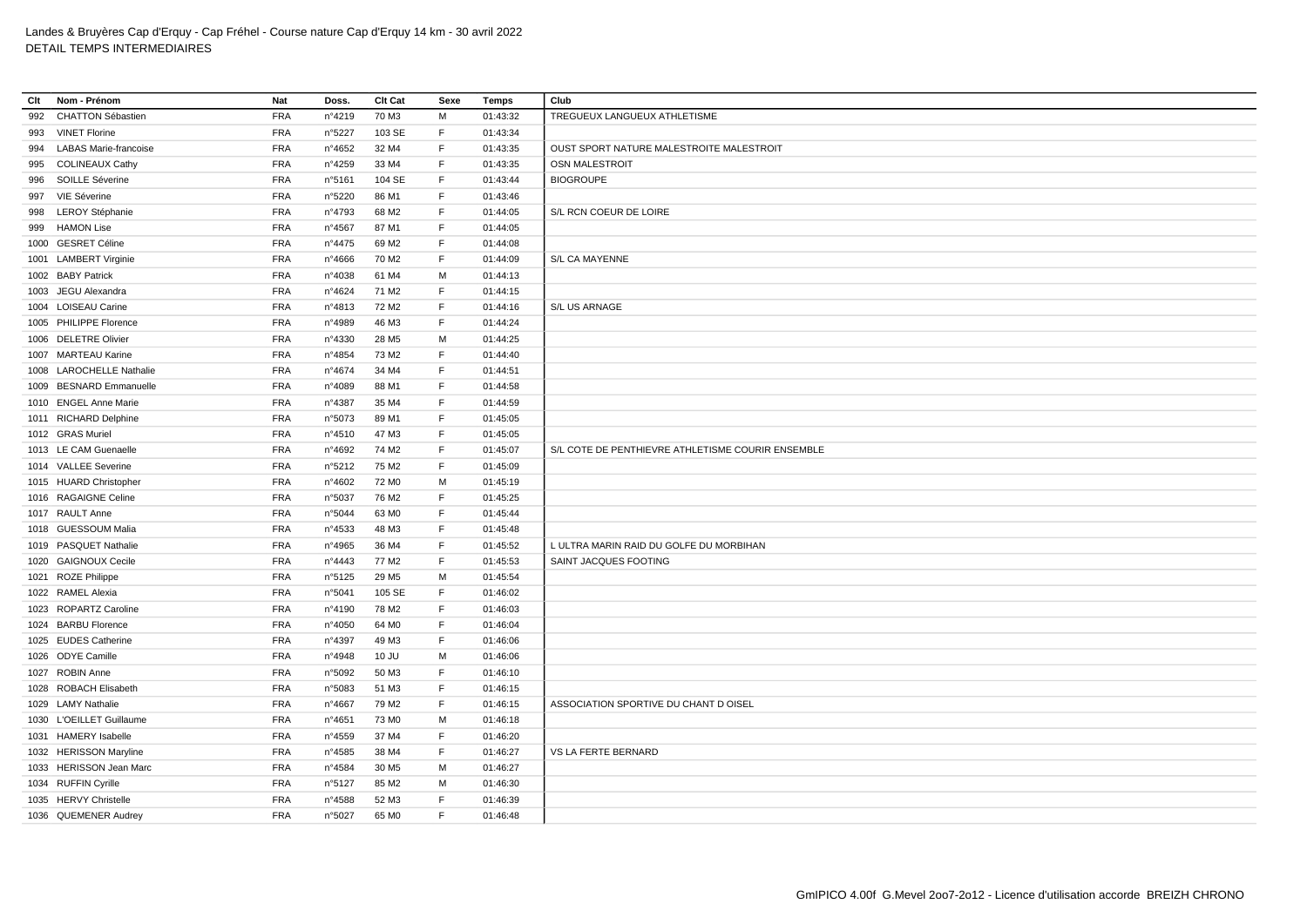| Clt | Nom - Prénom               | Nat        | Doss.           | Clt Cat           | Sexe        | Temps    | Club                          |
|-----|----------------------------|------------|-----------------|-------------------|-------------|----------|-------------------------------|
|     | 1037 TETREL David          | <b>FRA</b> | n°5180          | 86 M2             | м           | 01:46:53 |                               |
|     | 1038 TETREL Lydie          | <b>FRA</b> | n°5181          | 80 M <sub>2</sub> | F           | 01:46:54 |                               |
|     | 1039 GUILGARS Vanessa      | <b>FRA</b> | n°4537          | 90 M1             | F           | 01:47:02 |                               |
|     | 1040 PRADERE Pascal        | <b>FRA</b> | n°5020          | 31 M <sub>5</sub> | M           | 01:47:05 |                               |
|     | 1041 LECOUTURIER Angelina  | <b>FRA</b> | n°4759          | 53 M3             | F           | 01:47:06 |                               |
|     | 1042 BERTHOME Maryline     | <b>FRA</b> | n°4087          | 54 M3             | F           | 01:47:06 | CERISEENNE                    |
|     | 1043 AUGER Florence        | <b>FRA</b> | n°4026          | 55 M3             | F           | 01:47:13 |                               |
|     | 1044 LE ROUX Morgann       | <b>FRA</b> | n°4739          | 91 M1             | M           | 01:47:35 |                               |
|     | 1045 VINET Nathalie        | <b>FRA</b> | n°5228          | 39 M4             | E           | 01:47:35 |                               |
|     | 1046 ROUX Marie Do         | <b>FRA</b> | n°5118          | 15 M <sub>5</sub> | $\mathsf F$ | 01:47:39 | 73R                           |
|     | 1047 LORANT Jean-michel    | <b>FRA</b> | n°4818          | 71 M3             | M           | 01:47:55 |                               |
|     | 1048 LORANT Isabelle       | <b>FRA</b> | $n^{\circ}4816$ | 56 M3             | $\mathsf F$ | 01:47:55 | SAINT BRIEUC TRIATHLON        |
|     | 1049 BAUDET Caroline       | <b>FRA</b> | n°4057          | 91 M1             | F           | 01:48:03 | <b>AS POMMERET</b>            |
|     | 1050 ENGEL Patrick         | <b>FRA</b> | n°4388          | 32 M <sub>5</sub> | M           | 01:48:11 |                               |
|     | 1051 TOULEMONT Soazig      | <b>FRA</b> | n°5198          | 57 M3             | F           | 01:48:12 | LES SEMELLES DE VENT          |
|     | 1052 BADOUAL Gaelle        | <b>FRA</b> | nº4040          | 81 M2             | F           | 01:48:16 |                               |
|     | 1053 LESCOP Annaig         | <b>FRA</b> | n°4796          | 82 M2             | F           | 01:48:16 |                               |
|     | 1054 HOUDEMOND Jean-michel | <b>FRA</b> | n°4595          | 62 M4             | M           | 01:48:21 |                               |
|     | 1055 SAINT JALMES Stephane | <b>FRA</b> | n°5131          | 87 M2             | M           | 01:48:22 |                               |
|     | 1056 TOUCHART Karine       | <b>FRA</b> | n°5197          | 83 M2             | F           | 01:48:22 |                               |
|     | 1057 BOULOM Justine        | <b>FRA</b> | $n^{\circ}4143$ | 106 SE            | F           | 01:48:38 |                               |
|     | 1058 QUEFFELEC Yves-marie  | <b>FRA</b> | n°5026          | 126 SE            | M           | 01:48:39 |                               |
|     | 1059 PITAVAL Cecile        | <b>FRA</b> | n°5005          | 40 M4             | F           | 01:48:41 | MAREL                         |
|     | 1060 ANDRE Alexandre       | <b>FRA</b> | n°4014          | 127 SE            | M           | 01:48:46 | <b>ENTRE TERRE ET MER</b>     |
|     | 1061 FLOURIOT Alice        | <b>FRA</b> | n°4422          | 107 SE            | F           | 01:49:42 |                               |
|     | 1062 RIPAUD Carole         | <b>FRA</b> | n°5081          | 58 M3             | F.          | 01:49:44 |                               |
|     | 1063 BOUVIER Pauline       | <b>FRA</b> | n°4155          | 66 MO             | $\mathsf F$ | 01:49:54 | COURIR A CHAVAGNE             |
|     | 1064 CONAN David           | <b>FRA</b> | n°4263          | 72 M3             | M           | 01:49:58 | <b>COURIR A CHAVAGNE</b>      |
|     | 1065 LE DUVEHAT Olivier    | <b>FRA</b> | n°4705          | 88 M2             | M           | 01:50:02 | COURIR A CHAVAGNE             |
|     | 1066 MERDRIGNAC Laurine    | <b>FRA</b> | n°4885          | 108 SE            | F           | 01:50:20 |                               |
|     | 1067 PILLET Mireille       | <b>FRA</b> | n°5000          | 59 M3             | F           | 01:50:33 | 73R                           |
|     | 1068 GAIDOT Yann           | <b>FRA</b> | n°4441          | 128 SE            | M           | 01:50:59 | ROSE                          |
|     | 1069 DIAU Maryléne         | <b>FRA</b> | n°4351          | 16 M <sub>5</sub> | F           | 01:51:09 | TEAM 79                       |
|     | 1070 JOSPITRE Janice       | <b>FRA</b> | n°4635          | 67 MO             | F           | 01:51:37 |                               |
|     | 1071 BASINC Tatiana        | <b>FRA</b> | n°4053          | 68 MO             | $\mathsf F$ | 01:51:37 |                               |
|     | 1072 JABOT Camille         | <b>FRA</b> | nº4610          | 69 MO             | F           | 01:51:37 |                               |
|     | 1073 GAUDRON Denis         | <b>FRA</b> | n°4459          | 33 M <sub>5</sub> | M           | 01:51:56 |                               |
|     | 1074 GAUDRON Marie         | <b>FRA</b> | nº4460          | 17 M <sub>5</sub> | E           | 01:51:56 |                               |
|     | 1075 BONFANTI Anne         | <b>FRA</b> | n°4122          | 60 M3             | $\mathsf F$ | 01:52:00 |                               |
|     | 1076 LEGRAND Mickael       | <b>FRA</b> | n°4769          | 74 M <sub>0</sub> | M           | 01:52:02 | MAREL                         |
|     | 1077 LE DU Sophie          | <b>FRA</b> | n°4704          | 61 M3             | F           | 01:52:18 |                               |
|     | 1078 MERCIER Christine     | <b>FRA</b> | n°4880          | 92 M1             | F           | 01:52:18 |                               |
|     | 1079 LETOUX Marylene       | <b>FRA</b> | n°4801          | 84 M2             | F           | 01:52:19 |                               |
|     | 1080 GUILLAMET Daniel      | <b>FRA</b> | n°4538          | 63 M4             | М           | 01:52:22 | CAFE DE LA MAIRIEBANNALEC     |
|     | 1081 DARCEL Pierrick       | <b>FRA</b> | n°4305          | 34 M <sub>5</sub> | M           | 01:52:36 | <b>COURIR A SAINT GERVAIS</b> |